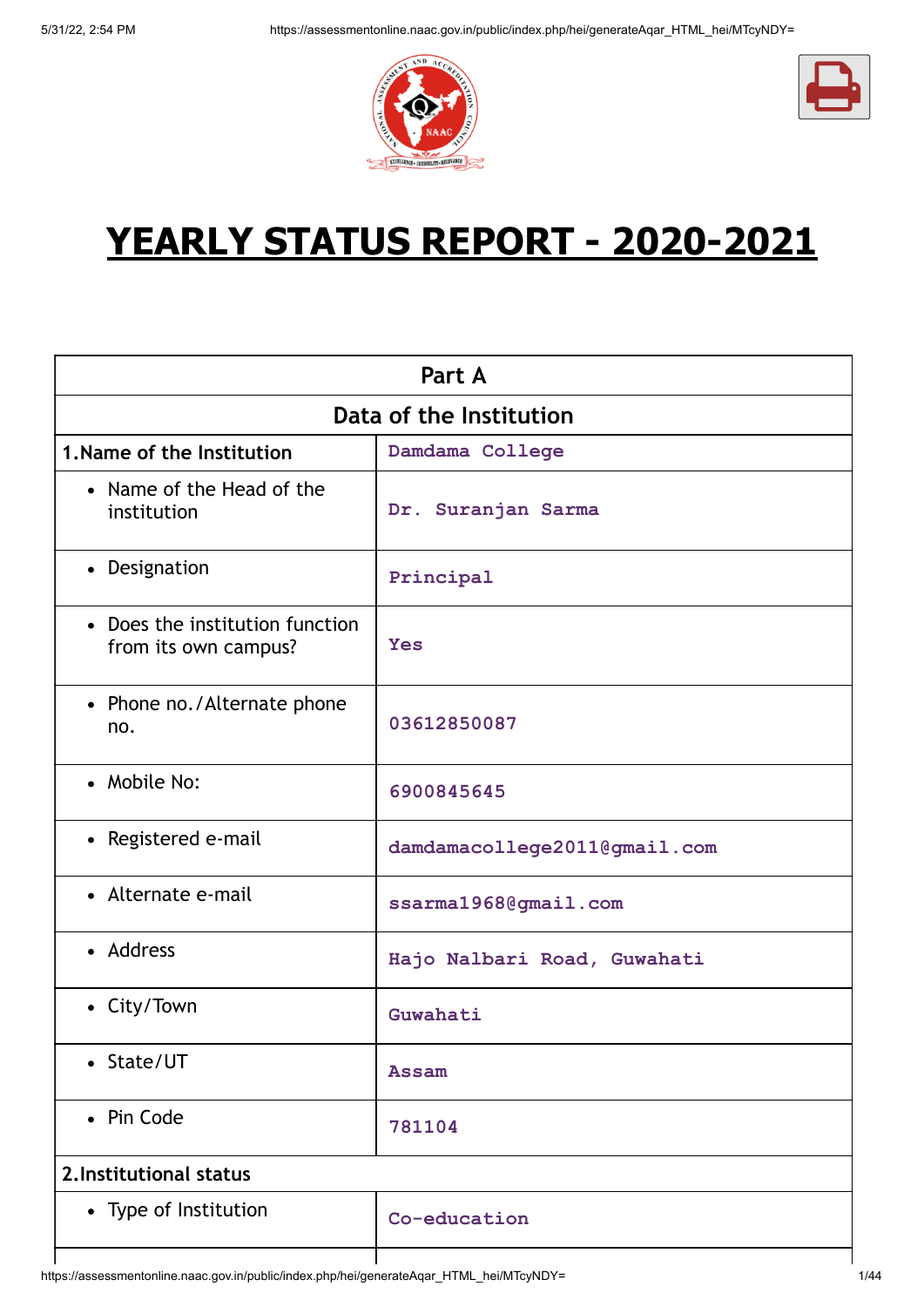| • Location                                                                    |                                                                                                                   |             |                                                                             | Rural                                                      |                          |            |                                |  |             |
|-------------------------------------------------------------------------------|-------------------------------------------------------------------------------------------------------------------|-------------|-----------------------------------------------------------------------------|------------------------------------------------------------|--------------------------|------------|--------------------------------|--|-------------|
| • Financial Status                                                            |                                                                                                                   |             |                                                                             | UGC $2f$ and $12(B)$                                       |                          |            |                                |  |             |
| • Name of the Affiliating<br>University                                       |                                                                                                                   |             |                                                                             |                                                            | Gauhati University       |            |                                |  |             |
| • Name of the IQAC<br>Coordinator                                             |                                                                                                                   |             |                                                                             |                                                            | Dr. Saurav Sengupta      |            |                                |  |             |
| • Phone No.                                                                   |                                                                                                                   |             |                                                                             |                                                            | 03612850087              |            |                                |  |             |
| • Alternate phone No.                                                         |                                                                                                                   |             |                                                                             |                                                            | 9867396476               |            |                                |  |             |
| • Mobile                                                                      |                                                                                                                   |             |                                                                             |                                                            | 9867396476               |            |                                |  |             |
| • IQAC e-mail address                                                         |                                                                                                                   |             |                                                                             |                                                            | iqac78@gmail.com         |            |                                |  |             |
| • Alternate e-mail address                                                    |                                                                                                                   |             |                                                                             |                                                            |                          |            | damdamacollege2011@gmail.com   |  |             |
| 3. Website address (Web link of<br>the AQAR (Previous Academic<br>Year)       |                                                                                                                   |             | https://damdamacollege.edu.in/wp-<br>content/uploads/2022/05/AQAR-19-20.pdf |                                                            |                          |            |                                |  |             |
| 4. Whether Academic Calendar<br>prepared during the year?                     |                                                                                                                   |             |                                                                             | <b>Yes</b>                                                 |                          |            |                                |  |             |
| • if yes, whether it is uploaded<br>in the Institutional website<br>Web link: |                                                                                                                   |             |                                                                             | https://damdamacollege.edu.in/academic-<br>calender-20-21/ |                          |            |                                |  |             |
| <b>5. Accreditation Details</b>                                               |                                                                                                                   |             |                                                                             |                                                            |                          |            |                                |  |             |
| Cycle                                                                         | Grade                                                                                                             | <b>CGPA</b> |                                                                             |                                                            | Year of Accreditation    |            | Validity from                  |  | Validity to |
| Cycle 1                                                                       | B                                                                                                                 | 73.65       |                                                                             | 2005<br><b>Nil</b><br><b>Nil</b>                           |                          |            |                                |  |             |
| 6. Date of Establishment of IQAC                                              |                                                                                                                   |             |                                                                             |                                                            | 10/02/2016               |            |                                |  |             |
|                                                                               | 7. Provide the list of funds by Central / State Government<br>UGC/CSIR/DBT/ICMR/TEQIP/World Bank/CPE of UGC etc., |             |                                                                             |                                                            |                          |            |                                |  |             |
| /Faculty                                                                      | Institutional/Department                                                                                          |             |                                                                             | Scheme                                                     | <b>Funding</b><br>Agency |            | Year of award with<br>duration |  | Amount      |
| <b>Nil</b>                                                                    |                                                                                                                   |             | <b>Nil</b>                                                                  |                                                            | <b>Nil</b>               | <b>Nil</b> |                                |  | <b>Nil</b>  |
| 8. Whether composition of IQAC<br>as per latest NAAC guidelines               |                                                                                                                   |             |                                                                             | <b>Yes</b>                                                 |                          |            |                                |  |             |
| • Upload latest notification of                                               |                                                                                                                   |             | <b>View File</b>                                                            |                                                            |                          |            |                                |  |             |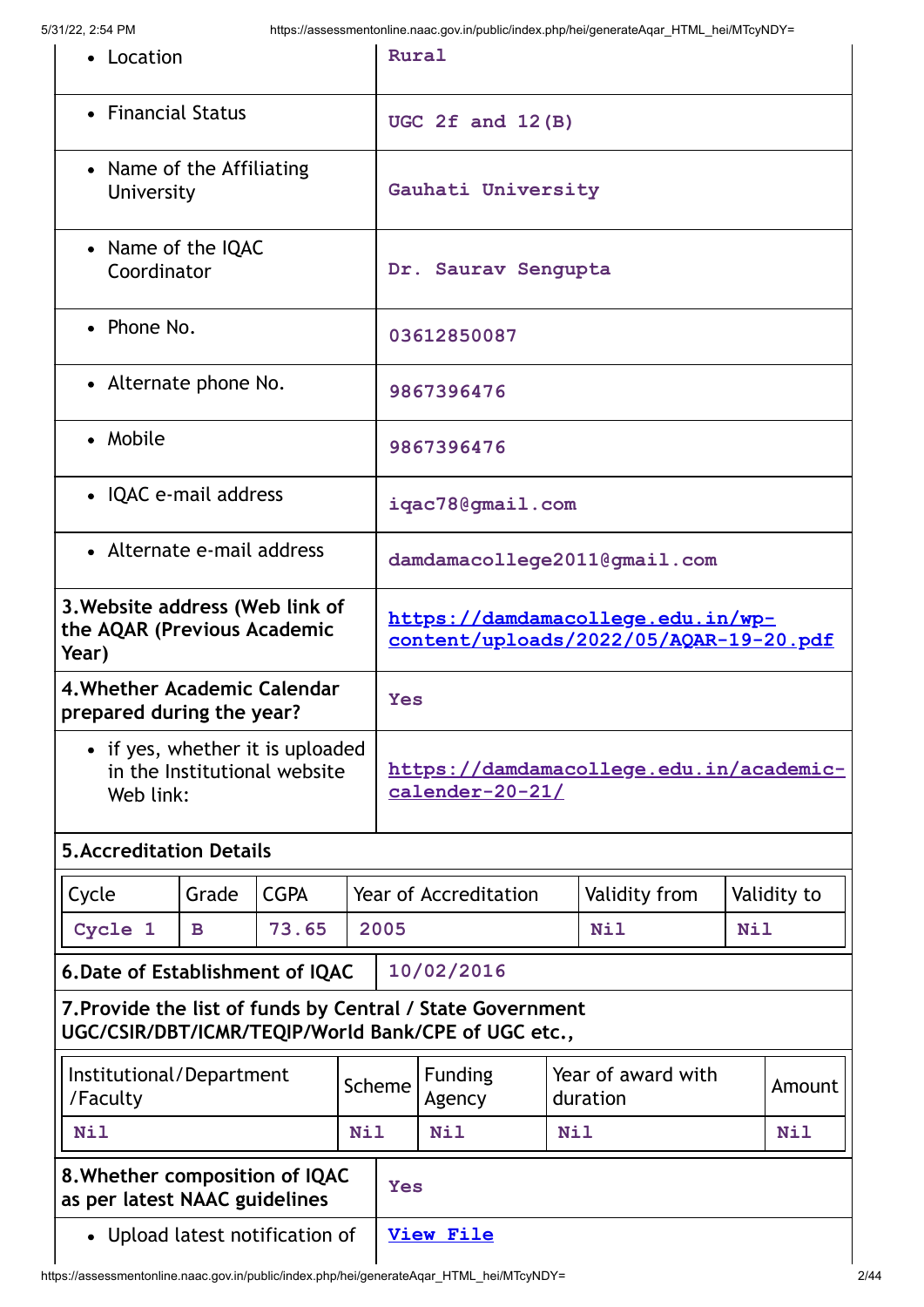| formation of IQAC                                                                                                                                                                                                                                                                                                                                                                                                                                                      |                                                               |                                                                                                                                           |  |  |  |
|------------------------------------------------------------------------------------------------------------------------------------------------------------------------------------------------------------------------------------------------------------------------------------------------------------------------------------------------------------------------------------------------------------------------------------------------------------------------|---------------------------------------------------------------|-------------------------------------------------------------------------------------------------------------------------------------------|--|--|--|
| 9. No. of IQAC meetings held<br>during the year                                                                                                                                                                                                                                                                                                                                                                                                                        |                                                               | 06                                                                                                                                        |  |  |  |
| • Were the minutes of IQAC<br>meeting(s) and compliance to<br>the decisions have been<br>uploaded on the institutional<br>website?                                                                                                                                                                                                                                                                                                                                     |                                                               | <b>Yes</b>                                                                                                                                |  |  |  |
| • If No, please upload the<br>minutes of the meeting(s)<br>and Action Taken Report                                                                                                                                                                                                                                                                                                                                                                                     |                                                               | <b>View File</b>                                                                                                                          |  |  |  |
| 10. Whether IQAC received<br>funding from any of the funding<br><b>No</b><br>agency to support its activities<br>during the year?                                                                                                                                                                                                                                                                                                                                      |                                                               |                                                                                                                                           |  |  |  |
| bullets)                                                                                                                                                                                                                                                                                                                                                                                                                                                               |                                                               | 11. Significant contributions made by IQAC during the current year (maximum five                                                          |  |  |  |
| Two Days National Webinar on Migration in India Amidst Covid<br>Pandemic: Implication, Challenges and Future Prospective.<br>Organized by the IQAC. Date 17 and 18 July, 2020 Two day National<br>Webinar on Science Fiction in An Age of Crisis. Date 08.08.2020.<br>One Week National Drama Workshop on Theater, Evolution, Genesis<br>and Present Day Forms. (15-21). 08.2020. Webtalk on Foreign<br>Language Teaching: Aspects and Prospects y Dr. Sajal Dey, NEHU |                                                               |                                                                                                                                           |  |  |  |
| December, 2020.                                                                                                                                                                                                                                                                                                                                                                                                                                                        | One Week Community Workshop Cum Book Exhibition from (14-21), |                                                                                                                                           |  |  |  |
|                                                                                                                                                                                                                                                                                                                                                                                                                                                                        |                                                               | Continuation of the Lecture Series by Mrs. Pratibha Deka, HOD,<br>English on New Education Policy Dated 10/11.2020                        |  |  |  |
| Cycle Rally to improve student's awareness on environment from<br>Damdama College to P.B Ancholik College, Singimari. Dated<br>$20/11/2020$ .                                                                                                                                                                                                                                                                                                                          |                                                               |                                                                                                                                           |  |  |  |
| Health Awareness Program on Female Health and Menstrual Hygiene.<br>Date: 20/11/2020                                                                                                                                                                                                                                                                                                                                                                                   |                                                               |                                                                                                                                           |  |  |  |
| 12. Plan of action chalked out by the IQAC in the beginning of the Academic year<br>towards Quality Enhancement and the outcome achieved by the end of the Academic<br>year                                                                                                                                                                                                                                                                                            |                                                               |                                                                                                                                           |  |  |  |
| Plan of Action                                                                                                                                                                                                                                                                                                                                                                                                                                                         |                                                               | Achievements/Outcomes                                                                                                                     |  |  |  |
| Plan for<br>Academic and<br>Gender Audit                                                                                                                                                                                                                                                                                                                                                                                                                               |                                                               | Academic audit and Gender Audit was prepared in<br>the academic year. Also, Financial, Green,<br>Administrative Audit were also performed |  |  |  |
| Construct new<br>classrooms for                                                                                                                                                                                                                                                                                                                                                                                                                                        |                                                               | New classrooms as per new education quidelines<br>for NEP and recommendations of NAAC were                                                |  |  |  |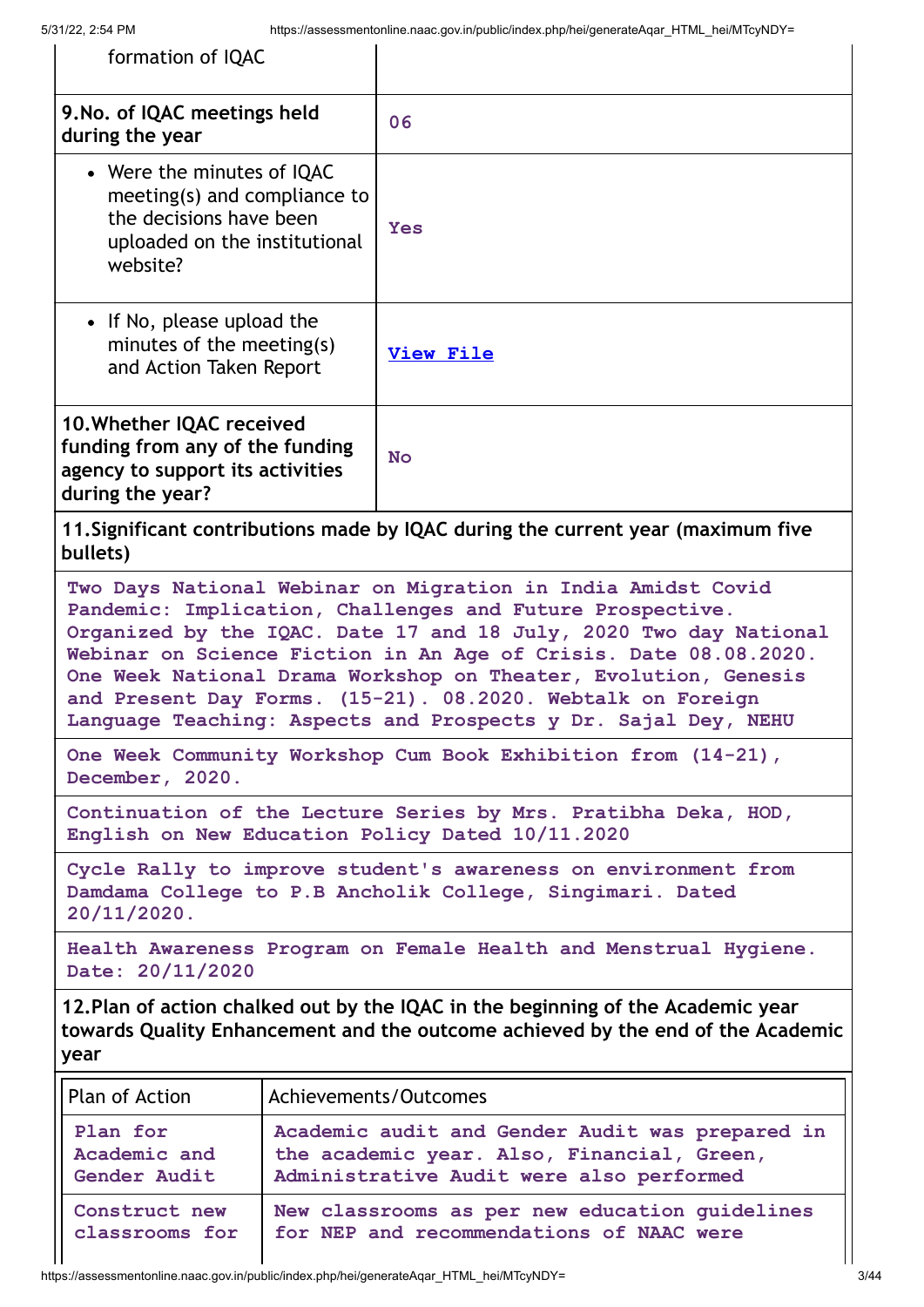| ICT classes                                                                                                                                                           | ntps://assessmentonime.naac.gov.in/public/inters.php/nei/generate/igal_innvit_nei/whoynD1=<br>created. Projectors and other apparatus<br>installed                                                                                                                                                                                                                                                                                            |                    |  |
|-----------------------------------------------------------------------------------------------------------------------------------------------------------------------|-----------------------------------------------------------------------------------------------------------------------------------------------------------------------------------------------------------------------------------------------------------------------------------------------------------------------------------------------------------------------------------------------------------------------------------------------|--------------------|--|
| Improvement of<br>Old Classrooms                                                                                                                                      | Old classrooms of the College were cleaned and<br>new paints done to improve the overall ambience.<br>Lighting and new fans were also installed.                                                                                                                                                                                                                                                                                              |                    |  |
| Old classrooms<br>of the College<br>were cleaned<br>and new paints<br>done to improve<br>the overall<br>ambience.<br>Lighting and<br>new fans were<br>also installed. | A new Volleyball court was prepared within the<br>campus using the College's own funds.                                                                                                                                                                                                                                                                                                                                                       |                    |  |
| Integrate<br>academic<br>exercises with<br>the environment                                                                                                            | The Covid restrictions notwithstanding, the<br>college took initiative to make students aware<br>of their environments. A 'Cycle Rally' started<br>from Damdama College and ended at Pub Bongshor<br>College, Singimari. The exercise ended with<br>faculties and students gathering to discuss<br>about the various issues in the nearby areas<br>relating to the environments. Both the<br>institutions planted trees etc. in selected area |                    |  |
| Improve<br>students<br>facilities for<br>sanitation and<br>drinking water                                                                                             | Existing sanitation facilities at the<br>institution was improved and new drinking water<br>facilities installed                                                                                                                                                                                                                                                                                                                              |                    |  |
| Improve<br>facilities for<br>extracurricular<br>activities.                                                                                                           | An inter- college debate competition was<br>organized. The exercise of involving students<br>and teachers outside the classrooms was brought<br>through such events as the 'Dalichar Mel.'                                                                                                                                                                                                                                                    |                    |  |
| Improve<br>qymnasium<br>facilities                                                                                                                                    | The College purchased new equipment's for its<br>gymnasium using its own funds                                                                                                                                                                                                                                                                                                                                                                |                    |  |
| Improve<br>student's<br>participation<br>in classes and<br>other<br>activities of<br>the college                                                                      | The College has tried to improve student's<br>participation in the activities of the college<br>by involving them in various academic and non-<br>academic works. Activities like open air<br>classrooms and discussion forums like Dalicher<br>Mel, inter college debate and essay competition<br>etc have managed to enthuse students                                                                                                       |                    |  |
| 13. Whether the AQAR was placed<br>before statutory body?                                                                                                             | <b>Yes</b>                                                                                                                                                                                                                                                                                                                                                                                                                                    |                    |  |
| • Name of the statutory body                                                                                                                                          |                                                                                                                                                                                                                                                                                                                                                                                                                                               |                    |  |
| Name                                                                                                                                                                  |                                                                                                                                                                                                                                                                                                                                                                                                                                               | Date of meeting(s) |  |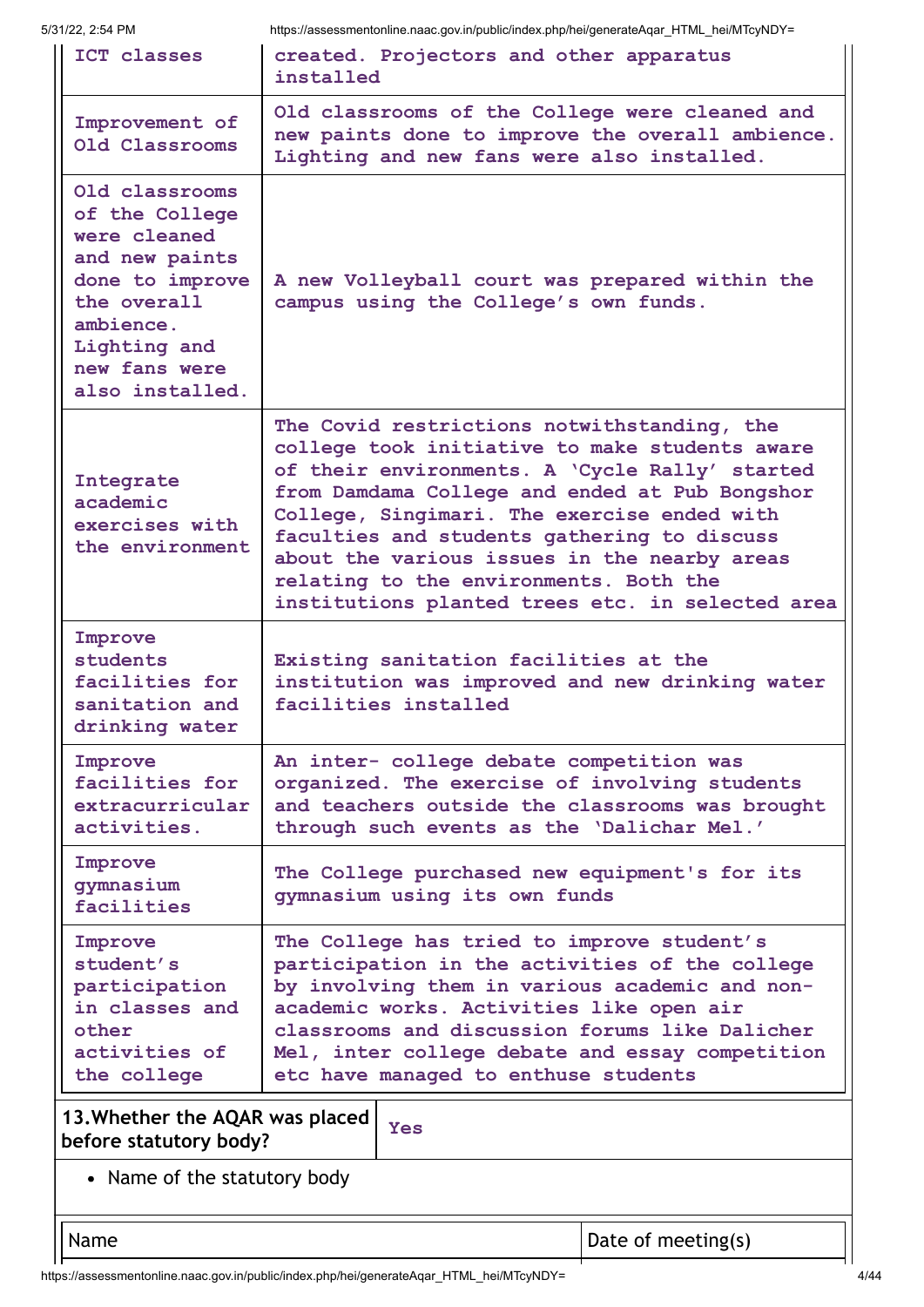| 5/31/22, 2:54 PM<br>https://assessmentonline.naac.gov.in/public/index.php/hei/generateAgar HTML hei/MTcyNDY= |                         |  |  |  |
|--------------------------------------------------------------------------------------------------------------|-------------------------|--|--|--|
| 16/11/2021<br>Governing Body of the Collge                                                                   |                         |  |  |  |
| 14. Whether institutional data submitted to AISHE                                                            |                         |  |  |  |
| Year                                                                                                         | Date of Submission      |  |  |  |
| 2020-2021                                                                                                    |                         |  |  |  |
|                                                                                                              |                         |  |  |  |
|                                                                                                              | <b>Extended Profile</b> |  |  |  |
| 1. Programme                                                                                                 |                         |  |  |  |
| 1.1                                                                                                          |                         |  |  |  |
| Number of courses offered by the institution across all programs during<br>the year                          | 01                      |  |  |  |

| <b>File Description</b> | l Documents      |
|-------------------------|------------------|
| Data Template           | <b>View File</b> |

| 2. Student                                                        |                  |     |
|-------------------------------------------------------------------|------------------|-----|
| 2.1                                                               |                  |     |
| Number of students during the year                                | 995              |     |
| <b>File Description</b>                                           | <b>Documents</b> |     |
| Data Template                                                     | <b>View File</b> |     |
| 2.2                                                               |                  |     |
| Number of seats earmarked for reserved category as per GOI/ State |                  | 336 |

Govt. rule during the year

| File Description | <b>Documents</b> |
|------------------|------------------|
| Data Template    | <b>View File</b> |
|                  |                  |

| 2.3                                                     |                  | 68 |
|---------------------------------------------------------|------------------|----|
| Number of outgoing/ final year students during the year |                  |    |
| <b>File Description</b>                                 | <b>Documents</b> |    |
| Data Template                                           | <b>View File</b> |    |
| 3. Academic                                             |                  |    |
| 3.1                                                     |                  | 21 |
| Number of full time teachers during the year            |                  |    |
| <b>File Description</b>                                 | <b>Documents</b> |    |
| Data Template                                           | <b>View File</b> |    |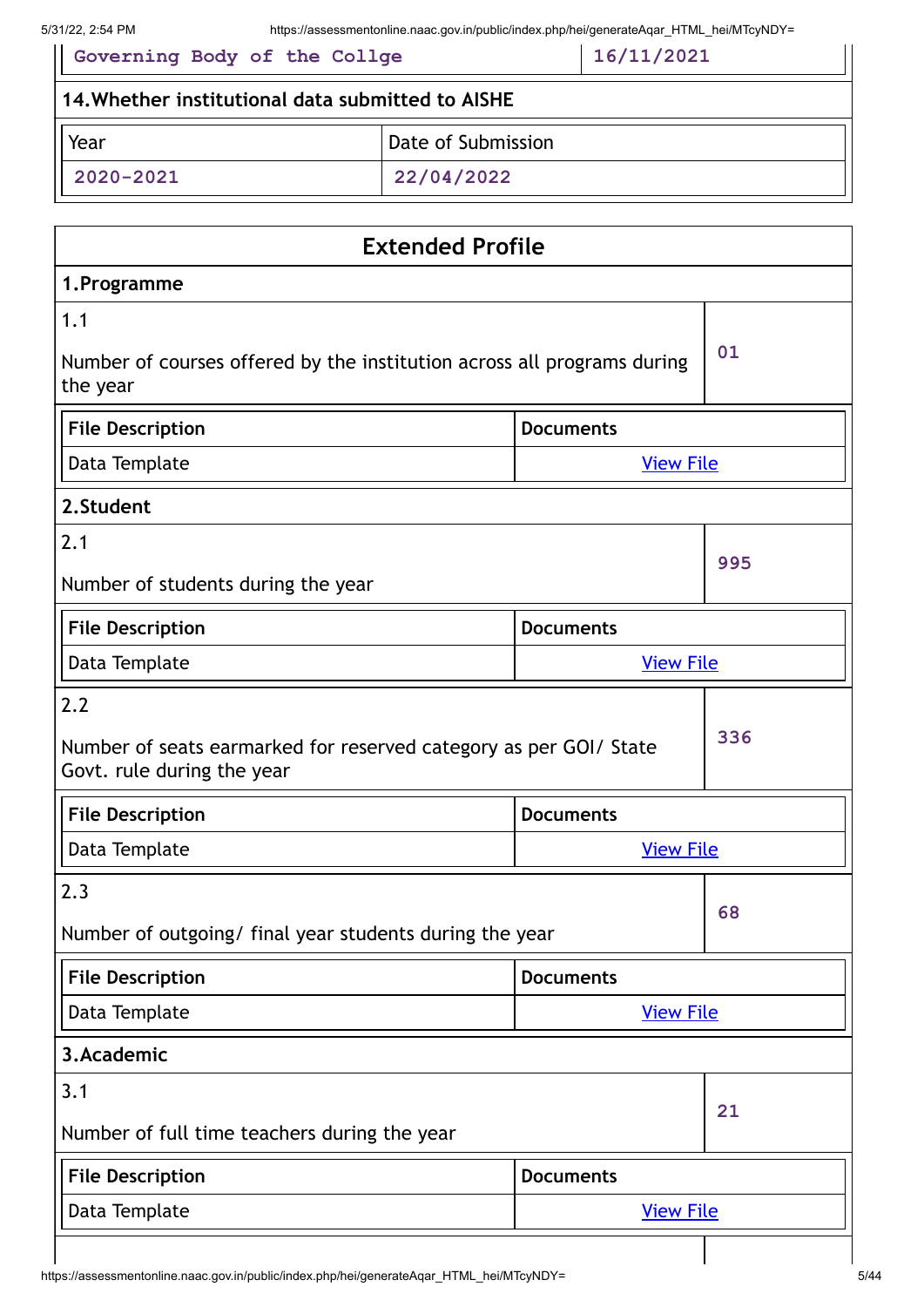3.2

**22**

|  | Number of Sanctioned posts during the year |  |
|--|--------------------------------------------|--|
|--|--------------------------------------------|--|

| <b>File Description</b> |  |
|-------------------------|--|
| .                       |  |

**File Description Documents** Data Template [View File](https://assessmentonline.naac.gov.in/storage/app/public/aqar/17246/17246_19_38.pdf?1653989052)

## **4.Institution**

| l 4.Institution                                                          |                  |
|--------------------------------------------------------------------------|------------------|
| $\overline{4.1}$<br>Total number of Classrooms and Seminar halls         | 19               |
| 4.2<br>Total expenditure excluding salary during the year (INR in lakhs) | $52, 18, 639/$ - |
| 4,3<br>Total number of computers on campus for academic purposes         | 15               |

# **Part B**

# **CURRICULAR ASPECTS**

## **1.1 - Curricular Planning and Implementation**

1.1.1 - The Institution ensures effective curriculum delivery through a well planned and documented process

**The College has an Academic Committee, comprising of the HOD's to look after curriculum requirements. Syllabus is distributed to faculties and the departments maintain registers of the various proceedings regarding the same. Professor devise teaching plans in tune with the Academic Calendar of the College. HODs of departments endorse the teaching plans and keep a record of the syllabus covered during the semester period. Leave records are maintained and HOD's arrange extra classes for classes missed. Remedial classes are provided to weak learners.To achieve better students output in examinations, faculties evaluate students periodically through written tests and oral presentations/assignments and projects. Group discussions among students enable learners understand each other's weakness and strengths. Mentoring is also provided to students**

| <b>File Description</b>                                                                                                             | <b>Documents</b> |  |
|-------------------------------------------------------------------------------------------------------------------------------------|------------------|--|
| Upload relevant<br>supporting document                                                                                              | <b>View File</b> |  |
| <b>Link for Additional</b><br>https://damdamacollege.edu.in/consolidated-<br>records-of-all-departments/<br>information             |                  |  |
| 1.1.2 - The institution adheres to the academic calendar including for the conduct of<br>$Confinuoug International Evolution (CIE)$ |                  |  |

Continuous Internal Evaluation (CIE)

**For the present academic year online classes were held for the**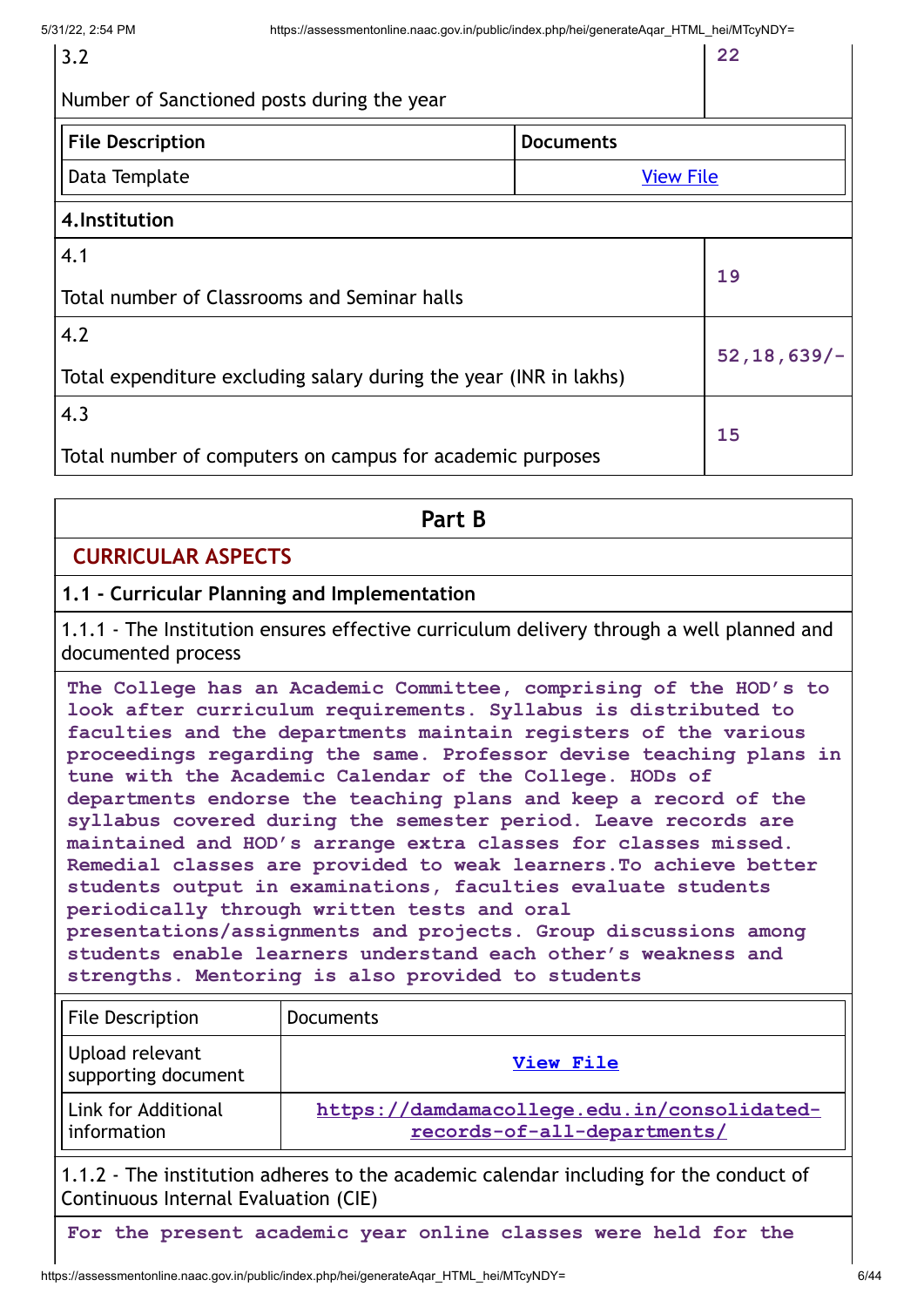**most part of July to August. Sessional examinations were also held online in view of covid restrictions. An online essay competition was held on the 4th of August. Language and Communication classes were continued and were held from (28-30) September, 2020. A Socio-Cultural event was organized on 19th October 2020 by 50 Assam SQN (FLG) in collaboration with NCC Damdama College. The College observed the Education Day on 10th Nov. 2020. Cycle Rally from Damdama college to P.B.A. Anchalik College was organized by NSS unit on 21 Nov. 2020 for Environment and health Awareness. A Hindi movie "Nil Battey Sannata" was screened on 10th Dec 2020 by Damdama College Film Society. Community Workshop cum Book Exhibition on 21/12/2020 by Central Library Damdama College. Annual Lecture, Magazines publication and Felicitation to Meritorious Students was held on 24th Dec. 2020. Assignments given to students. Date of submission was from (06-12), October, 2020. An Awareness Program and a lecture were organized on Women Empowerment in collaboration with 'Sabbir' foundation on 25th Feb 2020.**

| <b>File Description</b>                                                                                                                                                                                                                                                                                                                                                                                                                                                                                       | <b>Documents</b>                                           |                       |                  |
|---------------------------------------------------------------------------------------------------------------------------------------------------------------------------------------------------------------------------------------------------------------------------------------------------------------------------------------------------------------------------------------------------------------------------------------------------------------------------------------------------------------|------------------------------------------------------------|-----------------------|------------------|
| Upload relevant supporting<br>documents                                                                                                                                                                                                                                                                                                                                                                                                                                                                       | <b>View File</b>                                           |                       |                  |
| Link for Additional<br>information                                                                                                                                                                                                                                                                                                                                                                                                                                                                            | https://damdamacollege.edu.in/academic-<br>calender-20-21/ |                       |                  |
| 1.1.3 - Teachers of the Institution<br>participate in following activities related<br>to curriculum development and<br>assessment of the affiliating University<br>and/are represented on the following<br>academic bodies during the year.<br><b>Academic council/BoS of Affiliating</b><br>University Setting of question papers for<br>UG/PG programs Design and Development<br>of Curriculum for Add on/ certificate/<br>Diploma Courses Assessment / evaluation<br>process of the affiliating University |                                                            | D. Any 1 of the above |                  |
| <b>File Description</b>                                                                                                                                                                                                                                                                                                                                                                                                                                                                                       |                                                            |                       | <b>Documents</b> |
| Details of participation of teachers in various bodies/activities provided<br>as a response to the metric                                                                                                                                                                                                                                                                                                                                                                                                     |                                                            | <b>View File</b>      |                  |
| Any additional information                                                                                                                                                                                                                                                                                                                                                                                                                                                                                    |                                                            | No File<br>Uploaded   |                  |
| 1.2 - Academic Flexibility                                                                                                                                                                                                                                                                                                                                                                                                                                                                                    |                                                            |                       |                  |
| 1.2.1 - Number of Programmes in which Choice Based Credit System (CBCS)/ elective<br>course system has been implemented                                                                                                                                                                                                                                                                                                                                                                                       |                                                            |                       |                  |
| 1.2.1.1 - Number of Programmes in which CBCS/ Elective course system                                                                                                                                                                                                                                                                                                                                                                                                                                          |                                                            |                       |                  |

**implemented**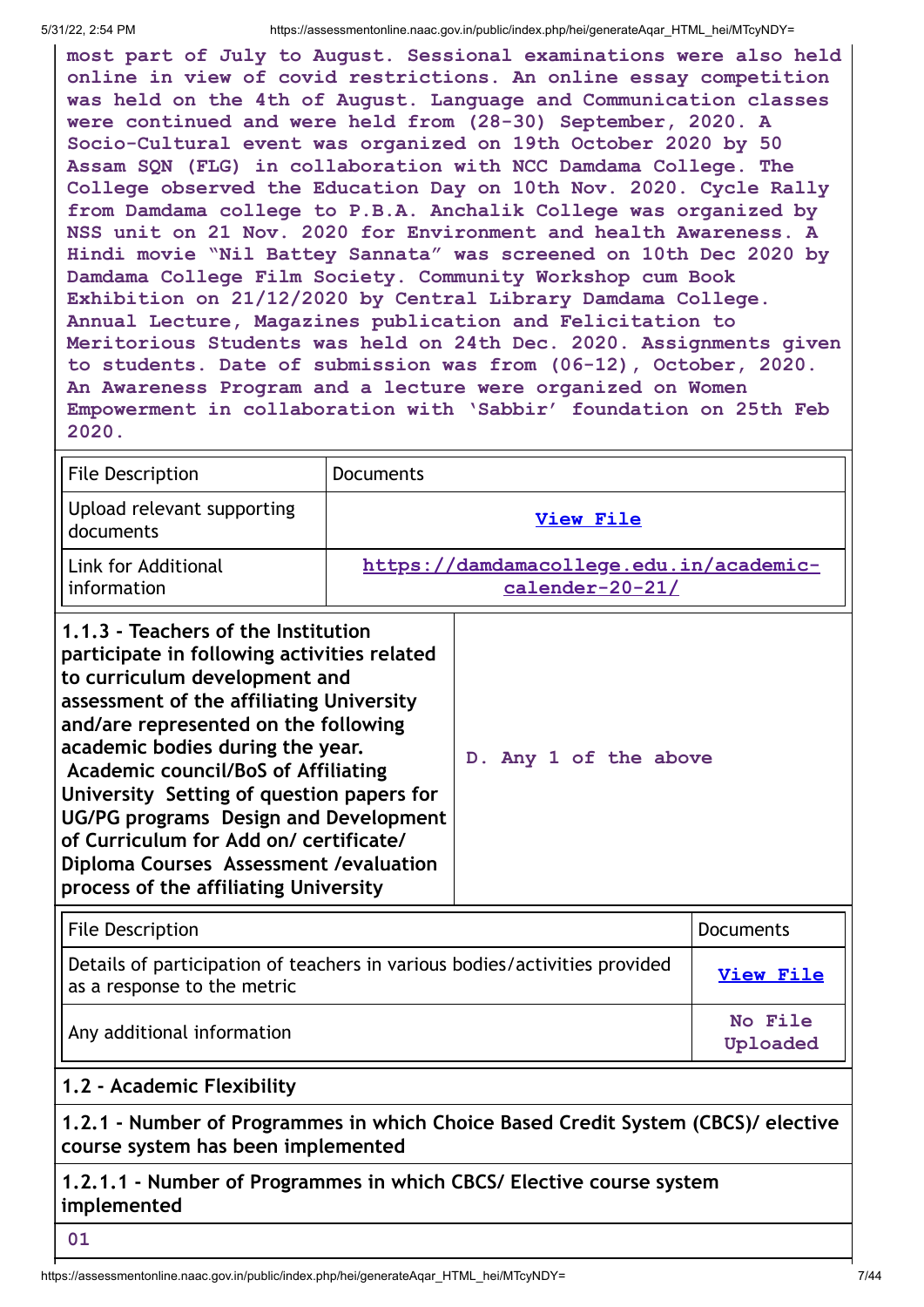| File Description                                        | Documents        |
|---------------------------------------------------------|------------------|
| Any additional information                              | View File        |
| Minutes of relevant Academic Council / BOS meetings     | <b>View File</b> |
| Institutional data in prescribed format (Data Template) | View File        |

# **1.2.2 - Number of Add on /Certificate programs offered during the year**

**1.2.2.1 - How many Add on /Certificate programs are added during the year. Data requirement for year: (As per Data Template)**

**0**

File Description **Districts Contract Contract Contract Contract Contract Contract Contract Contract Contract Contract Contract Contract Contract Contract Contract Contract Contract Contract Contract Contract Contract Con** 

Any additional information **[View](https://assessmentonline.naac.gov.in/storage/app/public/aqar/17246/17246_7_10.pdf?1653989052) File**

Brochure or any other document relating to Add on /Certificate programs | [View](https://assessmentonline.naac.gov.in/storage/app/public/aqar/17246/17246_7_11.docx?1653989052) File

List of Add on /Certificate programs (Data Template ) **[View](https://assessmentonline.naac.gov.in/storage/app/public/aqar/17246/17246_7_12.xlsx?1653989052) File** 

**1.2.3 - Number of students enrolled in Certificate/ Add-on programs as against the total number of students during the year**

**0**

**0**

**1.2.3.1 - Number of students enrolled in subject related Certificate or Add-on programs during the year**

File Description **Documents** Any additional information **[View](https://assessmentonline.naac.gov.in/storage/app/public/aqar/17246/17246_8_13.docx?1653989052) File** Details of the students enrolled in Subjects related to certificate/Add-on programs **[View](https://assessmentonline.naac.gov.in/storage/app/public/aqar/17246/17246_8_14.xlsx?1653989052) File**

# **1.3 - Curriculum Enrichment**

1.3.1 - Institution integrates crosscutting issues relevant to Professional Ethics, Gender, Human Values, Environment and Sustainability into the Curriculum

https://assessmentonline.naac.gov.in/public/index.php/hei/generateAqar\_HTML\_hei/MTcyNDY= 8/44 **To crosscut issues relevant to various issues involving gender, human values, and environment etc the institution organizes various programs. Lecture series on issues pertaining to academic interests, social welfare programs like 'Swach Bharat Abhiyan' etc are organized from time to time. For the academic year (20-21), a two day national webinar on issues of migrant labor migration during the pandemic was organized. During August 2020, a national workshop on 'theater and its present day forms were also organized. The idea of this workshop was to correlate connections between theater and social practice. Similarly, on October 02, 2020 the birthday of Mahatma Gandhi was celebrated with lecture delivery, which highlighted the importance of Gandhian thoughts in present socio-economic configurations of the present day. Cycle Rally from Damdama college to P.B.A. Anchalik College was organized by NSS unit on 21 Nov. 2020 for Environment and health**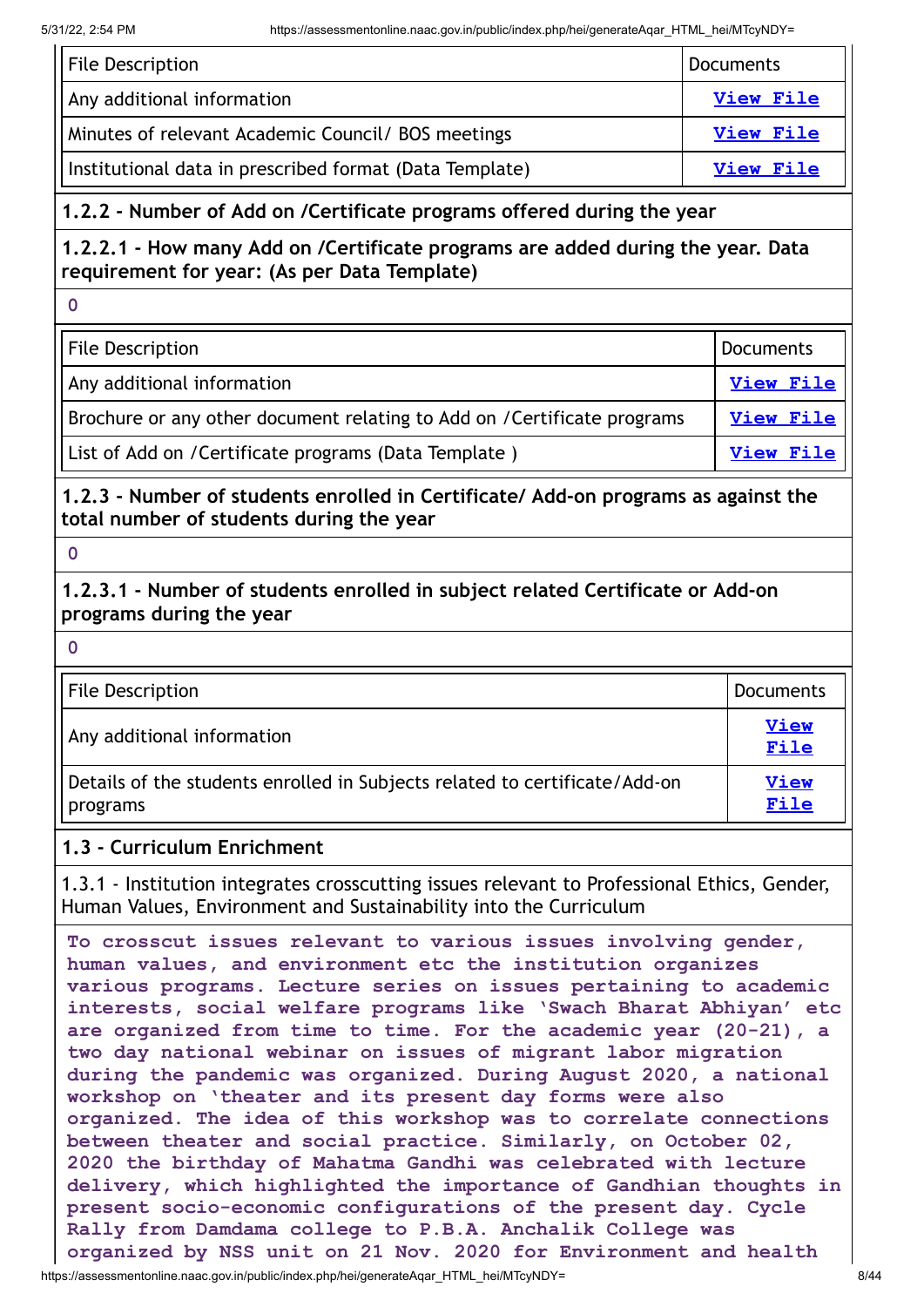**Awareness. Health Awareness Program on 'Female Health and Menstrual Hygiene was organized by Women Cell on 26th Dec 2020. A street play was performed on 22nd Feb 2020 on the theme "Beti Bachao, Beti Padhao. Women's day celebration and District level debate competition was organized on 8th March. One day workshop on 'Building Youth-Leadership towards Bio-Diversity Conservation" on 10th March.**

| <b>File Description</b><br>Documents                                                                                                                             |  |
|------------------------------------------------------------------------------------------------------------------------------------------------------------------|--|
| Any additional information                                                                                                                                       |  |
| Upload the list and description of courses which address the Professional<br>Ethics, Gender, Human Values, Environment and Sustainability into the<br>Curriculum |  |

# **1.3.2 - Number of courses that include experiential learning through project work/field work/internship during the year**

**02**

| <b>File Description</b><br><b>Documents</b>                                                                        |  |
|--------------------------------------------------------------------------------------------------------------------|--|
| Any additional information                                                                                         |  |
| Programme / Curriculum/ Syllabus of the courses                                                                    |  |
| Minutes of the Boards of Studies/ Academic Council meetings with approvals<br>for these courses                    |  |
| MoU's with relevant organizations for these courses, if any                                                        |  |
| Number of courses that include experiential learning through project<br>work/field work/internship (Data Template) |  |

# **1.3.3 - Number of students undertaking project work/field work/ internships**

**42**

| <b>File Description</b>                                                                                                                                                           |                       | <b>Documents</b> |
|-----------------------------------------------------------------------------------------------------------------------------------------------------------------------------------|-----------------------|------------------|
| Any additional information                                                                                                                                                        |                       | View<br>File     |
| List of programmes and number of students undertaking project work/field<br>work/ /internships (Data Template)                                                                    |                       | View<br>File     |
| 1.4 - Feedback System                                                                                                                                                             |                       |                  |
| 1.4.1 - Institution obtains feedback on<br>the syllabus and its transaction at the<br>institution from the following<br>stakeholders Students Teachers<br><b>Employers Alumni</b> | B. Any 3 of the above |                  |

File Description **Documents** 

https://assessmentonline.naac.gov.in/public/index.php/hei/generateAqar\_HTML\_hei/MTcyNDY= 9/44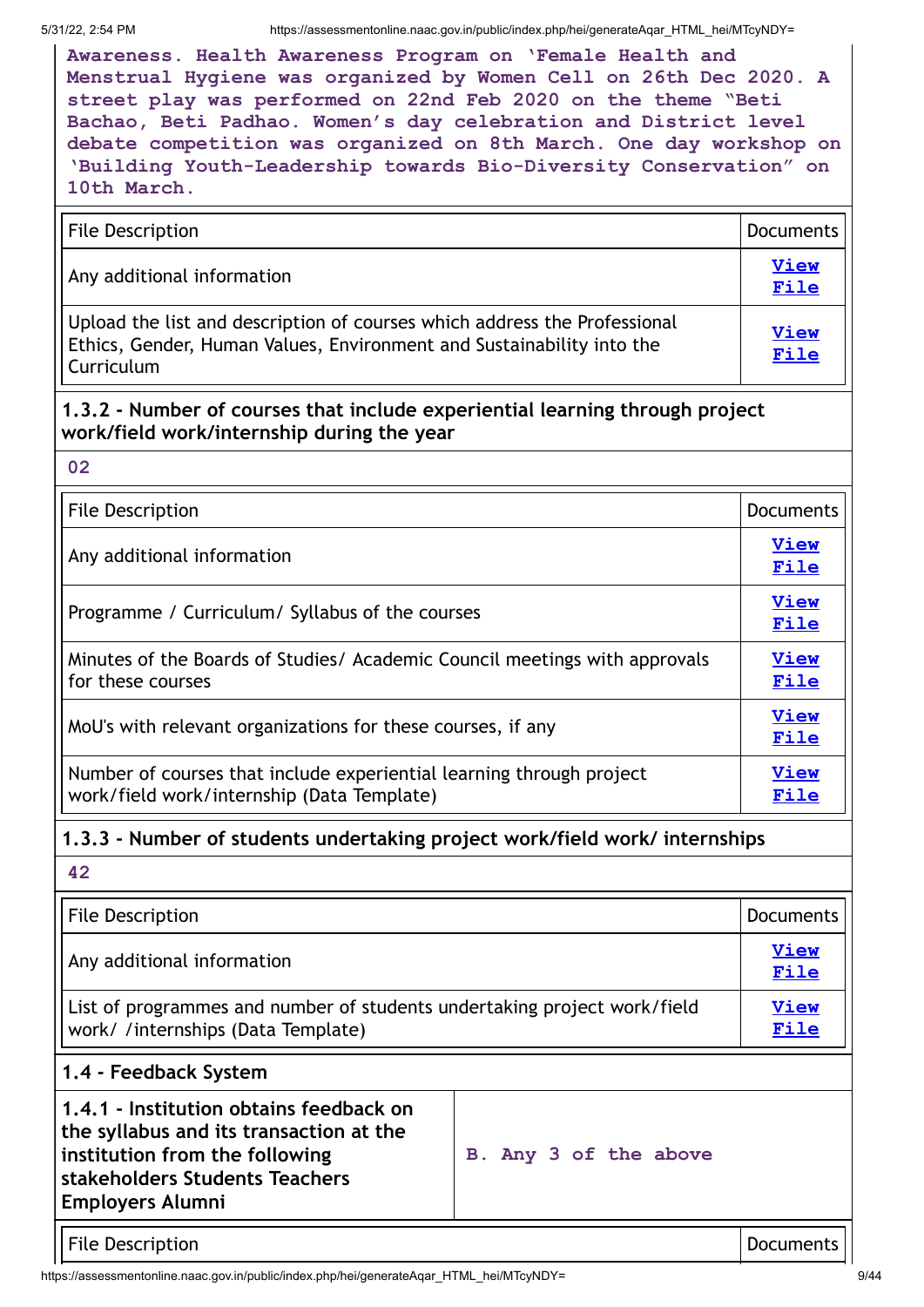| URL for stakeholder feedback report                                                                                                                                                                                                                                                                                                    |                  |                                                              | <b>View</b><br>File |                     |                     |
|----------------------------------------------------------------------------------------------------------------------------------------------------------------------------------------------------------------------------------------------------------------------------------------------------------------------------------------|------------------|--------------------------------------------------------------|---------------------|---------------------|---------------------|
| Action taken report of the Institution on feedback report as stated in the<br>minutes of the Governing Council, Syndicate, Board of Management (Upload)                                                                                                                                                                                |                  |                                                              |                     | <b>View</b><br>File |                     |
| Any additional information (Upload)                                                                                                                                                                                                                                                                                                    |                  |                                                              |                     |                     | <b>View</b><br>File |
| 1.4.2 - Feedback process of the<br>Institution may be classified as follows                                                                                                                                                                                                                                                            |                  | B. Feedback collected, analyzed<br>and action has been taken |                     |                     |                     |
| <b>File Description</b>                                                                                                                                                                                                                                                                                                                | <b>Documents</b> |                                                              |                     |                     |                     |
| Upload any additional<br>information                                                                                                                                                                                                                                                                                                   |                  | <b>View File</b>                                             |                     |                     |                     |
| URL for feedback report                                                                                                                                                                                                                                                                                                                |                  | https://damdamacollege.edu.in/feedback-<br>ur1/              |                     |                     |                     |
| <b>TEACHING-LEARNING AND EVALUATION</b>                                                                                                                                                                                                                                                                                                |                  |                                                              |                     |                     |                     |
| 2.1 - Student Enrollment and Profile                                                                                                                                                                                                                                                                                                   |                  |                                                              |                     |                     |                     |
| 2.1.1 - Enrolment Number Number of students admitted during the year                                                                                                                                                                                                                                                                   |                  |                                                              |                     |                     |                     |
| 2.1.1.1 - Number of sanctioned seats during the year                                                                                                                                                                                                                                                                                   |                  |                                                              |                     |                     |                     |
| 550                                                                                                                                                                                                                                                                                                                                    |                  |                                                              |                     |                     |                     |
| <b>File Description</b><br><b>Documents</b>                                                                                                                                                                                                                                                                                            |                  |                                                              |                     |                     |                     |
| Any additional information                                                                                                                                                                                                                                                                                                             |                  |                                                              | <b>View File</b>    |                     |                     |
| Institutional data in prescribed format                                                                                                                                                                                                                                                                                                |                  |                                                              | <b>View File</b>    |                     |                     |
| 2.1.2 - Number of seats filled against seats reserved for various categories (SC, ST,<br>OBC, Divyangjan, etc. as per applicable reservation policy during the year (exclusive<br>of supernumerary seats)                                                                                                                              |                  |                                                              |                     |                     |                     |
| 2.1.2.1 - Number of actual students admitted from the reserved categories<br>during the year                                                                                                                                                                                                                                           |                  |                                                              |                     |                     |                     |
| 325                                                                                                                                                                                                                                                                                                                                    |                  |                                                              |                     |                     |                     |
| <b>File Description</b>                                                                                                                                                                                                                                                                                                                |                  |                                                              | <b>Documents</b>    |                     |                     |
| Any additional information                                                                                                                                                                                                                                                                                                             |                  |                                                              | <b>View File</b>    |                     |                     |
| Number of seats filled against seats reserved (Data Template)                                                                                                                                                                                                                                                                          |                  |                                                              | <b>View File</b>    |                     |                     |
| 2.2 - Catering to Student Diversity                                                                                                                                                                                                                                                                                                    |                  |                                                              |                     |                     |                     |
| 2.2.1 - The institution assesses the learning levels of the students and organizes special<br>Programmes for advanced learners and slow learners                                                                                                                                                                                       |                  |                                                              |                     |                     |                     |
| For academically slow learners, the college has provisions of<br>remedial classes. Students are identified on basis of their class<br>performance, sessional examinations etc. For advanced learners,<br>the college has peer review classes and student's seminars. Skill<br>development classes are organized for advanced learners. |                  |                                                              |                     |                     |                     |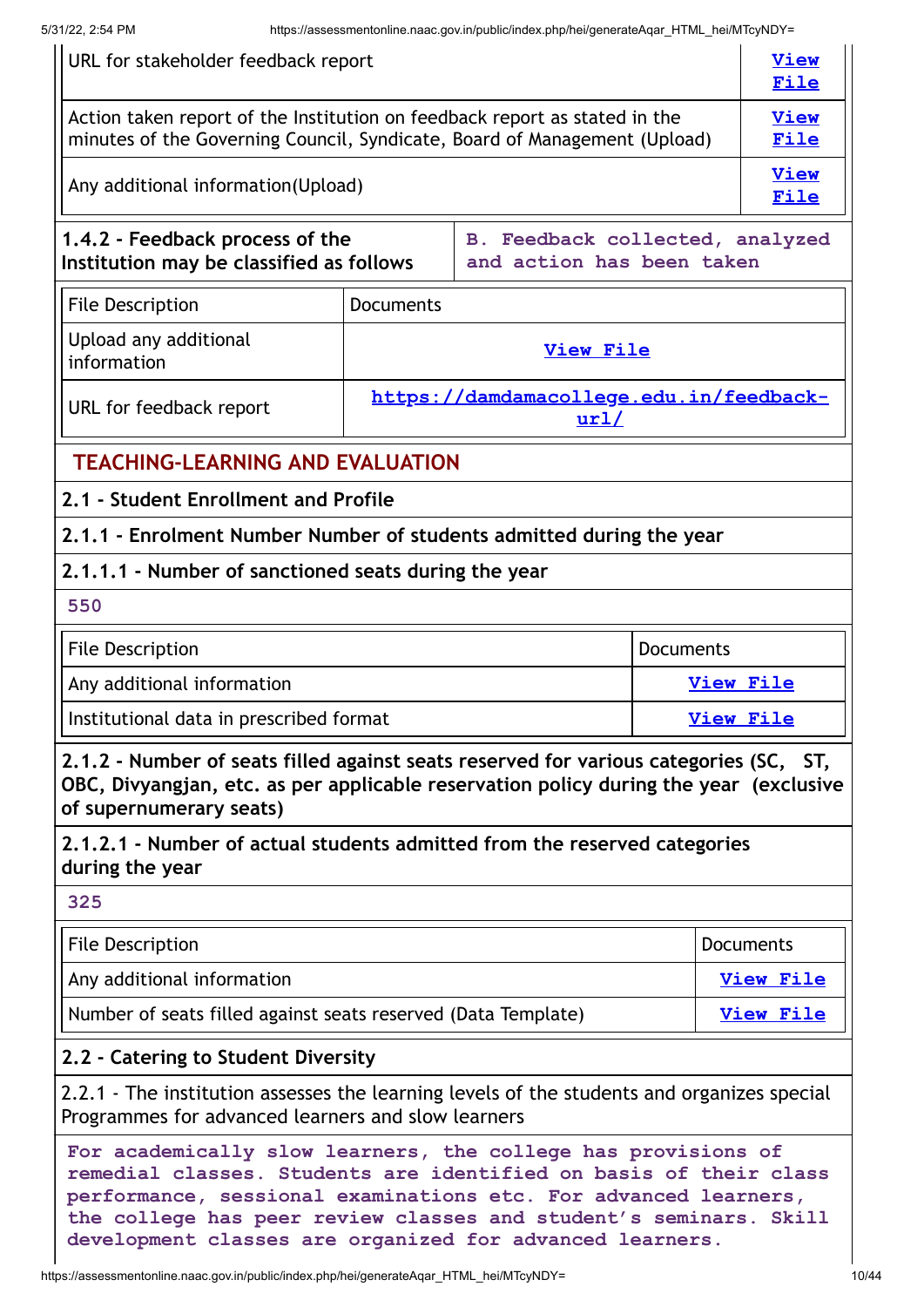**Communication classes in Assamese and English are provided for such students. However, because of pandemic restrictions on academic institutions, the college could not carry out many of its extra academic exercises. Nonetheless, faculties of the college has guided students on different problems faced by them in syllabus completion using the online mode. However, this year, the college could not organize remedial classes.**

| <b>File Description</b>                 | Documents                                                                        |
|-----------------------------------------|----------------------------------------------------------------------------------|
| Link for additional<br>Information      | https://damdamacollege.edu.in/soft-skills-and-<br>english-communication-records/ |
| Upload any<br>additional<br>information | <b>View File</b>                                                                 |

# **2.2.2 - Student- Full time teacher ratio (Data for the latest completed academic year)**

| Number of Students      | Number of Teachers |  |
|-------------------------|--------------------|--|
| 995                     | 21                 |  |
| <b>File Description</b> | Documents          |  |

Any additional information **[View](https://assessmentonline.naac.gov.in/storage/app/public/aqar/17246/17246_16_33.docx?1653989052) File**

| Any additional information |  |
|----------------------------|--|
|----------------------------|--|

# **2.3 - Teaching- Learning Process**

2.3.1 - Student centric methods, such as experiential learning, participative learning and problem solving methodologies are used for enhancing learning experiences

**Department of the College in consultation with the Academic Committee adopt various student centric methods for better learning outcomes. Student seminars, group learning, student's parliaments and field visits are some of the highlights of the curriculum implementation being carried out by the institution. For the academic year, students participated in online essay competition and online debate competition. The online essay competition was an inter college event and involved participation with nearby college like Suren Das College, Hajo. Students from the department of History from both the college engaged in a debate competition, chaired by respective HODs of the institutions. The department of Economics has undertaken a field study of nearby Hadala village to study the relation between livelihood and economic activity. The study shows that the village suffers from poor public utility systems and need more connectivity between the place and . Unfortunately, due to the pandemic, the college could not carry more such programs. Yet, more such exchange programs are planned between this institution and other institution nearby, including Puthimari College.**

| File Description                        | Documents |
|-----------------------------------------|-----------|
| Upload any<br>additional<br>information | View File |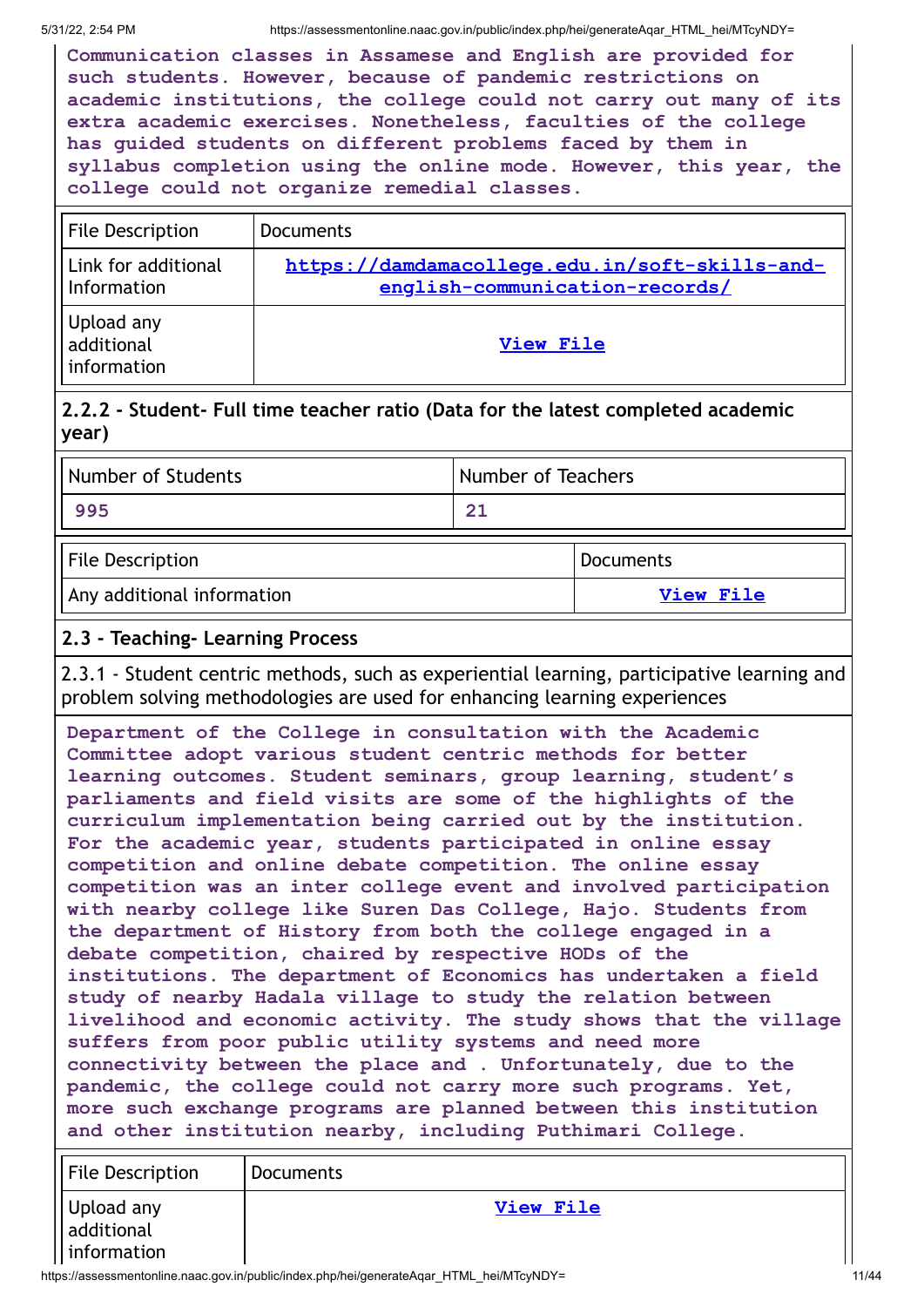| Link for additional | https://damdamacollege.edu.in/wp-                |
|---------------------|--------------------------------------------------|
| l information       | content/uploads/2022/03/experiental-learning.pdf |

2.3.2 - Teachers use ICT enabled tools for effective teaching-learning process. Write description in maximum of 200 words

**The various ICT tools available in the college are desktops, laptops, LCD projectors, printers and other gadgets for effective delivery of ICT classes. The ICT resources available in the collge are Campus Wifi, campus LAN, library management software Soul 2.0. e books and e journals, online feedbacks, computerized maintenance of student's records college website www.damdamacollege.edu etc. Teachers use the ICT platforms available in the College as per the College routine and maintain records of the same. Students of the institution are also asked to avail these facilities and give thier presentations on selected topics as per the requirements of class and evaluation mandates as required by faculties. Online seminars and conferences can also be viewed by large audiences through such facilities.**

| <b>File Description</b>                                                                                  | <b>Documents</b>                   |
|----------------------------------------------------------------------------------------------------------|------------------------------------|
| Upload any additional information                                                                        | View File                          |
| Provide link for webpage describing the<br>ICT enabled tools for effective teaching-<br>learning process | https://damdamacollege.edu.in/ict/ |

**2.3.3 - Ratio of mentor to students for academic and other related issues (Data for the latest completed academic year )**

# **2.3.3.1 - Number of mentors**

| <b>File Description</b>                                             | Documents |
|---------------------------------------------------------------------|-----------|
| Upload, number of students enrolled and full time teachers on roll. | View File |
| Circulars pertaining to assigning mentors to mentees                | View File |
| mentor/mentee ratio                                                 | View File |

**2.4 - Teacher Profile and Quality**

**2.4.1 - Number of full time teachers against sanctioned posts during the year**

**21**

**21**

| File Description                                                 | Documents        |
|------------------------------------------------------------------|------------------|
| Full time teachers and sanctioned posts for year (Data Template) | <b>View File</b> |
| Any additional information                                       | <b>View File</b> |
| List of the faculty members authenticated by the Head of HEI     | View File        |

**2.4.2 - Number of full time teachers with Ph. D. / D.M. / M.Ch. /D.N.B Superspeciality / D.Sc. / D.Litt. during the year (consider only highest degree for count)**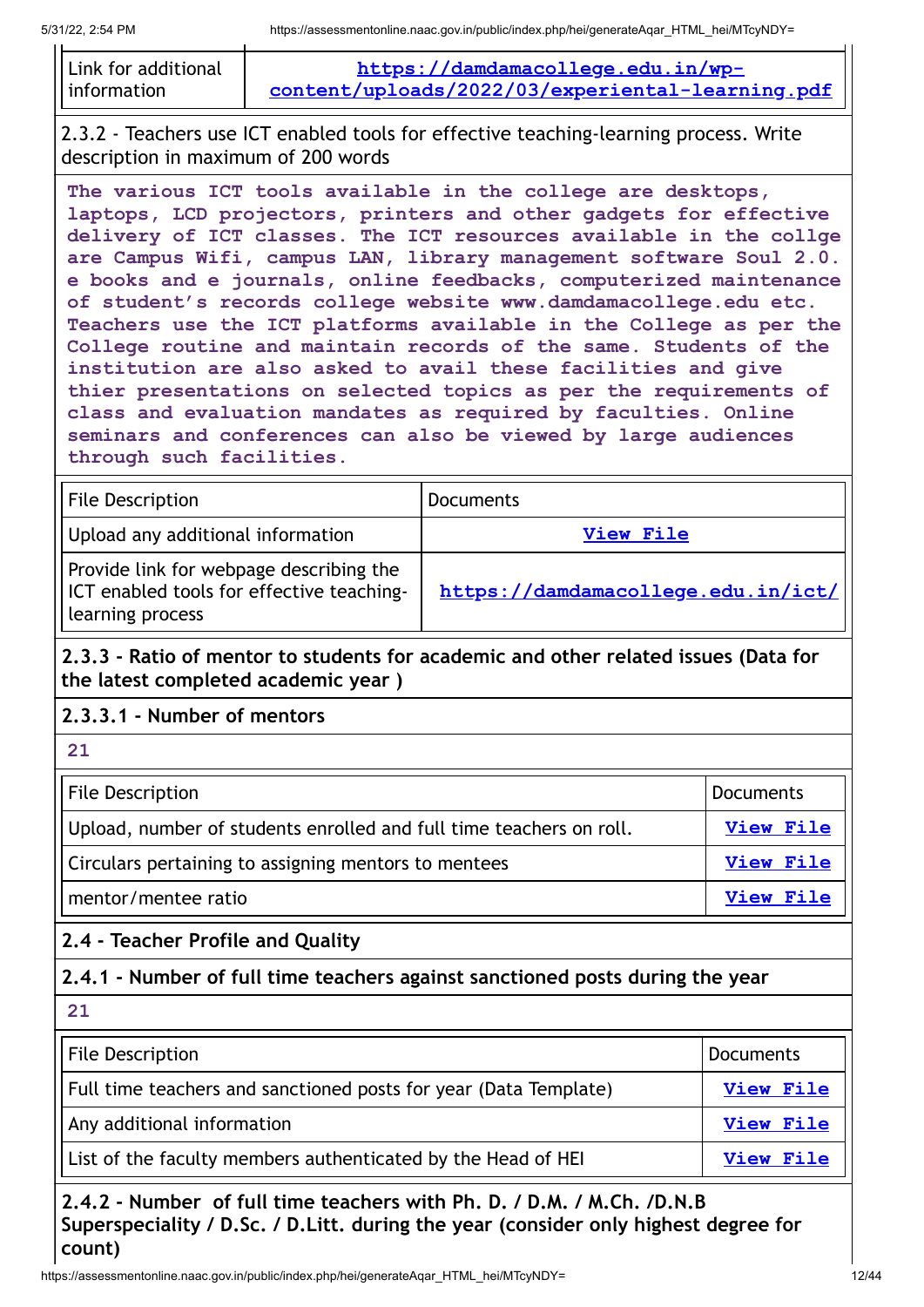# **2.4.2.1 - Number of full time teachers with Ph. D. / D.M. / M.Ch. /D.N.C Superspeciality / D.Sc. / D.Litt. during the year**

**05**

| File Description                                                                                                                                                         | Documents           |
|--------------------------------------------------------------------------------------------------------------------------------------------------------------------------|---------------------|
| Any additional information                                                                                                                                               | No File<br>Uploaded |
| List of number of full time teachers with Ph. D. / D.M. / M.Ch./ D.N.B Super<br>specialty / D.Sc. / D.Litt. and number of full time teachers for year (Data<br>Template) | <b>View</b><br>File |

**2.4.3 - Number of years of teaching experience of full time teachers in the same institution (Data for the latest completed academic year)**

# **2.4.3.1 - Total experience of full-time teachers**

**0.6<25**

File Description **Documents** 

Any additional information **[View](https://assessmentonline.naac.gov.in/storage/app/public/aqar/17246/17246_22_46.xlsx?1653989052)**

List of Teachers including their PAN, designation, dept. and experience details(Data Template)

# **2.5 - Evaluation Process and Reforms**

2.5.1 - Mechanism of internal assessment is transparent and robust in terms of frequency and mode. Write description within 200 words.

**The internal assessment is conducted as per the space allotted in the academic calendar of the affiliating university; and the mode of the examination is also in line with the necessary instructions issued by the university I this regard. The examination is held for 20% of marks in each paper. For 10% of marks written examination is conducted as per a centrally prepared routine in allotted space in the said academic calendar. For the remaining 10% marks a two stage evaluation process is adopted. Maximum 4% marks are allotted as per their attendance; and the remaining 6% marks are allotted depending on their performance in activities like group discussion, seminar presentation, survey or extracurricular performances on the wings like. Apart from that, occasional tests are held in various modes- like OTBE, using online modes like goggle forms etc.**

| File<br>Description                   | <b>Documents</b>                                                                                              |
|---------------------------------------|---------------------------------------------------------------------------------------------------------------|
| Any additional<br>information         | <b>View File</b>                                                                                              |
| Link for<br>additional<br>information | http://damdamacollege.edu.in/wp-<br>content/uploads/2022/03/Seminar-Presentation-and-<br>Group-Discussion.pdf |

**File**

**[View](https://assessmentonline.naac.gov.in/storage/app/public/aqar/17246/17246_22_47.xlsx?1653989052) File**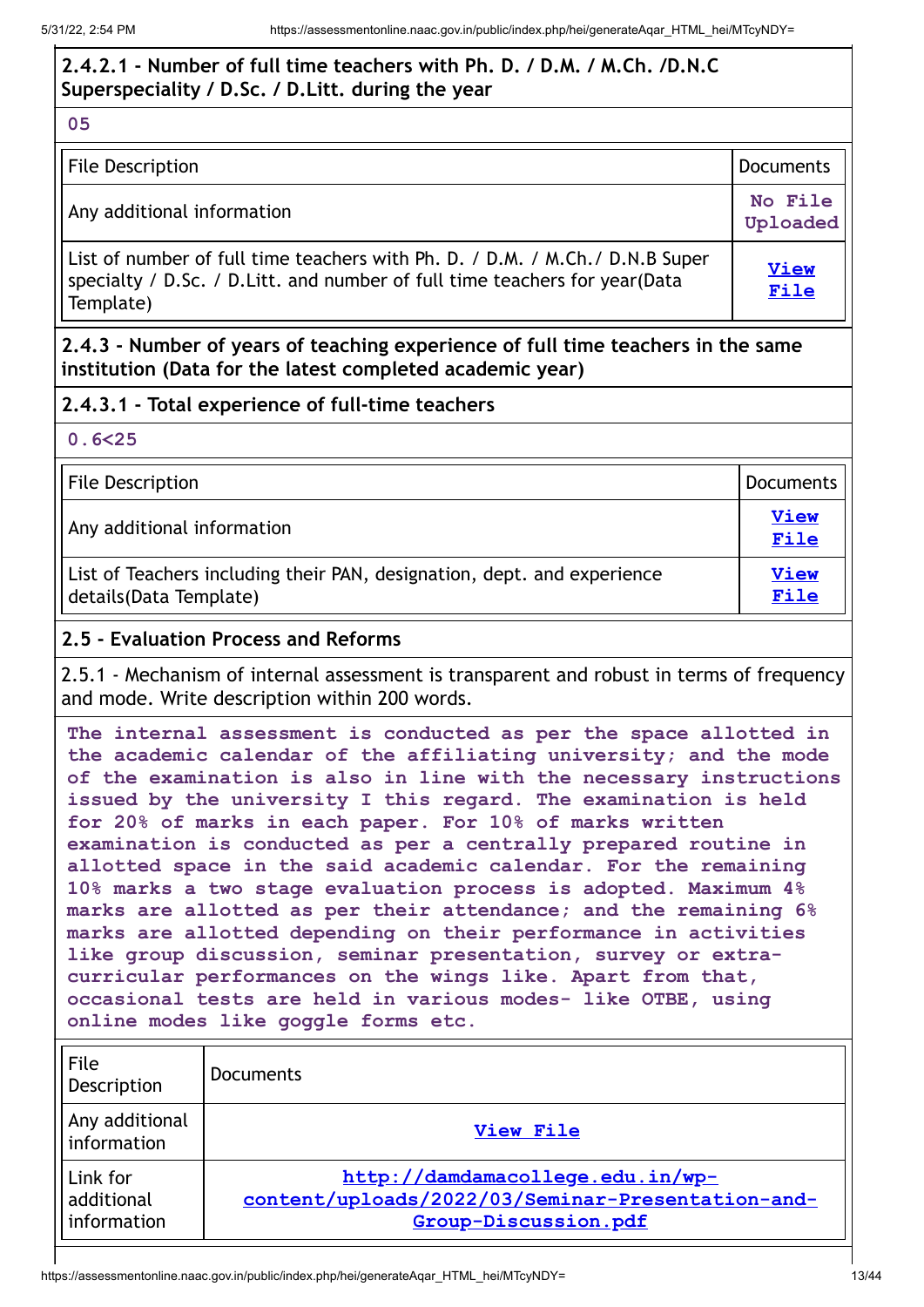2.5.2 - Mechanism to deal with internal examination related grievances is transparent, time- bound and efficient

**During final examinations, grievances of the students arise in various categories.**

**1. Subject Related: Due to wrong submission of details in the process of filling up forms of examination, the subject statement does not tally with the actual subject combination of students. In such cases, follow up action is undertaken to communicate with the University for necessary correction.**

#### **2. Medical Issues**

**During examinations, some candidates fall sick. Some students appear in the examination with illness. In such cases, sick room facility is made available to them and medical support of basic nature is kept in standby mode.**

#### **3. Re-evaluation**

**At times, students do not agree with the marks they obtain in the examination and they appeal for re-evaluation. In such cases, necessary support is provided to them so that they get due justice.**

#### **Examination grievances**

**In internal assessment, often students( only a few however,) appeal for re-scheduling of their examination as the dates clash with their interview date for jobs. Some students appeal for rescheduling on medical grounds. In such cases, the appeal is sent to respective departments for making sure that separate examination is scheduled for their convenience.**

| <b>File Description</b>            | <b>Documents</b>                                          |
|------------------------------------|-----------------------------------------------------------|
| Any additional<br>I information    | <b>View File</b>                                          |
| Link for additional<br>information | https://damdamacollege.edu.in/examination-<br>grievances/ |

#### **2.6 - Student Performance and Learning Outcomes**

2.6.1 - Teachers and students are aware of the stated Programme and course outcomes of the Programmes offered by the institution.

**Every department inform and guide students about the courses and subjects of their choice. They answer student related queries related to course outcomes and also the possibility of higher studies following such courses. Most of these sessions take place at the beginning of the academic students. Students are distributed their syllabus for various semester examinations and how best they can integrate such programs with the enviornment and local cultures. However, considering that most of such courses are**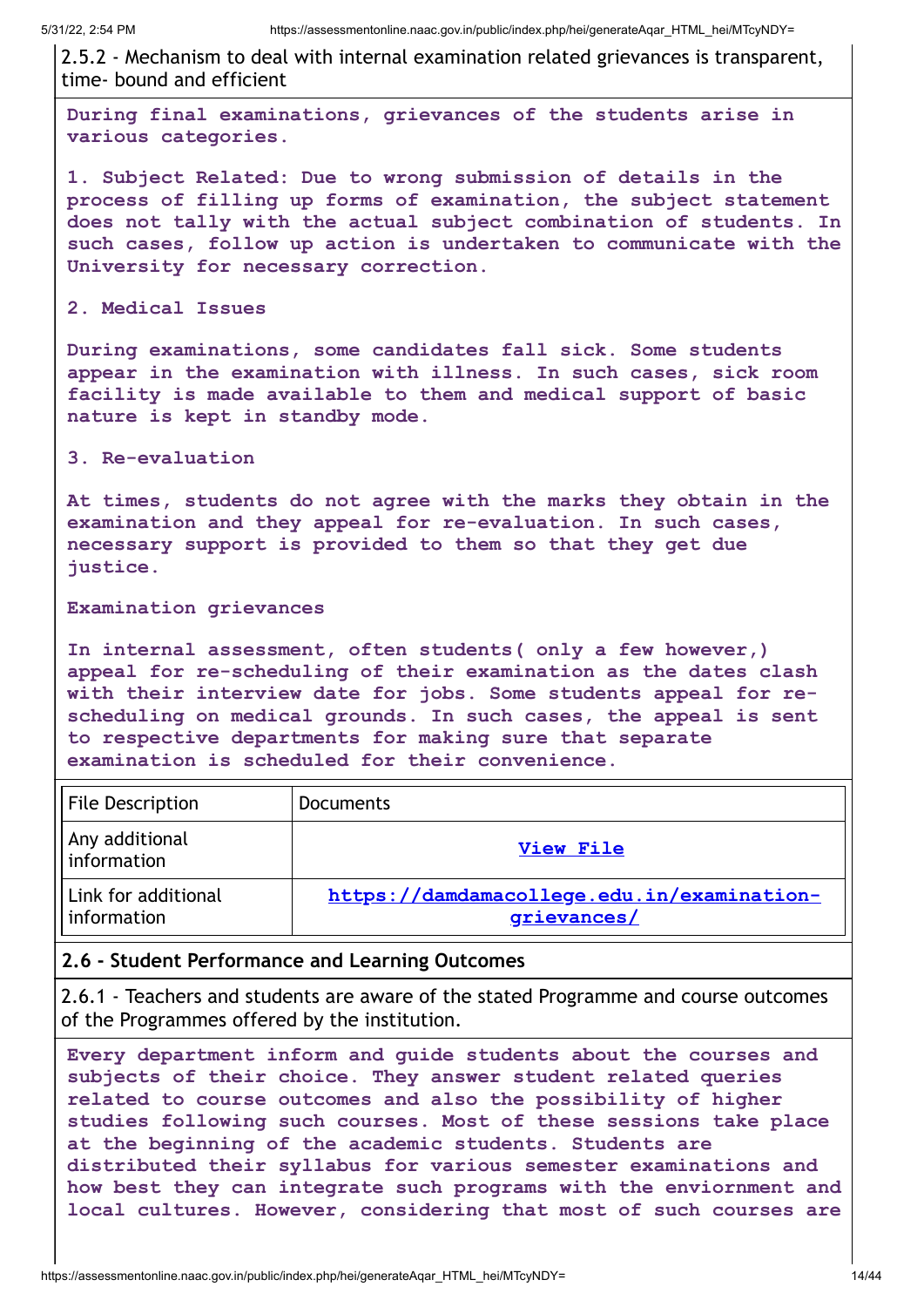|                    |  |  | vast etc, many of these orientation programs are extensive and are |  |  |  |
|--------------------|--|--|--------------------------------------------------------------------|--|--|--|
| done periodically. |  |  |                                                                    |  |  |  |

| <b>File Description</b>                                    | <b>Documents</b>                                                                                           |
|------------------------------------------------------------|------------------------------------------------------------------------------------------------------------|
| Upload any additional<br>information                       | <b>View File</b>                                                                                           |
| Paste link for Additional<br>information                   | http://damdamacollege.edu.in/wp-<br>content/uploads/2022/03/Programs-to-improve-<br>students-awareness.pdf |
| Upload COs for all<br>courses (exemplars from<br>Glossary) | <b>View File</b>                                                                                           |

2.6.2 - Attainment of Programme outcomes and course outcomes are evaluated by the institution.

**The departments asses students knowledge via sessional examination, class tests and home assignments. The students are also asked to present papers on various topics related to the course. Periodic quiz competitions are also organized to make students aware of various issues pertaining to the course and also students generalawareness. The students also provide their feedbacks on their learning outcomes. These feedbacks are duly analysed by various departments where HOD's discuss about the mechanism required to improve the program and course outcomes.**

| <b>File Description</b>                           | <b>Documents</b>                                                              |
|---------------------------------------------------|-------------------------------------------------------------------------------|
| Upload any additional<br><sup>l</sup> information | View File                                                                     |
| l Paste link for<br>Additional information        | http://damdamacollege.edu.in/wp-<br>content/uploads/2022/03/course-otcome.pdf |

#### **2.6.3 - Pass percentage of Students during the year**

**2.6.3.1 - Total number of final year students who passed the university examination during the year**

**80**

| <b>File Description</b>                                                                                                     | <b>Documents</b>                                           |
|-----------------------------------------------------------------------------------------------------------------------------|------------------------------------------------------------|
| Upload list of Programmes and<br>number of students passed and<br>appeared in the final year<br>examination (Data Template) | <b>View File</b>                                           |
| Upload any additional information                                                                                           | <b>View File</b>                                           |
| Paste link for the annual report                                                                                            | https://damdamacollege.edu.in/annual-<br>report-2020-2021/ |

## **2.7 - Student Satisfaction Survey**

**2.7.1 - Student Satisfaction Survey (SSS) on overall institutional performance (Institution may design its own questionnaire) (results and details need to be**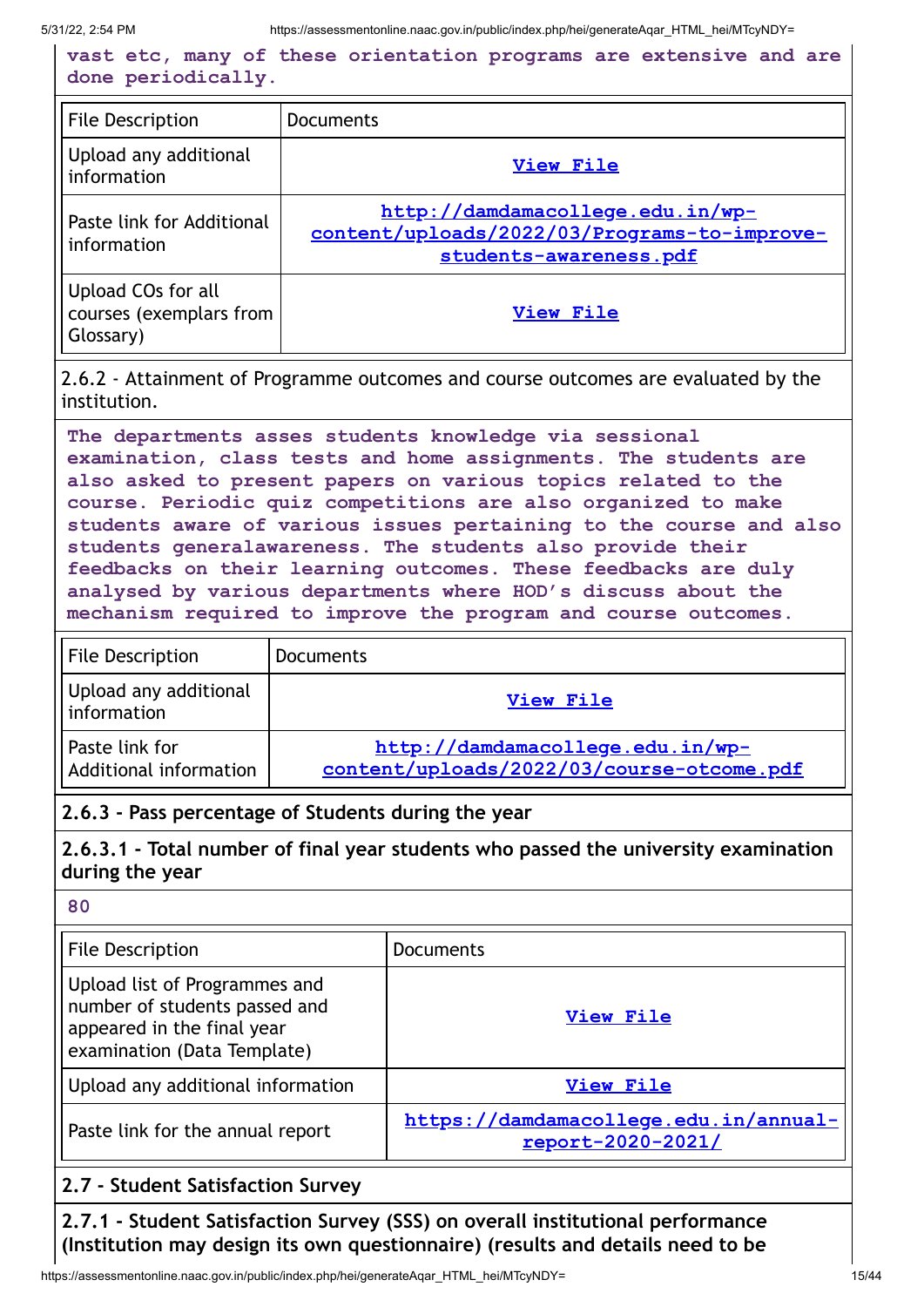**provided as a weblink)**

**[http://damdamacollege.edu.in/wp-content/uploads/2022/03/Student](http://damdamacollege.edu.in/wp-content/uploads/2022/03/Student-satisfaction-survey-for-the-year-2020.pdf)satisfaction-survey-for-the-year-2020.pdf**

**RESEARCH, INNOVATIONS AND EXTENSION**

**3.1 - Resource Mobilization for Research**

**3.1.1 - Grants received from Government and non-governmental agencies for research projects / endowments in the institution during the year (INR in Lakhs)**

**3.1.1.1 - Total Grants from Government and non-governmental agencies for research projects / endowments in the institution during the year (INR in Lakhs)**

**0**

| <b>File Description</b>                                                            | <b>Documents</b>    |
|------------------------------------------------------------------------------------|---------------------|
| Any additional information                                                         | <b>View</b><br>File |
| e-copies of the grant award letters for sponsored research projects<br>/endowments |                     |
| List of endowments / projects with details of grants (Data Template)               | <b>View</b><br>File |

**3.1.2 - Number of departments having Research projects funded by government and non government agencies during the year**

**3.1.2.1 - Number of departments having Research projects funded by government and non-government agencies during the year**

**0**

| File Description                                              | <b>Documents</b> |
|---------------------------------------------------------------|------------------|
| List of research projects and funding details (Data Template) | View File        |
| Any additional information                                    | <b>View File</b> |
| Supporting document from Funding Agency                       | View File        |
| Paste link to funding agency website                          | Nil              |

**3.1.3 - Number of Seminars/conferences/workshops conducted by the institution during the year**

**3.1.3.1 - Total number of Seminars/conferences/workshops conducted by the institution during the year**

| 04                                                             |                  |
|----------------------------------------------------------------|------------------|
| File Description                                               | <b>Documents</b> |
| Report of the event                                            | <b>View File</b> |
| Any additional information                                     | View File        |
| List of workshops/seminars during last 5 years (Data Template) | View File        |

# **3.2 - Research Publications and Awards**

https://assessmentonline.naac.gov.in/public/index.php/hei/generateAqar\_HTML\_hei/MTcyNDY= 16/44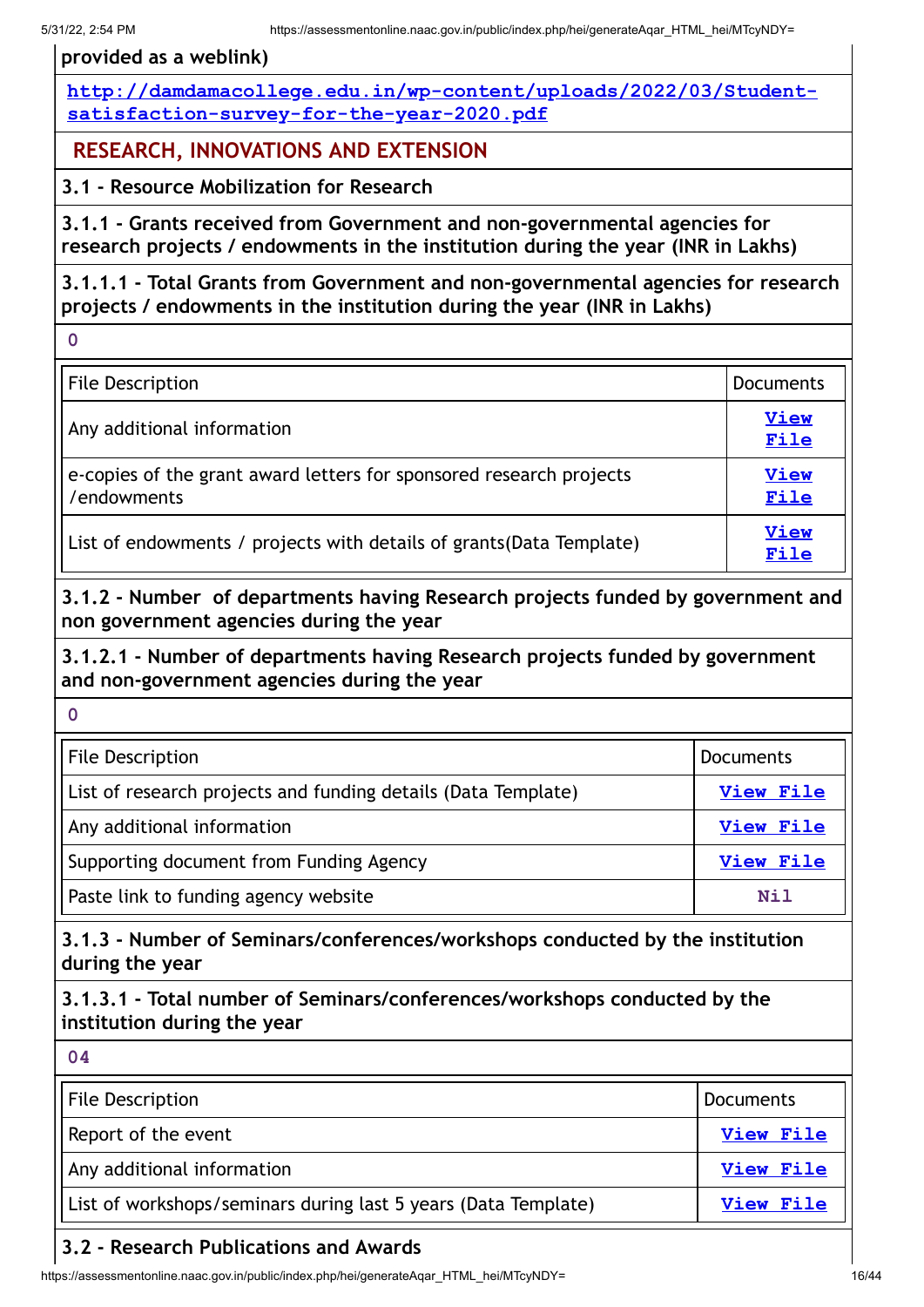# **3.2.1 - Number of papers published per teacher in the Journals notified on UGC website during the year**

# **3.2.1.1 - Number of research papers in the Journals notified on UGC website during the year**

#### **05**

| File Description                                                                                      | Documents           |
|-------------------------------------------------------------------------------------------------------|---------------------|
| Any additional information                                                                            | <b>View</b><br>File |
| List of research papers by title, author, department, name and year of<br>publication (Data Template) | <b>View</b><br>File |

# **3.2.2 - Number of books and chapters in edited volumes/books published and papers published in national/ international conference proceedings per teacher during the year**

**3.2.2.1 - Total number of books and chapters in edited volumes/books published and papers in national/ international conference proceedings during the year**

**02**

| <b>File Description</b>                                                    | Documents           |
|----------------------------------------------------------------------------|---------------------|
| Any additional information                                                 | No File<br>Uploaded |
| List books and chapters edited volumes/ books published (Data<br>Template) | View File           |

# **3.3 - Extension Activities**

3.3.1 - Extension activities are carried out in the neighborhood community, sensitizing students to social issues, for their holistic development, and impact thereof during the year

**Damdama College's Extension Cell has been carrying out a series of programs to sensitize students to social issues and holistic development. The College in association with the NSS Unit of the College and the Extension Education Cell has been educating the local community on the risks of plastic and awareness on clean and green environment.. A cycle rally was taken from Damdama College to Pub Bongshor College to create awareness on health and environment. The village initially adopted by the college was initially identified. Unfortunately, due to pandemic no programs could be undertaken. This year, poor weavers from the area has been identified and yarns distributed for the making of gamochas, mekhalas etc. Faculties of the institution visit the village occasionally to teach school children.Damdama College had adopted the Hadala Village near Geruah Chowk for the economic empowerment of women and also for the academic improvement of the school present in the village. The exercise was part of the institutions mission to integrate the college with the community nearby and fulfill its responsibility, apart from usual academic exercises. This year, after covid related restrictions were lifted, faculties**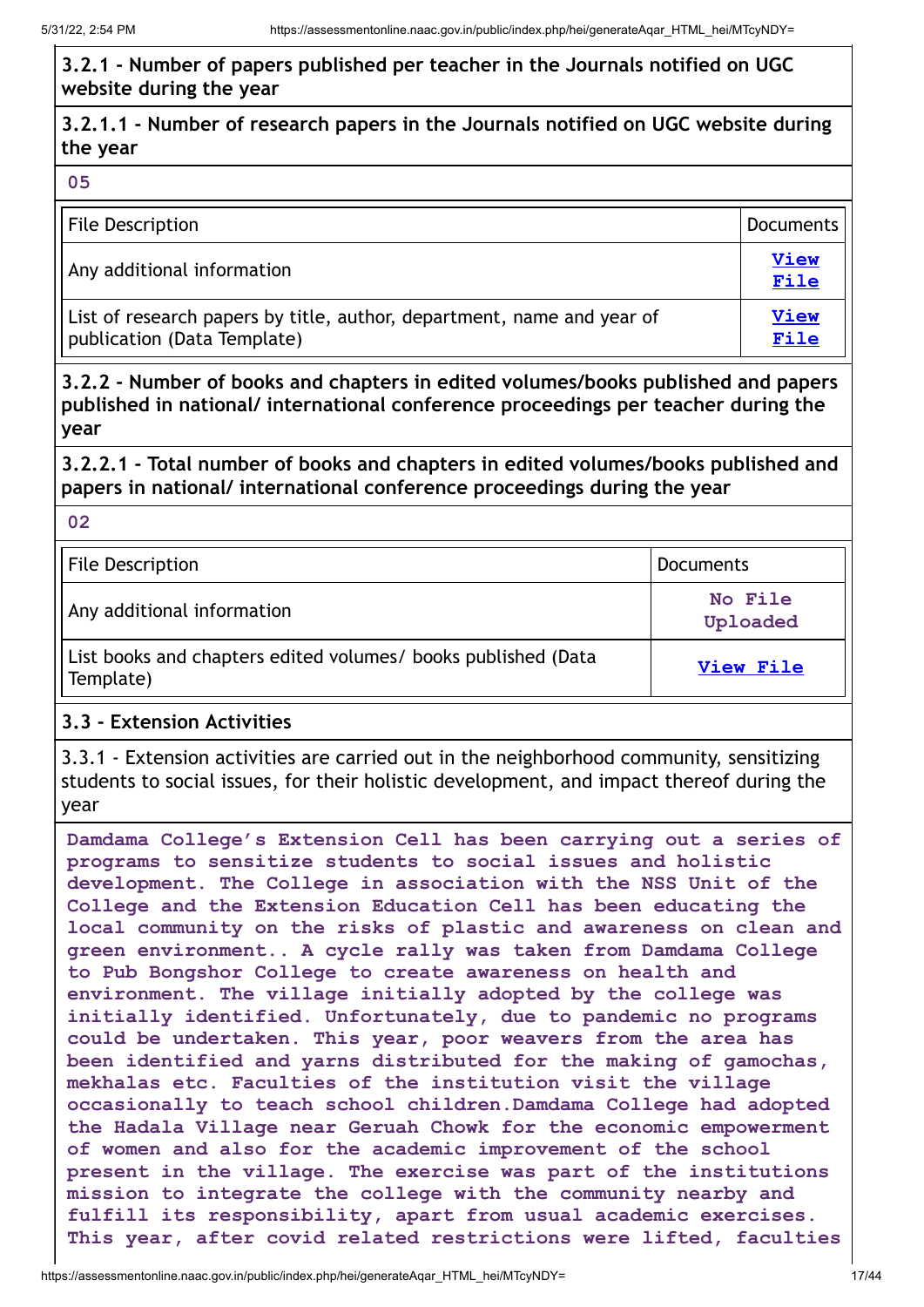**from various departments visited Hadala village and also imparted lessons to school children from the village school.**

| <b>File Description</b>                     | <b>Documents</b>                                                                  |
|---------------------------------------------|-----------------------------------------------------------------------------------|
| Paste link for<br>additional<br>information | https://damdamacollege.edu.in/wp-<br>content/uploads/2022/03/Extension-Work-1.pdf |
| Upload any additional<br>information        | View File                                                                         |

**3.3.2 - Number of awards and recognitions received for extension activities from government / government recognized bodies during the year**

**3.3.2.1 - Total number of awards and recognition received for extension activities from Government/ government recognized bodies during the year**

**0**

| File Description                                                         | Documents        |
|--------------------------------------------------------------------------|------------------|
| Any additional information                                               | <b>View File</b> |
| Number of awards for extension activities in last 5 year (Data Template) | View File        |
| e-copy of the award letters                                              | View File        |

**3.3.3 - Number of extension and outreach programs conducted by the institution through NSS/NCC/Red cross/YRC etc., ( including the programmes such as Swachh Bharat, AIDS awareness, Gender issues etc. and/or those organized in collaboration with industry, community and NGOs ) during the year**

**3.3.3.1 - Number of extension and outreach Programs conducted in collaboration with industry, community and Non- Government Organizations through NSS/ NCC/ Red Cross/ YRC etc., during the year**

**03**

| <b>File Description</b>                                                                                                 | <b>Documents</b>    |
|-------------------------------------------------------------------------------------------------------------------------|---------------------|
| Reports of the event organized                                                                                          | <b>View File</b>    |
| Any additional information                                                                                              | No File<br>Uploaded |
| Number of extension and outreach Programmes conducted with industry,<br>community etc for the last year (Data Template) | View File           |

**3.3.4 - Number of students participating in extension activities at 3.3.3. above during the year**

**3.3.4.1 - Total number of Students participating in extension activities conducted in collaboration with industry, community and Non- Government Organizations through NSS/ NCC/ Red Cross/ YRC etc., during the year**

| 200                 |                  |
|---------------------|------------------|
| File Description    | Documents        |
| Report of the event | <b>View File</b> |

https://assessmentonline.naac.gov.in/public/index.php/hei/generateAqar\_HTML\_hei/MTcyNDY= 18/44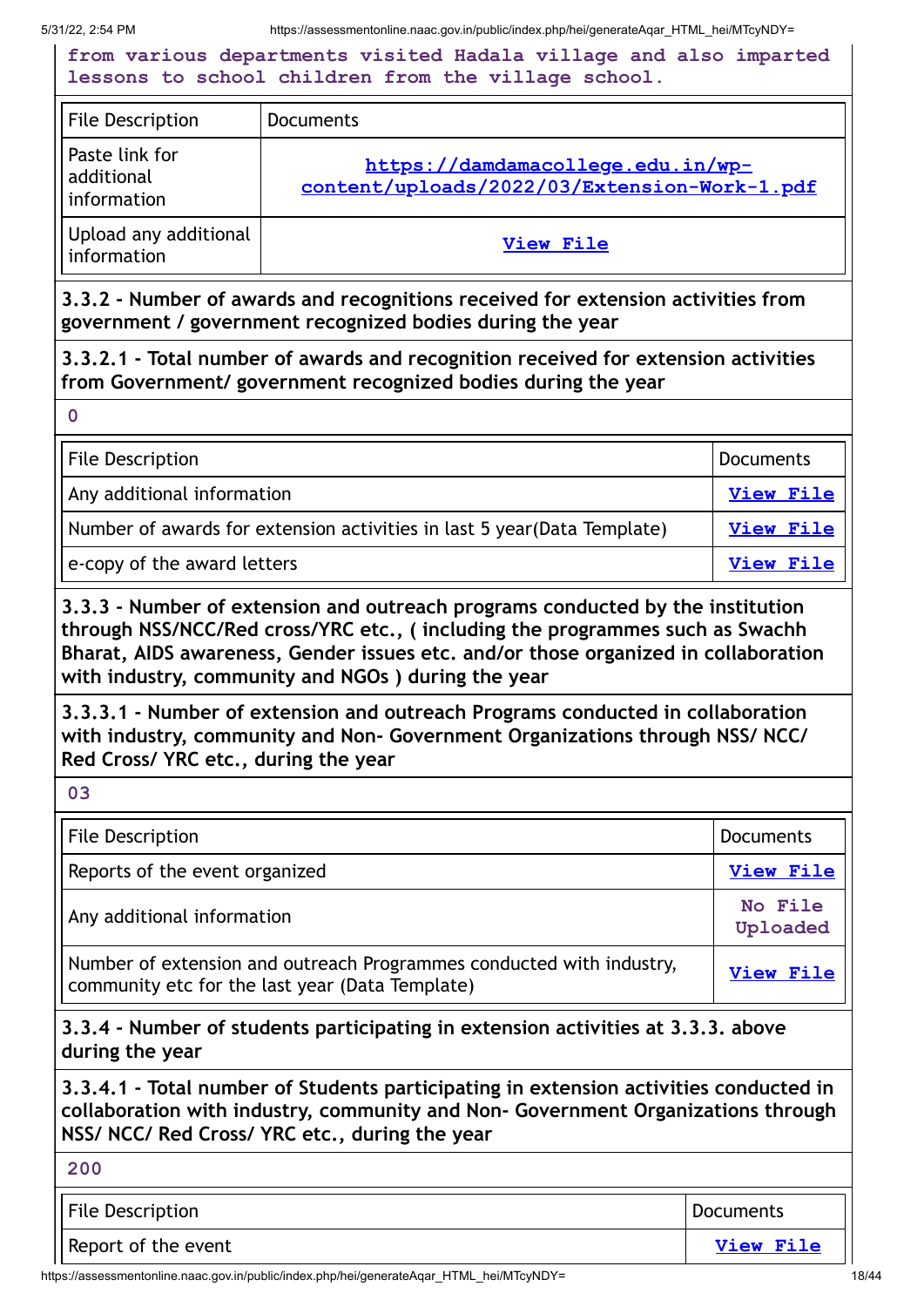$\ddot{\phantom{a}}$ 

| Any additional information                                                                           | No File<br>Uploaded |
|------------------------------------------------------------------------------------------------------|---------------------|
| Number of students participating in extension activities with Govt. or<br>   NGO etc (Data Template) | View File           |

## **3.4 - Collaboration**

**3.4.1 - The Institution has several collaborations/linkages for Faculty exchange, Student exchange, Internship, Field trip, On-the- job training, research etc during the year**

**01**

| File Description                                                                            | <b>Documents</b> |
|---------------------------------------------------------------------------------------------|------------------|
| e-copies of linkage related Document                                                        | <b>View File</b> |
| Details of linkages with institutions/industries for internship (Data Template)   View File |                  |
| Any additional information                                                                  | <u>View File</u> |

**3.4.2 - Number of functional MoUs with national and international institutions, universities, industries, corporate houses etc. during the year**

**3.4.2.1 - Number of functional MoUs with Institutions of national, international importance, other universities, industries, corporate houses etc. during the year**

**0**

| <b>File Description</b>                                                                                                       | <b>Documents</b>    |
|-------------------------------------------------------------------------------------------------------------------------------|---------------------|
| e-Copies of the MoUs with institution./ industry/corporate houses                                                             | <b>View</b><br>File |
| Any additional information                                                                                                    | <b>View</b><br>File |
| Details of functional MoUs with institutions of national, international<br>importance, other universities etc during the year | <b>View</b><br>File |

# **INFRASTRUCTURE AND LEARNING RESOURCES**

## **4.1 - Physical Facilities**

4.1.1 - The Institution has adequate infrastructure and physical facilities for teachinglearning. viz., classrooms, laboratories, computing equipment etc.

**The institution also has not received any funds either from RUSA or UGC over the years. However, the college authorities, taking cognizance of the large number of students willing to study in the College, the management built assam type structures for classrooms. Newly created Digital classrooms, seminar halls and other infrastructures has been constructed with the college's own fund. The college has a total of 20 classrooms including 2 ICT rooms, and 5 Teacher's Common Room according to the Departments of the college, 1 Gymnasium, 1 Girls Common Room, 1 IQAC room, playground, 1 open auditorium for hosting various cultural events, The college has a total of 12 computers and 7 of it are available in the library for students use.The library has been partially**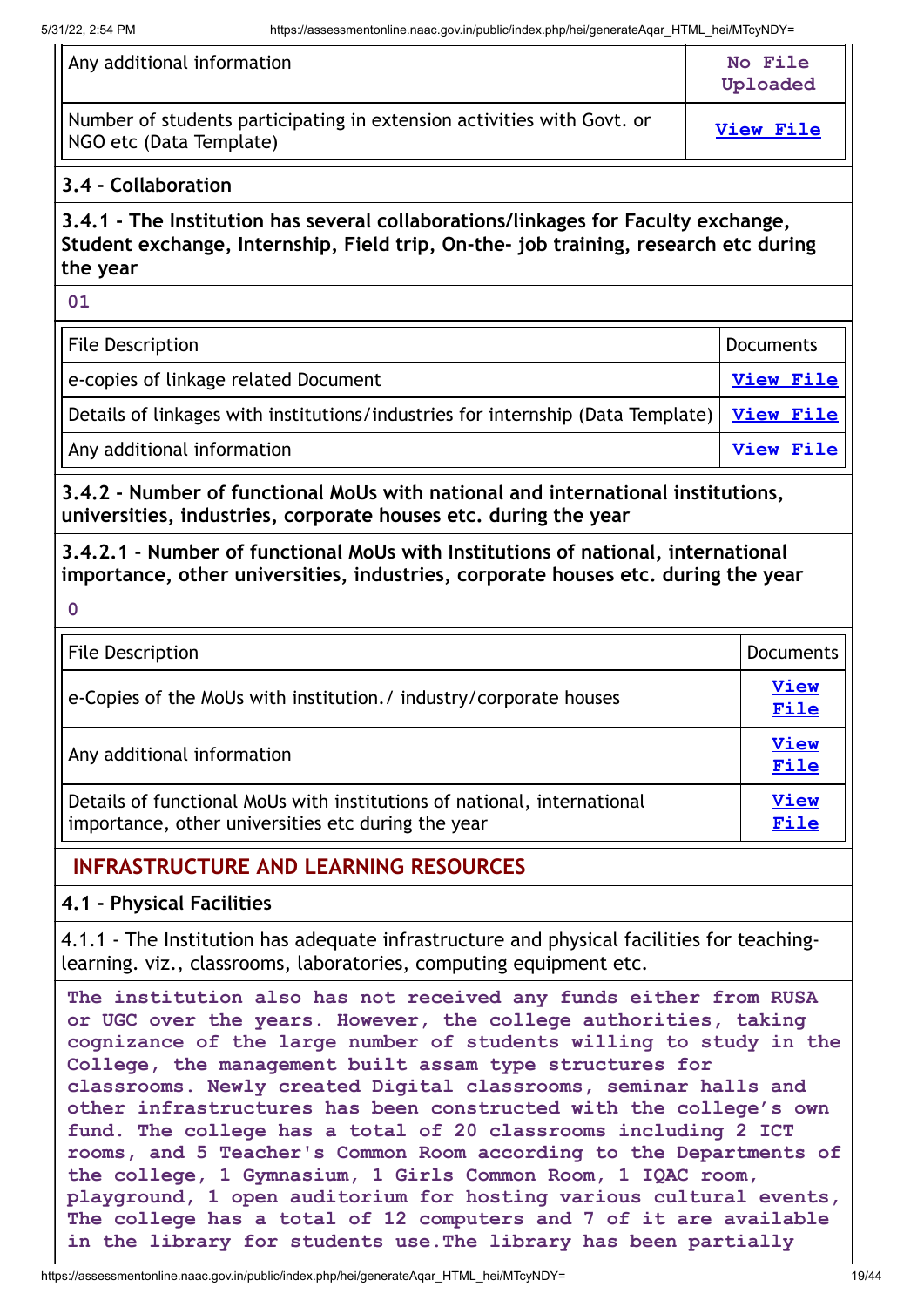**automated with the incorporation of a library management software namely SOUL 2.0. Databases has been improved and new ones created and the library now subscribes to a few number of journals and ebooks from the jstor. Facilities for ICT classes have been constructed. Drinking water facility has been constructed with funds from local area MLA fund.**

| File Description                         | <b>Documents</b>                              |
|------------------------------------------|-----------------------------------------------|
| Upload any additional<br>information     | View File                                     |
| Paste link for additional<br>information | https://damdamacollege.edu.in/infrastructure/ |

4.1.2 - The Institution has adequate facilities for cultural activities, sports, games (indoor, outdoor), gymnasium, yoga centre etc.

**The college has a fully equipped gymnasium, playground, a yoga room and medication cetre and a open stage for hosting various cultural events. The playground is used for by the students for various sports and games like volleyball tournament, self defence class, Kabbadi etc. The gymnasium has 1 Bench Press Seat, 1 Flexible Seat, 6 pairs of Dumbell sets, 10 Weight Plates, 1 Twister, 2 pairs of Boxing Gloves, 1 Long Bar, 2 Medium Bar, 1 Short Bar and a Exercise Ball. The facility is open to both students and staff from 7 am to 7 pm. The gymkhana has a extra dressing room and 2 bathrooms attached. For indoor games there are 3 Carrom Boards with 5 boxes of Carrom coins and 5 Chessboards. For outdoor games , there are 5 footballs and 2 football nets, 3 cricket bats ,6 stamps and 2 dozen Tennis Balls; for Badmington there are6 Rackets and 1 Net. The college also a room has for yoga and mediattion where yoga practices on the campus conducts sessions on World Yoga Day and proffesional yoga instructors teaches the students and the teacher Asanas and practice meditation.**

| File Description                         | <b>Documents</b>                              |
|------------------------------------------|-----------------------------------------------|
| Upload any additional<br>information     | No File Uploaded                              |
| Paste link for additional<br>information | https://damdamacollege.edu.in/infrastructure/ |

**4.1.3 - Number of classrooms and seminar halls with ICT- enabled facilities such as smart class, LMS, etc.**

**4.1.3.1 - Number of classrooms and seminar halls with ICT facilities**

**03**

| <b>File Description</b>               | Documents                          |
|---------------------------------------|------------------------------------|
| Upload any additional information     | No File Uploaded                   |
| Paste link for additional information | https://damdamacollege.edu.in/ict/ |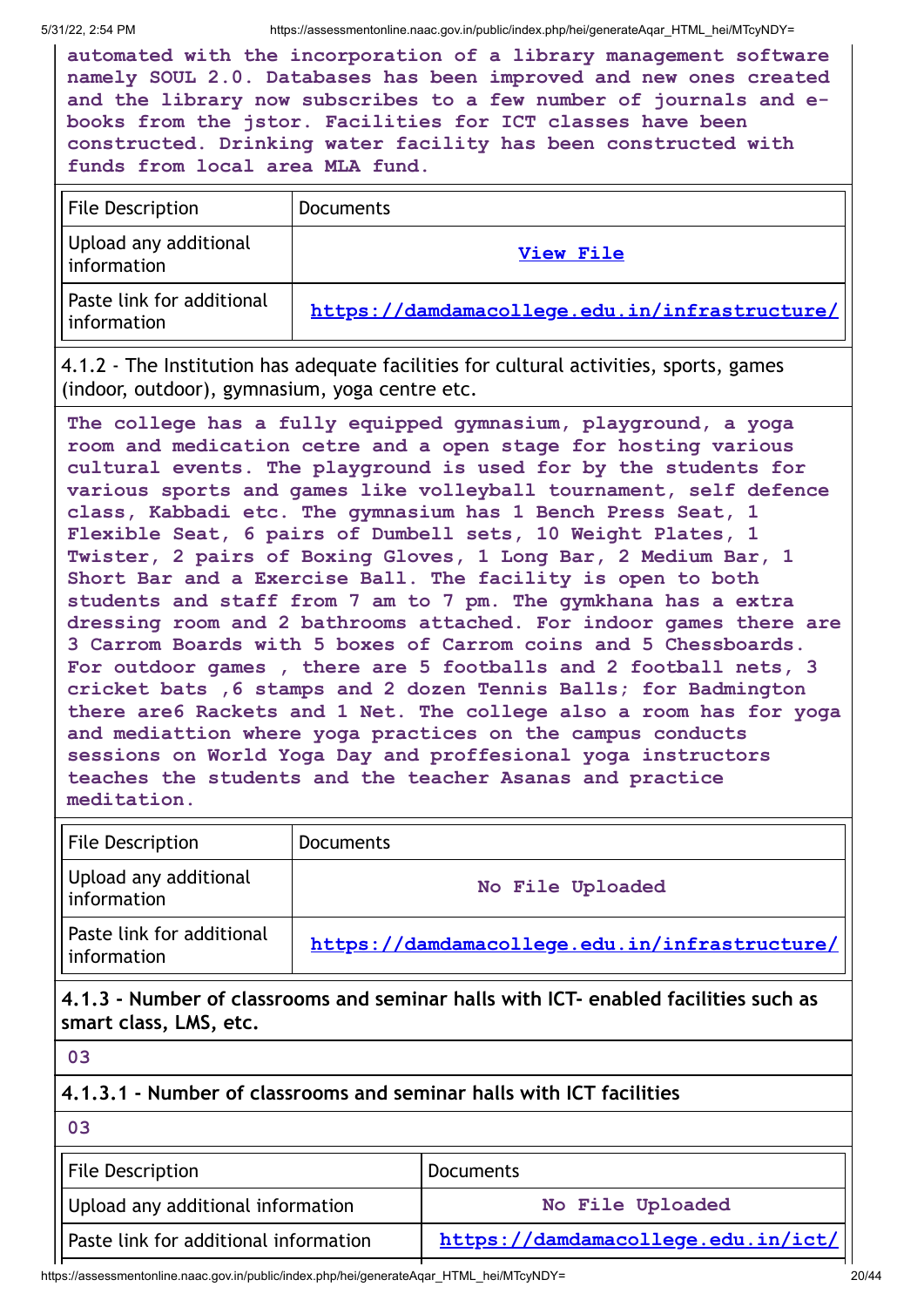Upload Number of classrooms and seminar halls with ICT enabled facilities (Data Template)

#### **[View](https://assessmentonline.naac.gov.in/storage/app/public/aqar/17246/17246_42_96.xlsx?1653989053) File**

# **4.1.4 - Expenditure, excluding salary for infrastructure augmentation during the year (INR in Lakhs)**

# **4.1.4.1 - Expenditure for infrastructure augmentation, excluding salary during the year (INR in lakhs)**

**5218639.50/-**

| File Description                                                                         | <b>Documents</b>    |
|------------------------------------------------------------------------------------------|---------------------|
| Upload any additional information                                                        | No File<br>Uploaded |
| Upload audited utilization statements                                                    | View File           |
| Upload Details of budget allocation, excluding salary during the year<br>(Data Template) | View File           |

# **4.2 - Library as a Learning Resource**

4.2.1 - Library is automated using Integrated Library Management System (ILMS)

**DamdamaCollege purchased SOUL 2.0 version in 2018. The library automation begins from Administration and Acquisition Module, because the main library automation sub-system is Administration and Acquisition System. All library functions are done through SOUL 2.0. The SOUL 2.0 consists of the following six main modules. Each module has further been divided into sub modules to cater to its functional requirements; Administration, Acquisition, Catalogue, Circulation, Serial Control and OPAC.**

| <b>File Description</b>                 | l Documents |
|-----------------------------------------|-------------|
| Upload any additional information       | View File   |
| l Paste link for Additional Information | Nil         |

| 4.2.2 - The institution has subscription<br>for the following e-resources e-journals<br>e-ShodhSindhu Shodhganga Membership<br>e-books Databases Remote access toe- | B. Any 3 of the above |
|---------------------------------------------------------------------------------------------------------------------------------------------------------------------|-----------------------|
| resources                                                                                                                                                           |                       |

| File Description                                                                                       | Documents           |
|--------------------------------------------------------------------------------------------------------|---------------------|
| Upload any additional information                                                                      | <b>View</b><br>File |
| Details of subscriptions like e-journals, e-Shodh Sindhu, Shodhganga Membership<br>etc (Data Template) | <b>View</b><br>File |

## **4.2.3 - Expenditure for purchase of books/e-books and subscription to journals/ejournals during the year (INR in Lakhs)**

**4.2.3.1 - Annual expenditure of purchase of books/e-books and subscription to journals/e- journals during the year (INR in Lakhs)**

https://assessmentonline.naac.gov.in/public/index.php/hei/generateAqar\_HTML\_hei/MTcyNDY= 21/44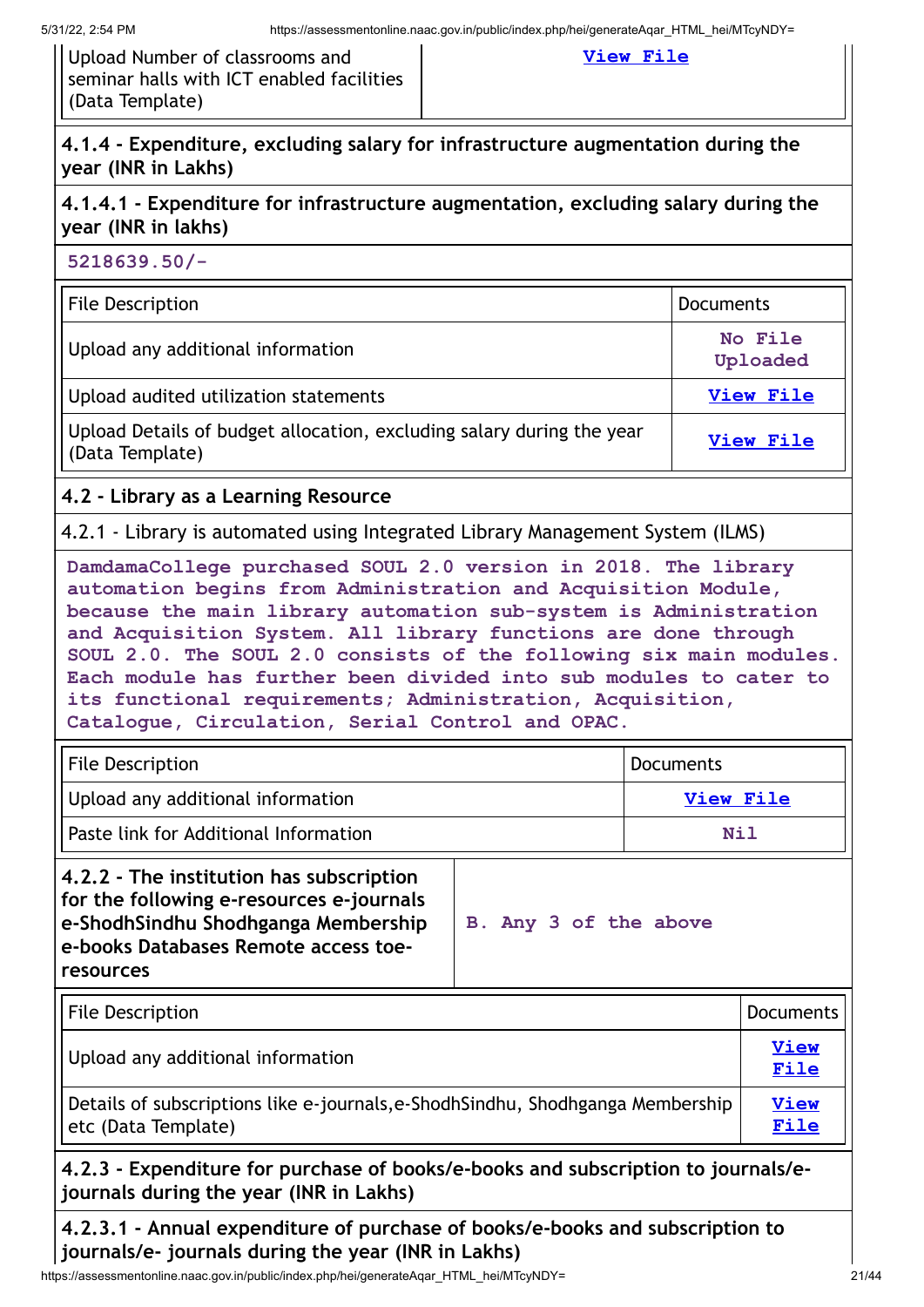#### **75,580/-**

| <b>File Description</b>                                                                                                 | <b>Documents</b>    |
|-------------------------------------------------------------------------------------------------------------------------|---------------------|
| Any additional information                                                                                              | No File<br>Uploaded |
| Audited statements of accounts                                                                                          | <b>View File</b>    |
| Details of annual expenditure for purchase of books/e-books and<br>journals/e- journals during the year (Data Template) | <b>View File</b>    |

**4.2.4 - Number per day usage of library by teachers and students ( foot falls and login data for online access) (Data for the latest completed academic year)**

# **4.2.4.1 - Number of teachers and students using library per day over last one year**

**85**

| <b>File Description</b>                           | Documents        |
|---------------------------------------------------|------------------|
| Any additional information                        | View File        |
| Details of library usage by teachers and students | No File Uploaded |

## **4.3 - IT Infrastructure**

## 4.3.1 - Institution frequently updates its IT facilities including Wi-Fi

**The instituton aims to improve the academic and research facilities in the college through necessary update of IT facilities. For the year 2020-2021, the wifi bandwith is 6mbpsThe College office, classrooms, Principal's Office and IQAC Room etc was connected to improved bandwith. Also three rooms were provided with projectors for the academic year. The college manage all these facilities from its own funds.**

| File Description                      | l Documents |
|---------------------------------------|-------------|
| Upload any additional information     | View File   |
| Paste link for additional information | Nil         |

# **4.3.2 - Number of Computers**

**15.** File Description **Documents** Upload any additional information **No No File** Uploaded Student – computer ratio **No File Uploaded 4.3.3 - Bandwidth of internet connection in the Institution D. 10 - 5MBPS** File Description **Documents** Upload any additional Information **No File Uploaded**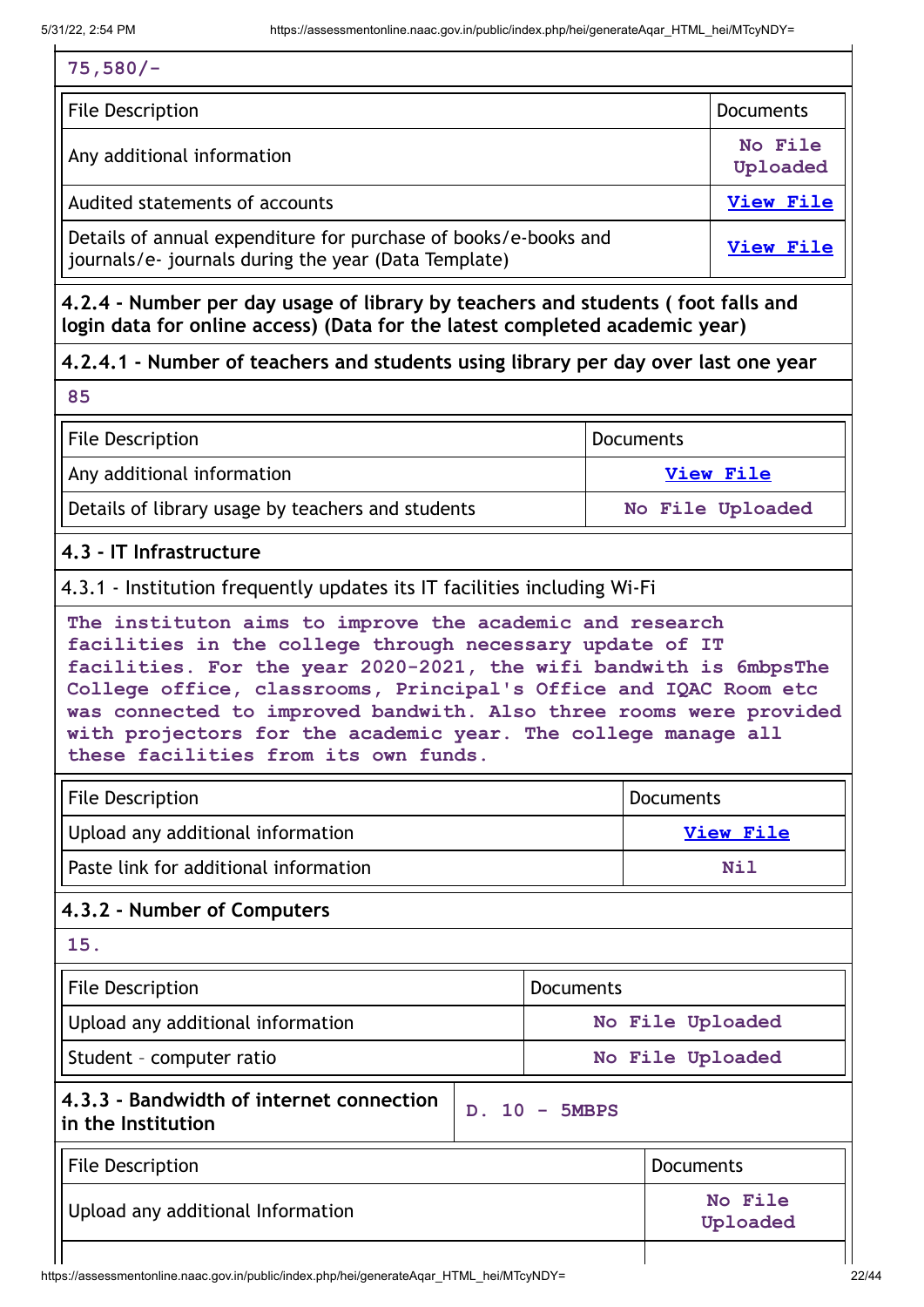Details of available bandwidth of internet connection in the Institution

#### **[View](https://assessmentonline.naac.gov.in/storage/app/public/aqar/17246/17246_50_114.pdf?1653989053) File**

## **4.4 - Maintenance of Campus Infrastructure**

**4.4.1 - Expenditure incurred on maintenance of infrastructure (physical and academic support facilities) excluding salary component during the year (INR in Lakhs)**

**4.4.1.1 - Expenditure incurred on maintenance of infrastructure (physical facilities and academic support facilities) excluding salary component during the year (INR in lakhs)**

| $7,54,386/-$                      |                     |
|-----------------------------------|---------------------|
| File Description                  | Documents           |
| Upload any additional information | No File<br>Uploaded |
| Audited statements of accounts.   | <b>View File</b>    |

Details about assigned budget and expenditure on physical facilities and academic support facilities (Data Templates) **[View](https://assessmentonline.naac.gov.in/storage/app/public/aqar/17246/17246_51_117.xlsx?1653989053) File**

4.4.2 - There are established systems and procedures for maintaining and utilizing physical, academic and support facilities - laboratory, library, sports complex, computers, classrooms etc.

**Damdama College has both conventional classrooms as also a conference hall. The conventional classrooms are used by respective departments for holding classes and for the purpose of examinations. The conference hall is used for organizing various events. Certain examinations (other than specified by the University of Gauhati) are held on Sundays. For this purpose, the college authorities are paid a 'Center Fees.' The Central Library of the College is open both for the faculties and students. The terms of use is outlined in the 'College Prospectus.' Computer facilities in the libraries are also available for teaching staff and students. The college does have dedicated bandwith for internet. Faculties procure reading materials from the World Wide Web and distribute these among the pupils. The canteen of the College is run by the 'Canteen Monitoring Committee' along with a private party purely for the benefit of students and staff attending the college. Departments also maintain a small library of their own. Books in this library are given out to students. The department of Education has a laboratory for students to carry out their practical classes. The college has two projectors for the purpose of ICT classrooms. The college has a generator for the purpose of supplying electricity to various needs. The generator is mostly used during examinations. An experienced electrician is employed by the college for maintenance of all electrical problems and run the generator. The college has a fully functional gymnasium, where necessary sports equipments are permissible for college students on production of student's identity card. Students can avail the equipments after classes are over, ie, from 3 pm onwards till 5 p.m. The college administration supervises the**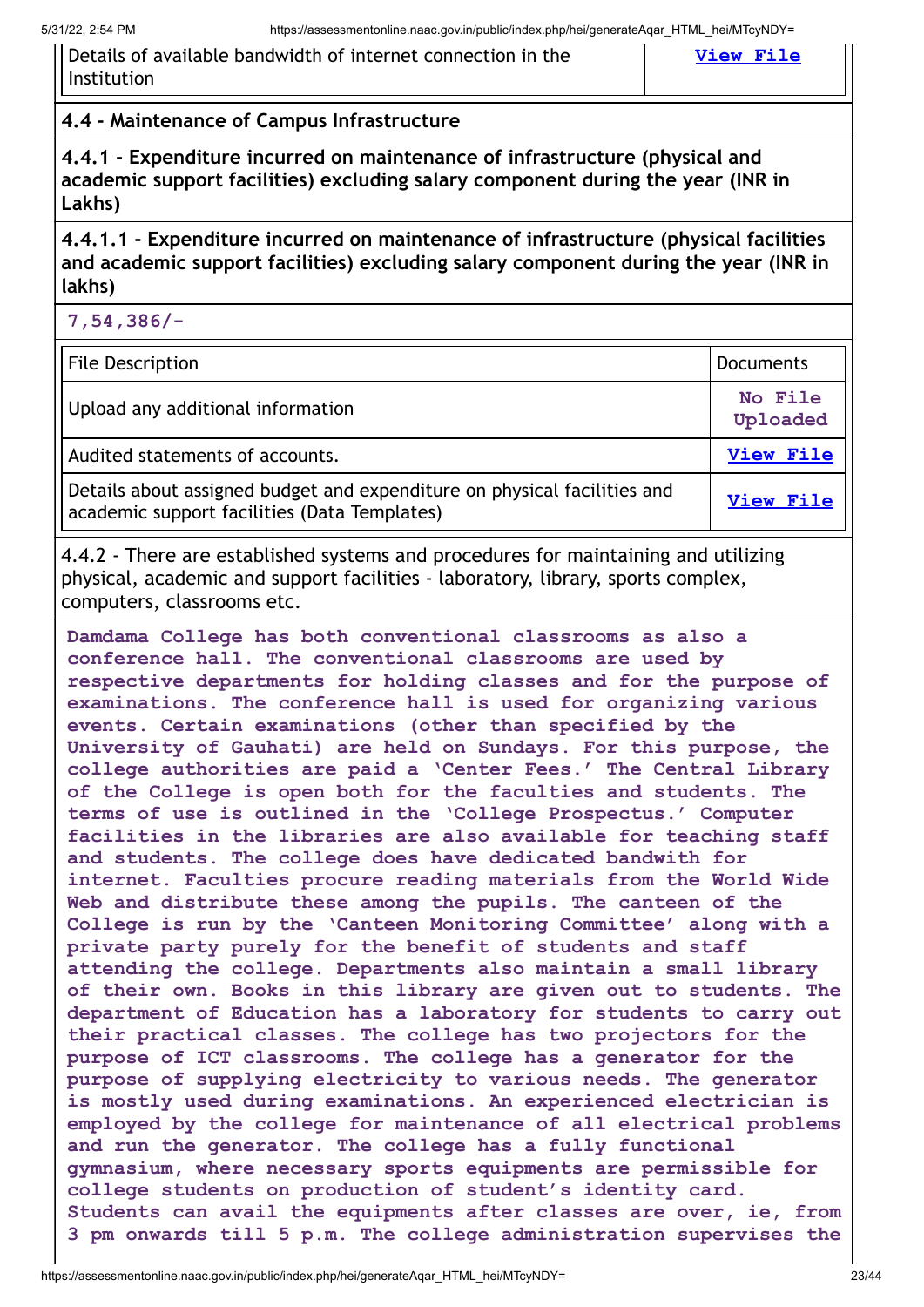|                                                                  | use of the classrooms, seminar hall, gymnasium etc and invites   |  |
|------------------------------------------------------------------|------------------------------------------------------------------|--|
| stakeholders to formal meetings where the use of such facilities |                                                                  |  |
|                                                                  | is discussed. Necessary funds are allotted to various committees |  |
| of the college for their renovation and upkeep.                  |                                                                  |  |

| File Description                      | Documents        |
|---------------------------------------|------------------|
| Upload any additional information     | No File Uploaded |
| Paste link for additional information | Nil              |

# **STUDENT SUPPORT AND PROGRESSION**

# **5.1 - Student Support**

**5.1.1 - Number of students benefited by scholarships and free ships provided by the Government during the year**

**5.1.1.1 - Number of students benefited by scholarships and free ships provided by the Government during the year**

**84**

| <b>File Description</b>                                                                                                   | <b>Documents</b>    |
|---------------------------------------------------------------------------------------------------------------------------|---------------------|
| Upload self attested letter with the list of students sanctioned scholarship                                              | <b>View</b><br>File |
| Upload any additional information                                                                                         | <b>View</b><br>File |
| Number of students benefited by scholarships and free ships provided by the<br>Government during the year (Data Template) | <b>View</b><br>File |

**5.1.2 - Number of students benefitted by scholarships, free ships etc. provided by the institution / non- government agencies during the year**

**5.1.2.1 - Total number of students benefited by scholarships, free ships, etc provided by the institution / non- government agencies during the year**

| 01                                                                                                                                                                                                                                                      |                                   |                            |                     |
|---------------------------------------------------------------------------------------------------------------------------------------------------------------------------------------------------------------------------------------------------------|-----------------------------------|----------------------------|---------------------|
| File Description                                                                                                                                                                                                                                        |                                   |                            | <b>Documents</b>    |
| Upload any additional information                                                                                                                                                                                                                       |                                   | <b>View</b><br><u>File</u> |                     |
| Number of students benefited by scholarships and free ships institution / non-<br>government agencies in last 5 years (Date Template)                                                                                                                   |                                   |                            | <b>View</b><br>File |
| 5.1.3 - Capacity building and skills<br>enhancement initiatives taken by the<br>institution include the following: Soft<br>skills Language and communication skills<br>Life skills (Yoga, physical fitness, health<br>and hygiene) ICT/computing skills |                                   | B. 3 of the above          |                     |
| <b>File Description</b>                                                                                                                                                                                                                                 | <b>Documents</b>                  |                            |                     |
| Link to institutional website                                                                                                                                                                                                                           | https://damdamacollege.edu.in/wp- |                            |                     |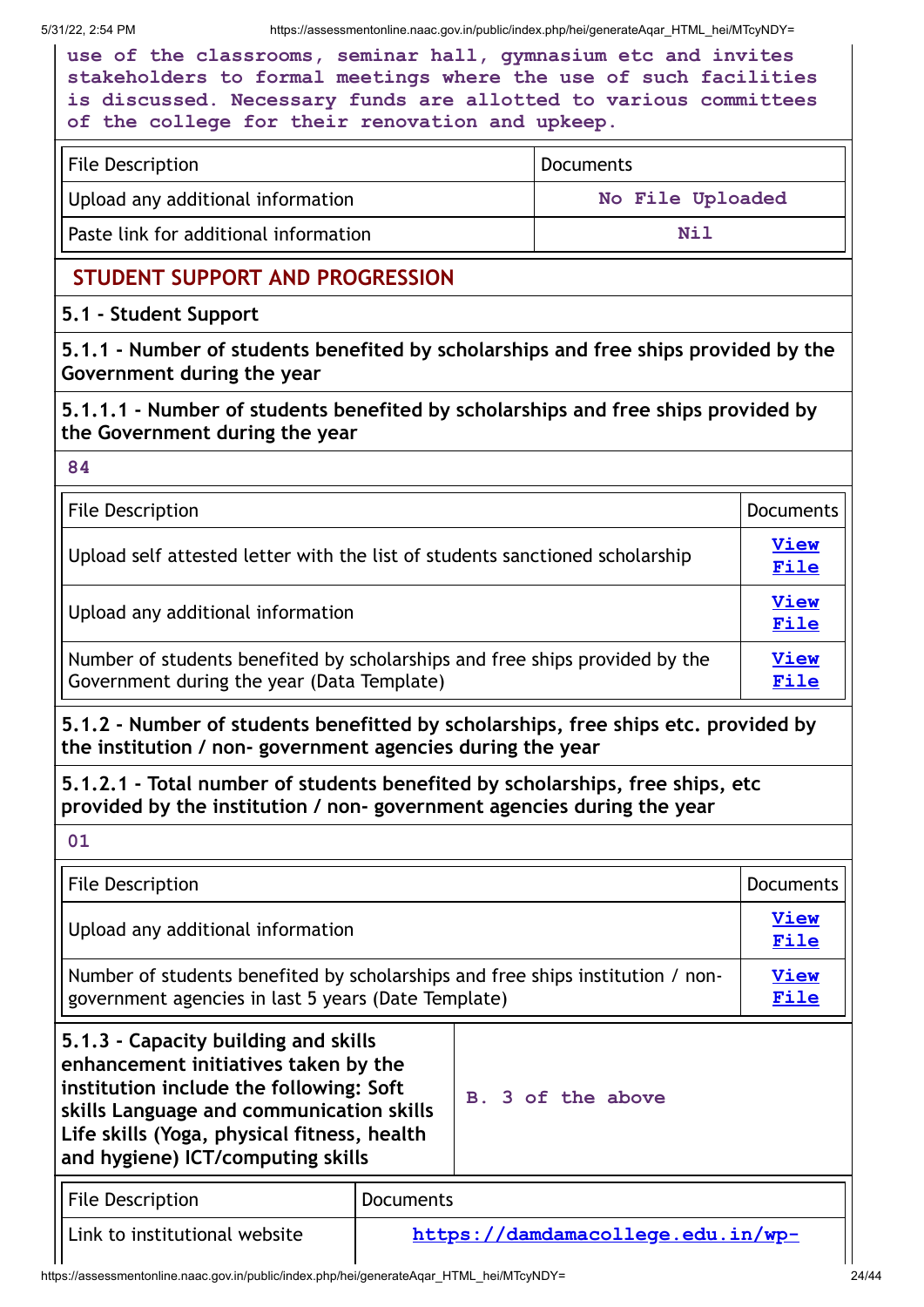| 13 1122, 2.34 PM                                                                                                                                                                                                                                                                                                                                                                                             |                  | $m$ mups.//assessmentonline.naac.gov.in/public/index.prip/nei/generateAqar $m$ rivic nei/iviTcyND t<br>content/uploads/2022/03/5.1.3-soft- |           |                     |
|--------------------------------------------------------------------------------------------------------------------------------------------------------------------------------------------------------------------------------------------------------------------------------------------------------------------------------------------------------------------------------------------------------------|------------------|--------------------------------------------------------------------------------------------------------------------------------------------|-----------|---------------------|
|                                                                                                                                                                                                                                                                                                                                                                                                              |                  | skill-and-communication.pdf                                                                                                                |           |                     |
| Any additional information                                                                                                                                                                                                                                                                                                                                                                                   | <b>View File</b> |                                                                                                                                            |           |                     |
| Details of capability building and<br>skills enhancement initiatives<br>(Data Template)                                                                                                                                                                                                                                                                                                                      | <b>View File</b> |                                                                                                                                            |           |                     |
| 5.1.4 - Number of students benefitted by guidance for competitive examinations and<br>career counseling offered by the institution during the year                                                                                                                                                                                                                                                           |                  |                                                                                                                                            |           |                     |
| $\mathbf 0$                                                                                                                                                                                                                                                                                                                                                                                                  |                  |                                                                                                                                            |           |                     |
| 5.1.4.1 - Number of students benefitted by guidance for competitive examinations<br>and career counseling offered by the institution during the year                                                                                                                                                                                                                                                         |                  |                                                                                                                                            |           |                     |
| $\mathbf 0$                                                                                                                                                                                                                                                                                                                                                                                                  |                  |                                                                                                                                            |           |                     |
| <b>File Description</b>                                                                                                                                                                                                                                                                                                                                                                                      |                  |                                                                                                                                            |           | <b>Documents</b>    |
| Any additional information                                                                                                                                                                                                                                                                                                                                                                                   |                  |                                                                                                                                            |           | <b>View</b><br>File |
| Number of students benefited by guidance for competitive examinations and<br>career counseling during the year (Data Template)                                                                                                                                                                                                                                                                               |                  |                                                                                                                                            |           | <b>View</b><br>File |
| mechanism for timely redressal of<br>student grievances including sexual<br>harassment and ragging cases<br>Implementation of guidelines of<br>statutory/regulatory bodies Organization<br>wide awareness and undertakings on<br>policies with zero tolerance Mechanisms<br>for submission of online/offline students'<br>grievances Timely redressal of the<br>grievances through appropriate<br>committees |                  | A. All of the above                                                                                                                        |           |                     |
| <b>File Description</b>                                                                                                                                                                                                                                                                                                                                                                                      |                  |                                                                                                                                            |           | <b>Documents</b>    |
| Minutes of the meetings of student redressal committee, prevention of sexual<br>harassment committee and Anti Ragging committee                                                                                                                                                                                                                                                                              |                  |                                                                                                                                            |           | <b>View</b><br>File |
| Upload any additional information                                                                                                                                                                                                                                                                                                                                                                            |                  | <b>View</b><br><b>File</b>                                                                                                                 |           |                     |
| Details of student grievances including sexual harassment and ragging cases                                                                                                                                                                                                                                                                                                                                  |                  | <b>View</b><br>File                                                                                                                        |           |                     |
| 5.2 - Student Progression                                                                                                                                                                                                                                                                                                                                                                                    |                  |                                                                                                                                            |           |                     |
| 5.2.1 - Number of placement of outgoing students during the year                                                                                                                                                                                                                                                                                                                                             |                  |                                                                                                                                            |           |                     |
| 5.2.1.1 - Number of outgoing students placed during the year                                                                                                                                                                                                                                                                                                                                                 |                  |                                                                                                                                            |           |                     |
| 05                                                                                                                                                                                                                                                                                                                                                                                                           |                  |                                                                                                                                            |           |                     |
| <b>File Description</b>                                                                                                                                                                                                                                                                                                                                                                                      |                  |                                                                                                                                            | Documents |                     |

https://assessmentonline.naac.gov.in/public/index.php/hei/generateAqar\_HTML\_hei/MTcyNDY= 25/44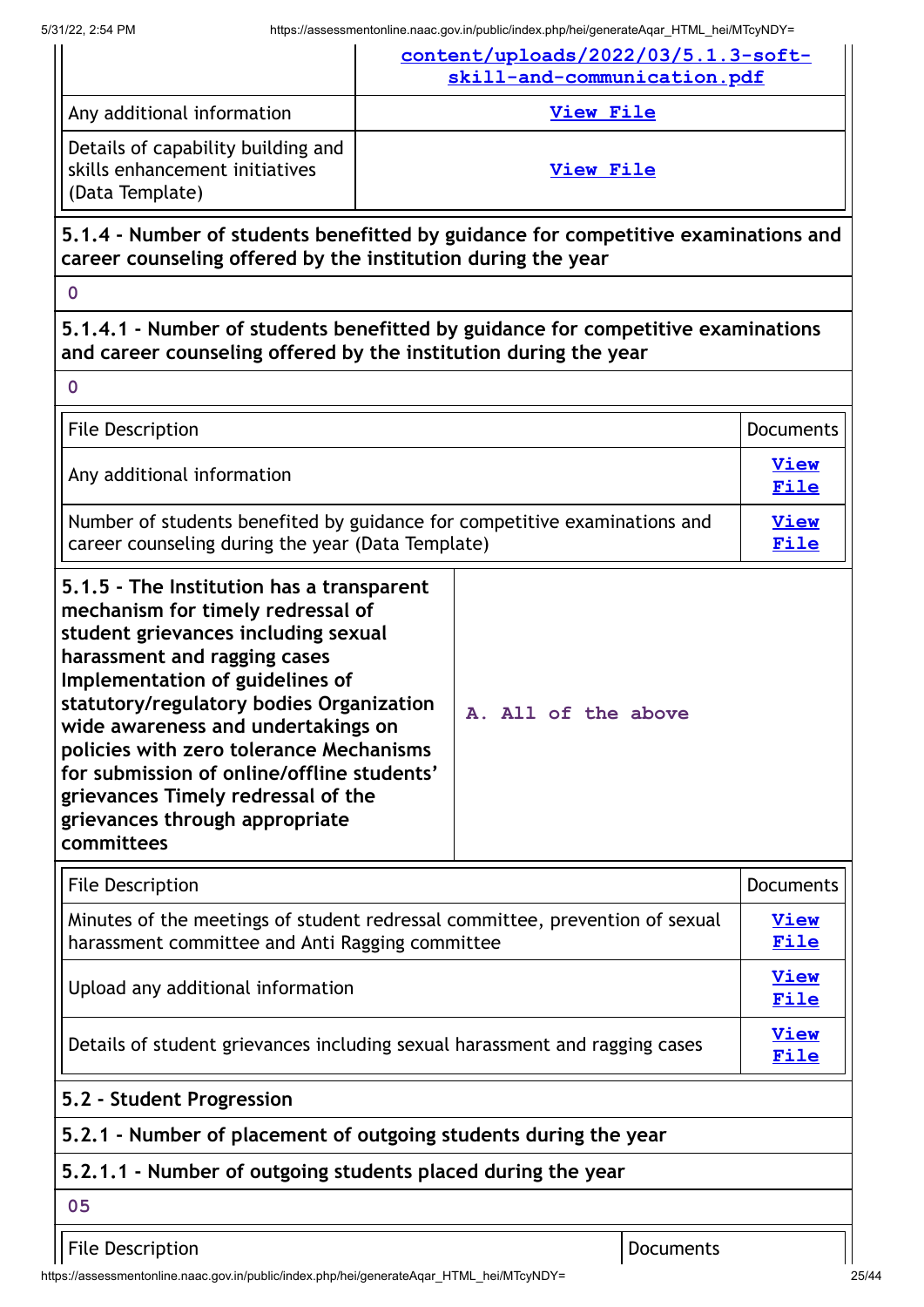| Self-attested list of students placed                                                                                                                                                                                    |                  | <b>View File</b> |                     |
|--------------------------------------------------------------------------------------------------------------------------------------------------------------------------------------------------------------------------|------------------|------------------|---------------------|
| Upload any additional information                                                                                                                                                                                        |                  | <b>View File</b> |                     |
| 5.2.2 - Number of students progressing to higher education during the year                                                                                                                                               |                  |                  |                     |
| 5.2.2.1 - Number of outgoing student progression to higher education                                                                                                                                                     |                  |                  |                     |
| 08                                                                                                                                                                                                                       |                  |                  |                     |
| <b>File Description</b>                                                                                                                                                                                                  |                  | <b>Documents</b> |                     |
| Upload supporting data for student/alumni                                                                                                                                                                                |                  |                  | <b>View File</b>    |
| Any additional information                                                                                                                                                                                               |                  |                  | <b>View File</b>    |
| Details of student progression to higher education                                                                                                                                                                       |                  |                  | <b>View File</b>    |
| 5.2.3 - Number of students qualifying in state/national/ international level<br>examinations during the year (eg: JAM/CLAT/GATE/ GMAT/CAT/GRE/ TOEFL/ Civil<br>Services/State government examinations)                   |                  |                  |                     |
| 5.2.3.1 - Number of students qualifying in state/ national/ international level<br>examinations (eg: JAM/CLAT/NET/ SLET/ GATE/ GMAT/CAT/GRE/ TOEFL/ Civil Services/<br>State government examinations) during the year    |                  |                  |                     |
| 04                                                                                                                                                                                                                       |                  |                  |                     |
| <b>File Description</b>                                                                                                                                                                                                  | <b>Documents</b> |                  |                     |
| Upload supporting data for the same                                                                                                                                                                                      | <b>View File</b> |                  |                     |
| Any additional information<br><b>View File</b>                                                                                                                                                                           |                  |                  |                     |
| 5.3 - Student Participation and Activities                                                                                                                                                                               |                  |                  |                     |
| 5.3.1 - Number of awards/medals for outstanding performance in sports/cultural<br>activities at university/state/national / international level (award for a team event<br>should be counted as one) during the year     |                  |                  |                     |
| 5.3.1.1 - Number of awards/medals for outstanding performance in sports/cultural<br>activities at university/state/ national / international level (award for a team event<br>should be counted as one) during the year. |                  |                  |                     |
| 02                                                                                                                                                                                                                       |                  |                  |                     |
| <b>File Description</b>                                                                                                                                                                                                  |                  |                  | <b>Documents</b>    |
| e-copies of award letters and certificates                                                                                                                                                                               |                  |                  | <b>View</b><br>File |
| Any additional information                                                                                                                                                                                               |                  |                  | <b>View</b><br>File |
| Number of awards/medals for outstanding performance in sports/cultural<br>activities at university/state/national/international level (During the year)<br>(Data Template)                                               |                  | View<br>File     |                     |

5.3.2 - Institution facilitates students' representation and engagement in various administrative, co-curricular and extracurricular activities (student council/ students representation on various bodies as per established processes and norms )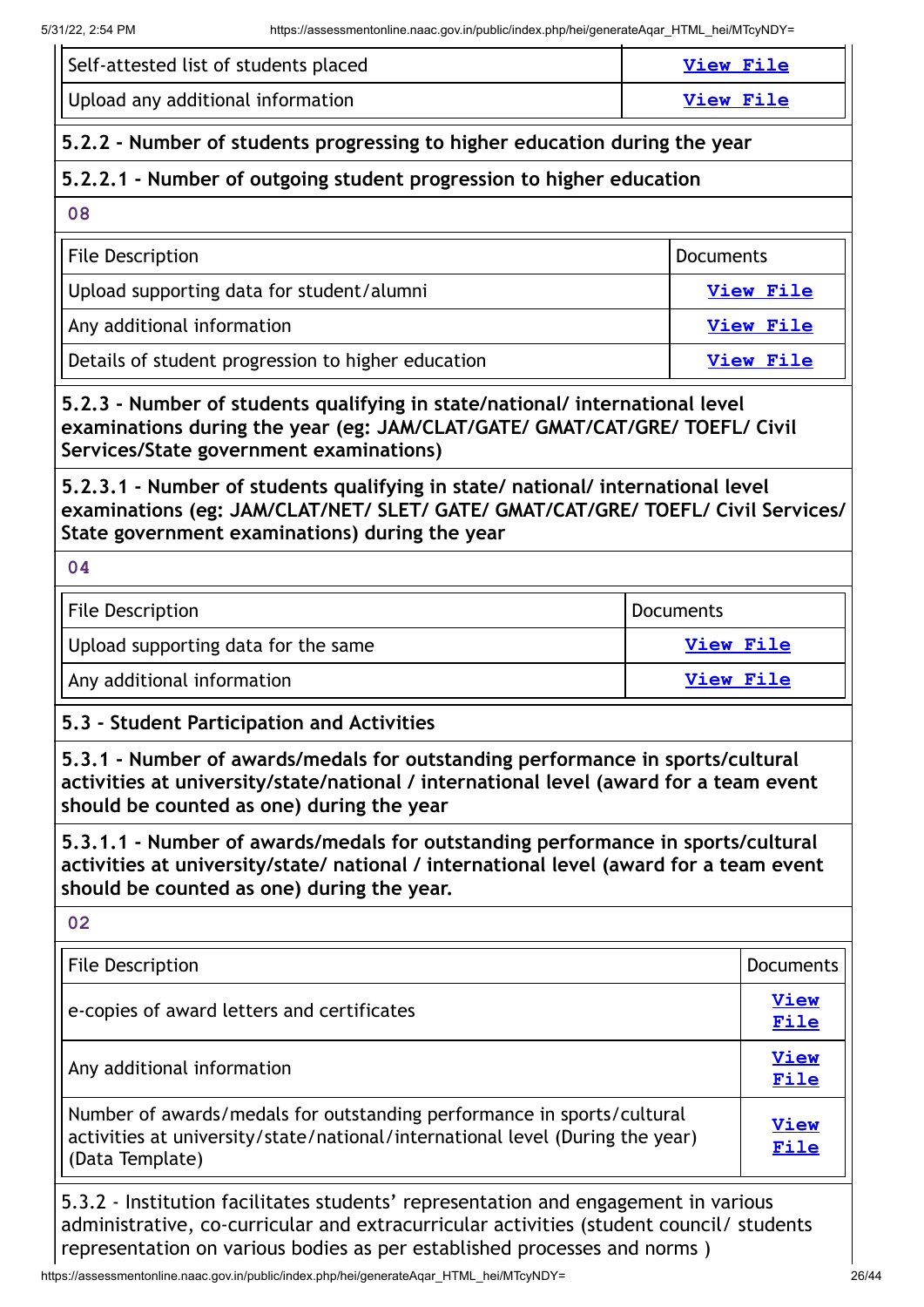**02**

**Students of the College take an active part in the implementation of various academic programs and cultural events. They help the administration periodically with feedbacks and ideas for better engaging stakeholders with the institution. As members of democratic societies, they take interest in college elections, in the organizing of various cultural and social events like Saraswati Puja, Muharram, Id-ul-Fitr, College Week, the College Foundation Day etc for the purpose of cultural harmony. For example the students of the institution organized the College Foundation Day on the 9th of August, 2020. The College Week was similarly held on 08.12.2021and young learners participated in song and dance programs and other cultural activities of importance. As members of the NSS Cell, they take part in various outreach programs like the 'Swach Bharat' Mission etc. Tours to various places of academic interest are also a part of their learning process and they engage themselves well during such activities. Students are parts of academic committee, where they discuss issues related to classes, student's attendance, syllabus completion etc. Also, as member of NAAC, they suggest various measures to be adopted for student's welfare like improvement in the college library, identity cards, the installation of ramps for divyangs etc. They help the administration identity bright yet poor students. Student's Union also involves other peer members in debate competitions, and procuring write ups for the college magazine, Kachioli.**

| <b>File Description</b>                     | Documents                                                                                          |
|---------------------------------------------|----------------------------------------------------------------------------------------------------|
| Paste link for<br>additional<br>information | http://damdamacollege.edu.in/wp-<br>content/uploads/2022/03/5.3.2-student-<br>representation-1.pdf |
| Upload any<br>additional<br>information     | View File                                                                                          |

# **5.3.3 - Number of sports and cultural events/competitions in which students of the Institution participated during the year (organized by the institution/other institutions)**

**5.3.3.1 - Number of sports and cultural events/competitions in which students of the Institution participated during the year**

| <b>File Description</b>                                                                                                                                                                    | <b>Documents</b>    |
|--------------------------------------------------------------------------------------------------------------------------------------------------------------------------------------------|---------------------|
| Report of the event                                                                                                                                                                        | <b>View</b><br>File |
| Upload any additional information                                                                                                                                                          | <b>View</b><br>File |
| Number of sports and cultural events/competitions in which students of the<br>Institution participated during the year (organized by the institution/other<br>institutions (Data Template) | <b>View</b><br>File |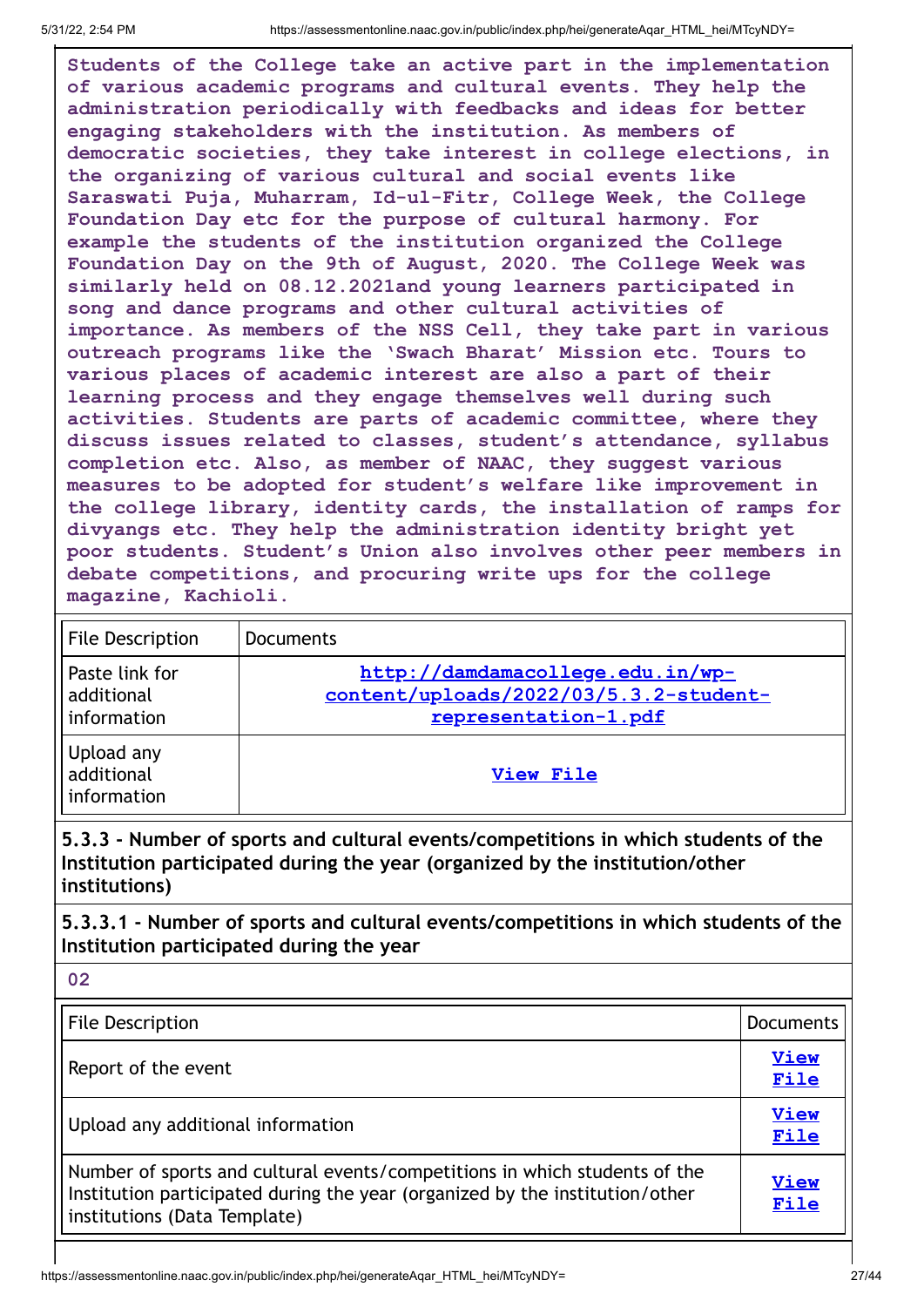## **5.4 - Alumni Engagement**

5.4.1 - There is a registered Alumni Association that contributes significantly to the development of the institution through financial and/or other support services

**The college occasionally host Alumni meets wherecome together periodically to discuss issues relevant to the institution, like drinking water facility, improvement of classrooms, welfare measures for employees and students of the institution but it does not have any registered Alumni Association as of yet. The College has applied for the Alumni Association to be registered.**

| File Description                        | Documents |
|-----------------------------------------|-----------|
| l Paste link for additional information | Nil       |
| Upload any additional information       | View File |

## **5.4.2 - Alumni contribution during the year (INR in Lakhs) E. <1Lakhs**

File Description **Documents** Upload any additional information **View [File](https://assessmentonline.naac.gov.in/storage/app/public/aqar/17246/17246_65_150.xlsx?1653989053)** 

# **GOVERNANCE, LEADERSHIP AND MANAGEMENT**

## **6.1 - Institutional Vision and Leadership**

6.1.1 - The governance of the institution is reflective of and in tune with the vision and mission of the institution

**Vision: An institution of excellence that nurtures indigenous knowledge systems with modern technology and builds empowered communities. .**

**Mission: To strive to fulfill the national mission goals of building a strong nation through sustainable development programs by integrating local communitieswith technology platforms.**

**The college aims to cater to the needs of higher education institution in a place that is largely inhabited by agrarian community, whose are adapting to new professional challenges of the city. While most students of this college belong to nearby places, it is hoped that Damdama College can cater to the future needs of students and communities alike through programs and events that connect them to the larger societal configurations. While this institution has been pursuing the first degree course of the University of Gauhati, it has tried within its limited scope to organize events, seminars and workshops that help learners shape into rounded and responsive social individuals. To this end, the college has augmented its traditional classroom focus with ICT mechanisms for a technologically equipped environment to help it stakeholders in all possible ways.**

| File Description          | <b>Documents</b>                     |
|---------------------------|--------------------------------------|
| Paste link for additional | https://damdamacollege.edu.in/6-1-1- |
| l information             | additional-information/              |

https://assessmentonline.naac.gov.in/public/index.php/hei/generateAqar\_HTML\_hei/MTcyNDY= 28/44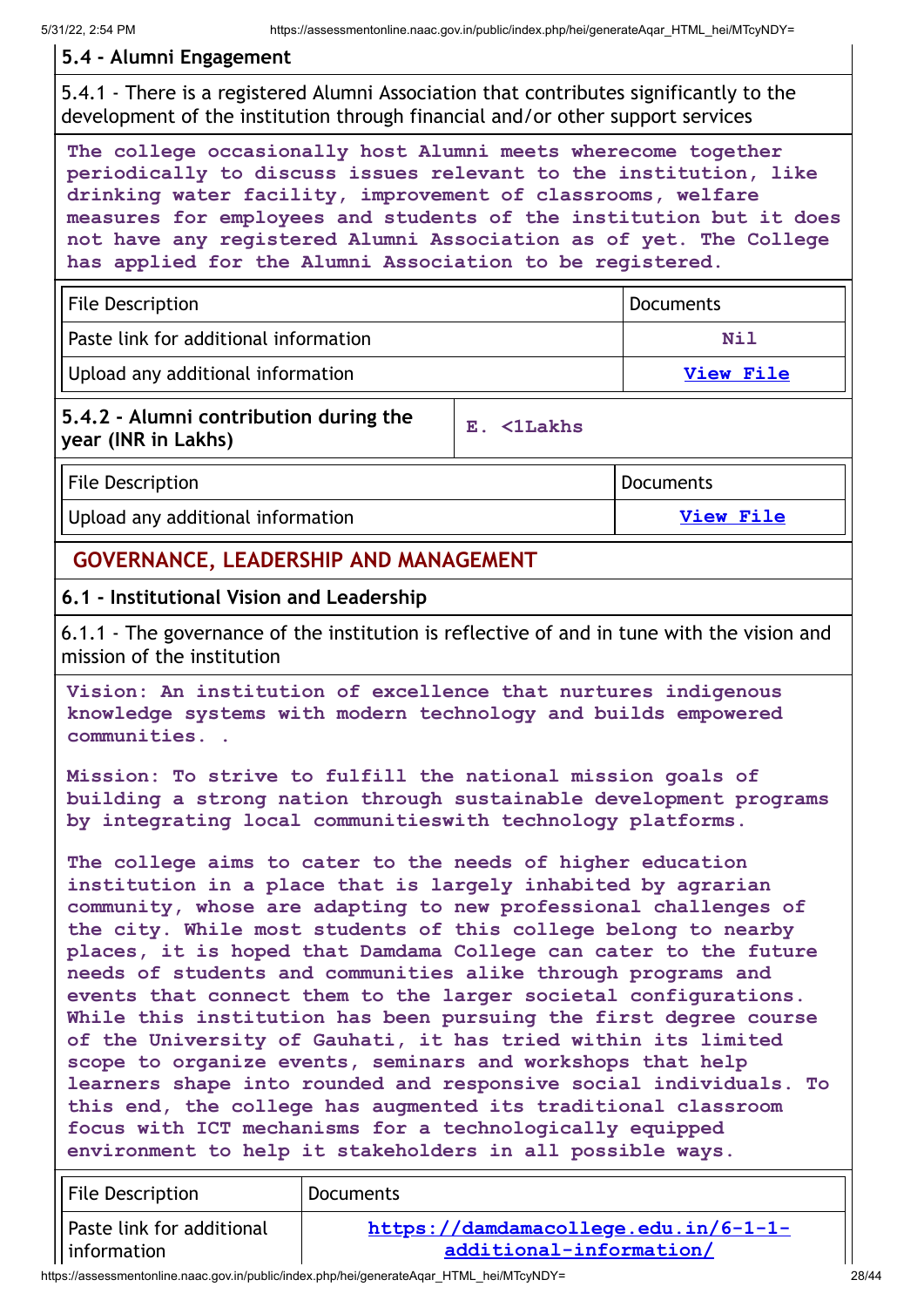| Upload any additional<br>l information | View File |
|----------------------------------------|-----------|
|----------------------------------------|-----------|

6.1.2 - The effective leadership is visible in various institutional practices such as decentralization and participative management.

**For the current academic year 2020-2021, Dr. Sanjay Talukdar was the Chairman of the Governing Body. Two teacher representatives were selected to the Governing Body by the Teacher's Unit of Damdama College, who participated actively in all the Governing Body meeting in case of policy making for the development of the College. Although, during this academic year, the college day to day activities suffered badly due to the pandemic situation. However, for the mental and physical health of the students the GB took some new steps like development of Gymnasium facilities and outdoor play ground facilities in the college. For instance, during the year the GB took resolutions for implementing a scheme called 'Development of Damdama Collge Playground' in which the State Government gave financial assistance of Rs twenty lacs (Rs 20 lacs) under 'Chief Minister's Samagra Gramya Unnayan Yojna' and rupees ten lacs(Rs 10 lacs) was granted from the College's own infrastructure development fund. The teacher representatives actively participated in the implementation of the scheme.**

| <b>File Description</b>                     | <b>Documents</b>                                                                            |
|---------------------------------------------|---------------------------------------------------------------------------------------------|
| Paste link for<br>additional<br>information | http://damdamacollege.edu.in/wp-<br>content/uploads/2022/03/Particiative-<br>Management.pdf |
| Upload any<br>additional<br>information     | No File Uploaded                                                                            |

#### **6.2 - Strategy Development and Deployment**

6.2.1 - The institutional Strategic/ perspective plan is effectively deployed

**Strategic Deployment 1**

**Seminars and Conferences**

**The IQAC in association with the Department of Assamese organized a program on gender sensitization on the 25th February, 2021.**

**A 'Health Awareness Program' on female health and menstrual hygiene was held on 26.12.2012.**

**A two day national webinar on 'Migration of Indian Laborers Amidst Covid Pandemic: Imploration, Challenges and Future Preparedness' was organized from 18.07.2020 to 19.07.2020.**

**A two day national webinar on 'Science Fiction in an Age of Crisis' from 18.08.2020 to 19.08.2020.**

**Strategic Deployment 2:To undertake collaborative academic programs through MOU Deployment—**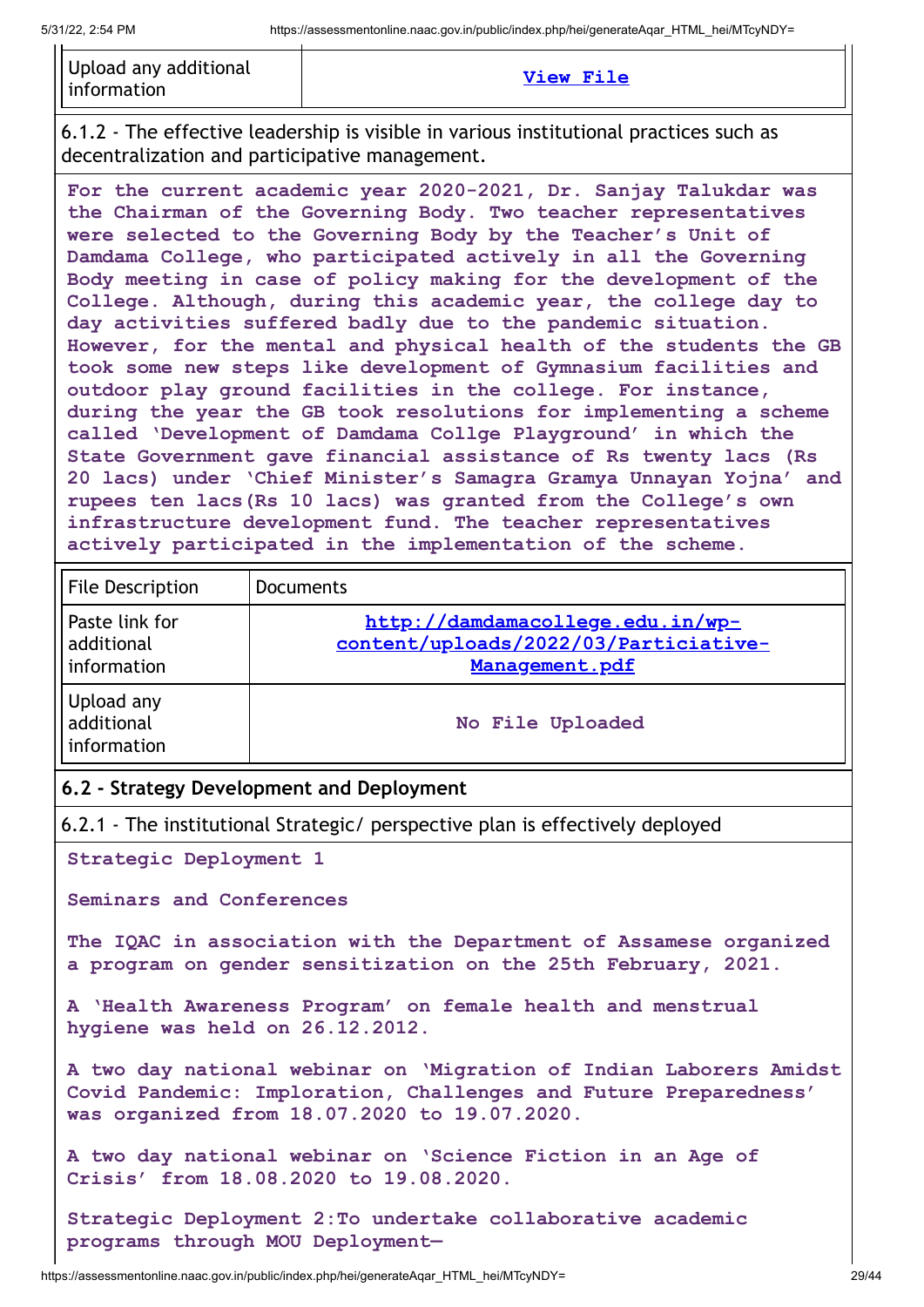**The College signed a MOU with Indian Institute of Entrepreneurship, Government of Assam on 12.10.2020 for the training of its students in various programs organized by the institute.**

**Strategic Plan 3:**

**To improve ICT facility and its use by students and teachers.**

**Strategic Plan 4: To conduct research activity on women and other issues.**

**Strategic Plan 5: To promote faculty exchange/student exchange programs.**

**Strategic Plan 6.To organize awareness program on ecology and environment. A Cycle Rally event was organized on 20.11.2020 at the initiative of NSS group of Damdama College.**

**Strategic Plan 7. Program for Communal Harmony.**

| <b>File Description</b>                                   | <b>Documents</b>                                                                   |
|-----------------------------------------------------------|------------------------------------------------------------------------------------|
| Strategic Plan and deployment<br>documents on the website | View File                                                                          |
| Paste link for additional<br>information                  | https://damdamacollege.edu.in/wp-<br>content/uploads/2022/03/Stategic-<br>plan.pdf |
| Upload any additional<br>information                      | No File Uploaded                                                                   |

6.2.2 - The functioning of the institutional bodies is effective and efficient as visible from policies, administrative setup, appointment and service rules, procedures, etc.

**Damdama College follows the policies and directions of the Director of Higher Education(DHE), Government of Assam in terms of appointment of staff (teaching and non-teaching), constitution of the Governing Body of the College, implementation of service rules etc. The College follows the procedures suggested by the DHE through the Governing Body of the institution. The planning and execution of various policies is done by the GB of the College.The Principal is also the administrative head of the college and supervises the overall academic and administrative set up.**

**The various statutory bodies are constituted and meetings are conducted as per the UGC, MHRD, State Government and University guidelines. The Non-statutory Bodies are constituted by the Board of Management to complement the functions of the Statutory Bodies. The College GB nominates various academicians to these bodies.The programs and events in the college are periodically monitored by various committees and reported to the Principal.**

**The Principal and Head of Departments communicate various job related activities to the faculties and staff periodically. The Office of in-Charge examinations maintains records relating to**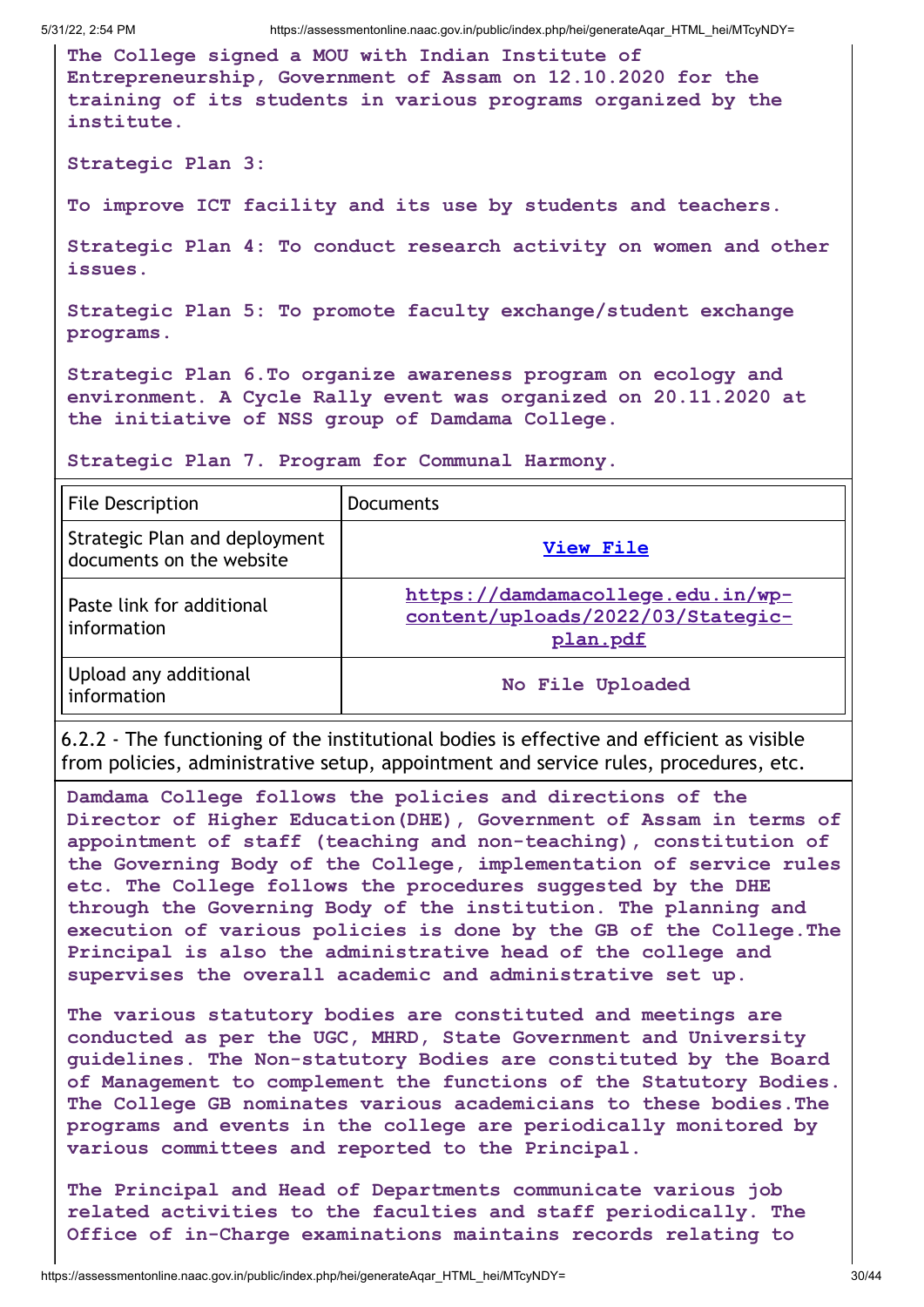**examinations and communicates necessary orders from the affiliating university and necessary guidelines in evaluation of answer scripts to various departments.**

| <b>File Description</b>              | <b>Documents</b>                       |
|--------------------------------------|----------------------------------------|
| Paste link for additional            | http://68b.d0f.myftpupload.com/wp-     |
| information                          | content/uploads/2022/03/6.2.2.docx     |
| Link to Organogram of the            | http://damdamacollege.edu.in/wp-       |
| Institution webpage                  | content/uploads/2022/03/Organogram.pdf |
| Upload any additional<br>information | <b>View File</b>                       |

## **6.2.3 - Implementation of e-governance in areas of operation Administration Finance and Accounts Student Admission and Support Examination**

**D. Any 1 of the above**

| <b>File Description</b>                                                                                | <b>Documents</b>    |
|--------------------------------------------------------------------------------------------------------|---------------------|
| ERP (Enterprise Resource Planning)Document                                                             | View File           |
| Screen shots of user interfaces                                                                        | <b>View File</b>    |
| Any additional information                                                                             | No File<br>Uploaded |
| Details of implementation of e-governance in areas of operation,<br>Administration etc (Data Template) | <b>View File</b>    |

# **6.3 - Faculty Empowerment Strategies**

6.3.1 - The institution has effective welfare measures for teaching and non- teaching staff

**Teaching: The College has various schemes for its faculties. Female faculties can avail of Maternity Leave(ML) and Child Care Leave(CCL). All members are entitled to leave on medical grounds. Duty Leave(DL) is allowed to teaching staff to attend various seminars and conferences or Faculty Development Programs(FDP) and matters relating to government duties- Election duty, Census Duty, Inspection of Schools(Gunautsav) etc. The College has a first-aidcenter to provide immediate medical relief to faculties and staff in distress. There are separate toilets and washrooms for female and male teachers.There is provisions for clean drinking water in the campus.The library has provisions for books and journals for teachers.**

**Non-teaching Staff: Non teaching staff can avail Leave on Duty. TA and DA are engaged to staff when they have to visit the Director of Higher Education's Office (DHE) and other government offices on duty. They are allowed NPS/Provident Fund as per rules. Toilet and washroom facilities. Safe drinking water.**

**Students: Poor students can avail books from department book banks. Scholarships for SC/ST minority students are available. Safe drinking water, library facilities etc. Career Awareness**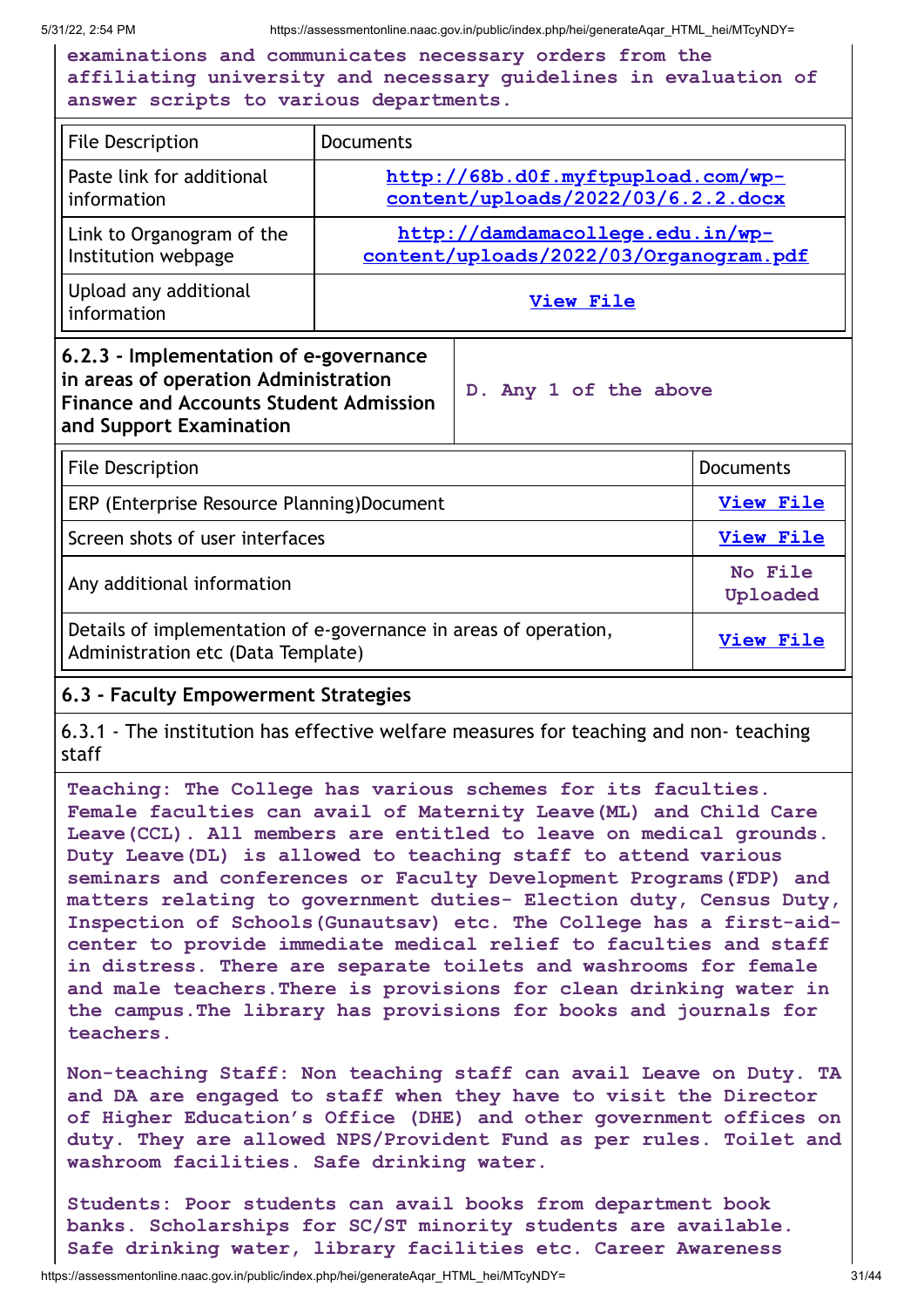**programs are held periodically. Financial help to students in distress.**

| <b>File Description</b>                     | <b>Documents</b>                                                                              |
|---------------------------------------------|-----------------------------------------------------------------------------------------------|
| Paste link for<br>additional<br>information | http://damdamacollege.edu.in/wp-<br>content/uploads/2022/03/Travelling-Allowance-<br>Bill.pdf |
| Upload any<br>additional<br>information     | View File                                                                                     |

**6.3.2 - Number of teachers provided with financial support to attend conferences/ workshops and towards membership fee of professional bodies during the year**

**6.3.2.1 - Number of teachers provided with financial support to attend conferences/workshops and towards membership fee of professional bodies during the year**

**0**

| <b>File Description</b>                                                                                                    | <b>Documents</b>    |
|----------------------------------------------------------------------------------------------------------------------------|---------------------|
| Upload any additional information                                                                                          | <b>View</b><br>File |
| Details of teachers provided with financial support to attend conference,<br>workshops etc during the year (Data Template) | <b>View</b><br>File |

**6.3.3 - Number of professional development /administrative training programs organized by the institution for teaching and non-teaching staff during the year**

**6.3.3.1 - Total number of professional development /administrative training Programmes organized by the institution for teaching and non teaching staff during the year**

**01**

| <b>File Description</b>                                                                                                                                        | <b>Documents</b>    |
|----------------------------------------------------------------------------------------------------------------------------------------------------------------|---------------------|
| Reports of the Human Resource Development Centres (UGCASC or other<br>relevant centres).                                                                       | No File<br>Uploaded |
| Reports of Academic Staff College or similar centers                                                                                                           | No File<br>Uploaded |
| Upload any additional information                                                                                                                              | <b>View</b><br>File |
| Details of professional development / administrative training Programmes<br>organized by the University for teaching and non teaching staff (Data<br>Template) | <b>View</b><br>File |

**6.3.4 - Number of teachers undergoing online/face-to-face Faculty development Programmes (FDP) during the year (Professional Development Programmes, Orientation / Induction Programmes, Refresher Course, Short Term Course etc.)**

**6.3.4.1 - Total number of teachers attending professional development Programmes viz., Orientation / Induction Programme, Refresher Course, Short Term Course**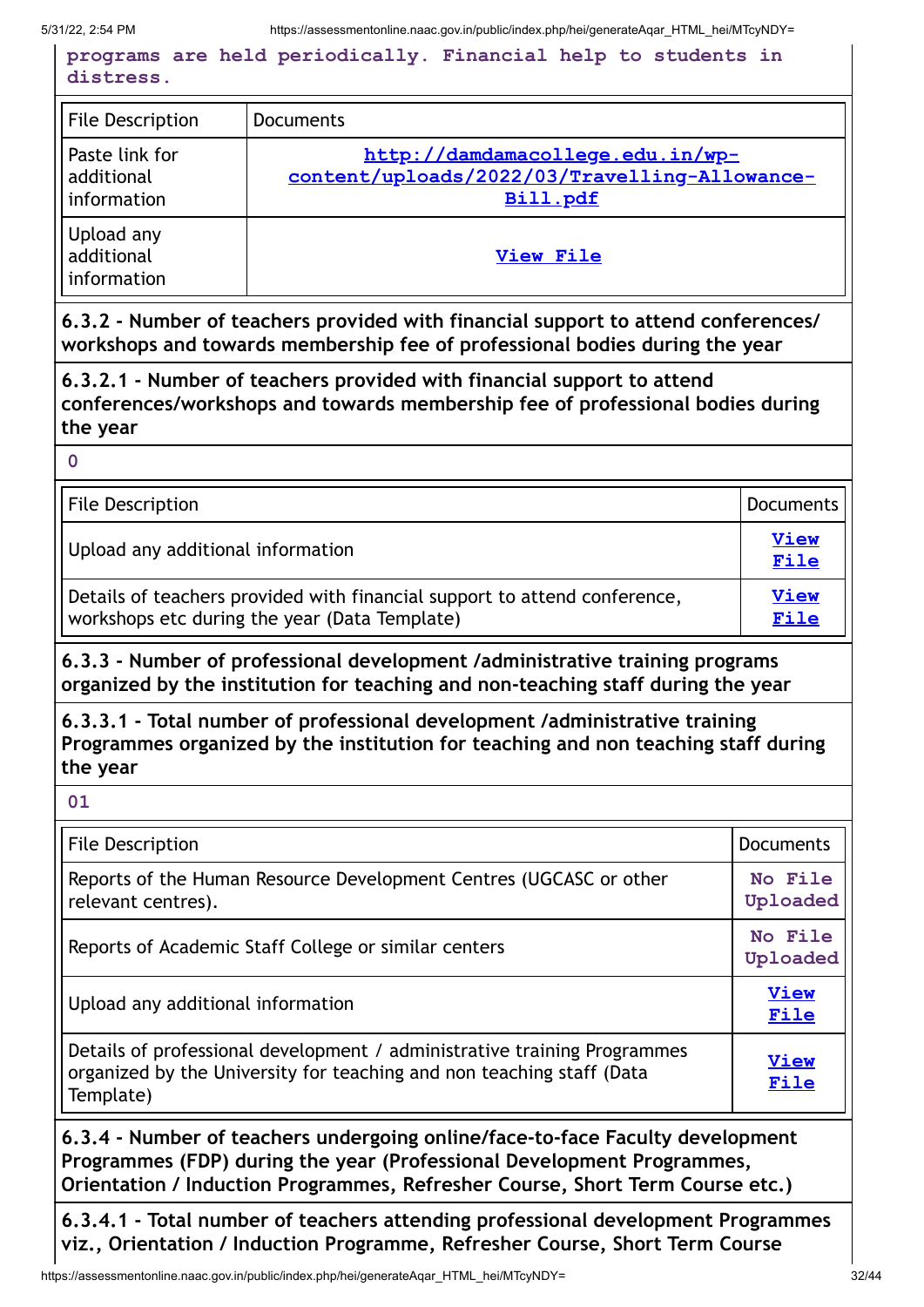## **during the year**

#### **05**

| File Description                                                                                     | <b>Documents</b>    |
|------------------------------------------------------------------------------------------------------|---------------------|
| <b>IQAC</b> report summary                                                                           | View File           |
| Reports of the Human Resource Development Centres (UGCASC or other<br>relevant centers)              | No File<br>Uploaded |
| Upload any additional information                                                                    | <b>View File</b>    |
| Details of teachers attending professional development programmes<br>during the year (Data Template) | View File           |

6.3.5 - Institutions Performance Appraisal System for teaching and non- teaching staff

**The institution evaluates the teaching and non teaching staff on the basis of their performance peridiocally . The principal maintains an attendence register to monitor their work where both the teaching and non teaching staff uploadtheir workloads on adaily basis . The teaching staff maintainsclass dairies,which are evaluated by the respected H.O.D of the departments. The Principal evaluates the employees through a periodic performance apparisal system where the performanec and contributions of the employees towards the institutions and their job respnsibilities are annauly evaluated. Also,feedback are taken from different stakeholders such as the the Students and parentsto evaluate teaching staffs of the college. The Principal also monitors the performance and records of the nonteaching staff.**

| <b>File Description</b>                     | <b>Documents</b>                                                                                  |
|---------------------------------------------|---------------------------------------------------------------------------------------------------|
| Paste link for<br>additional<br>information | http://damdamacollege.edu.in/wp-<br>content/uploads/2022/03/Performance-appraising-<br>report.pdf |
| Upload any<br>additional<br>information     | No File Uploaded                                                                                  |

# **6.4 - Financial Management and Resource Mobilization**

6.4.1 - Institution conducts internal and external financial audits regularly Enumerate the various internal and external financial audits carried out during the year with the mechanism for settling audit objections within a maximum of 200 words

**The College undertakes to audit its financial documents and transactions through a charted accountancy firm. These audited reports are then forwarded to the local audit firm of the Government of Assam.Like the previous year, the Charted Accountancy Firm, N.N. Das & Co carried out the audit. The government audit is awaited.**

| <b>Documents</b>                                                             |
|------------------------------------------------------------------------------|
| http://damdamacollege.edu.in/wp-<br>content/uploads/2022/03/Audit-Report.pdf |
|                                                                              |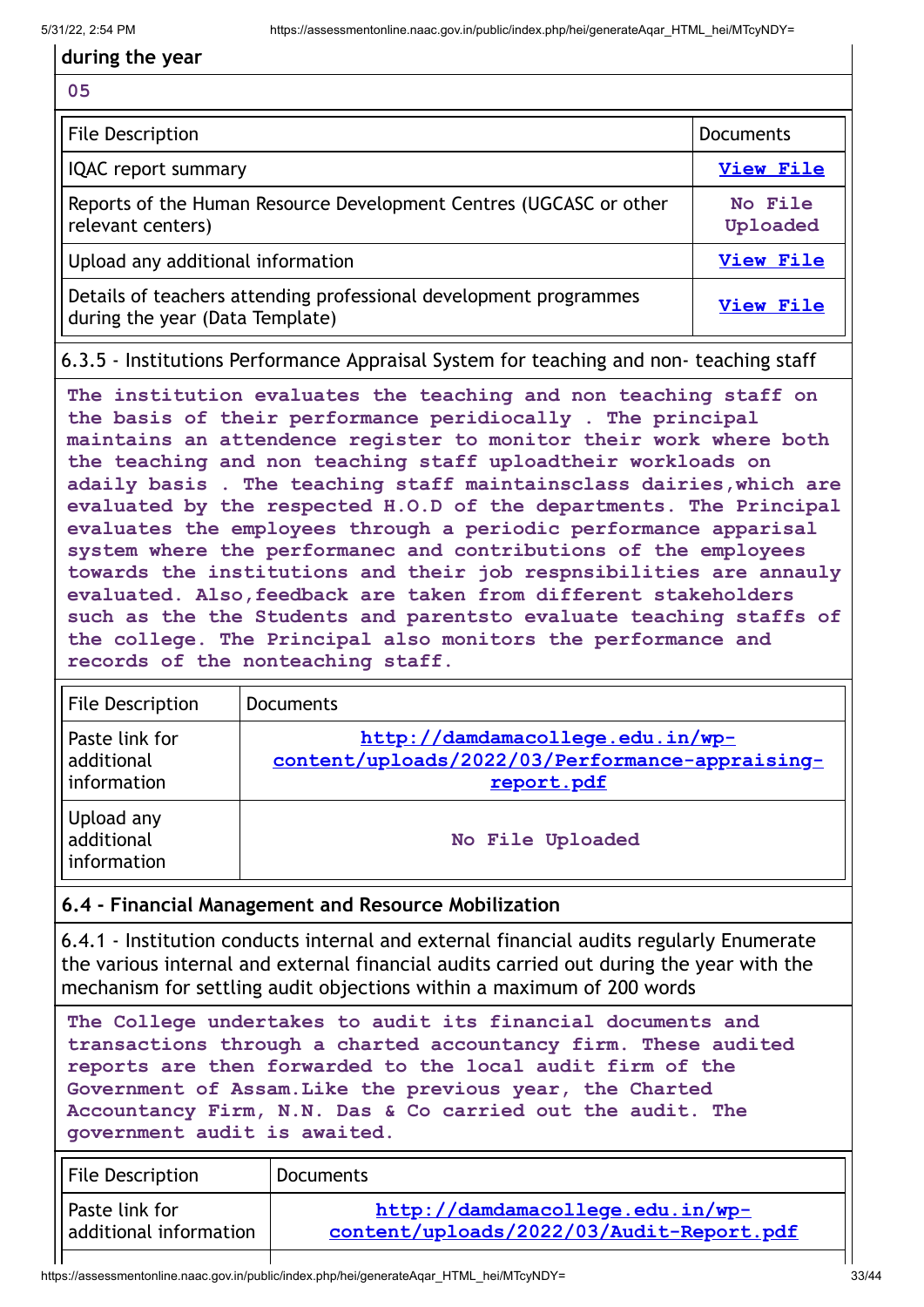| Upload any additional |
|-----------------------|
| information           |

#### **View [File](https://assessmentonline.naac.gov.in/storage/app/public/aqar/17246/17246_76_180.pdf?1653989053)**

**6.4.2 - Funds / Grants received from non-government bodies, individuals, philanthropers during the year (not covered in Criterion III)**

## **6.4.2.1 - Total Grants received from non-government bodies, individuals, Philanthropers during the year (INR in Lakhs)**

| <b>File Description</b>                                                                                                              | <b>Documents</b>    |
|--------------------------------------------------------------------------------------------------------------------------------------|---------------------|
| Annual statements of accounts                                                                                                        | <b>View</b><br>File |
| Any additional information                                                                                                           | <b>View</b><br>File |
| Details of Funds / Grants received from of the non-government bodies,<br>individuals, Philanthropers during the year (Data Template) | View<br>File        |

6.4.3 - Institutional strategies for mobilization of funds and the optimal utilization of resources

**Institutional strategies for mobilization of funds and the optimal resource utilization:The College follows certainprocess for the utilization of funds and resources.While the college does not receive any tuition fees from students directly, the government reimburses a part of the admission fees amount after deduction of the tuition fees.The College does not receive any funds from Nongovernment agencies.**

**Fund Utilization:The purchase committee seeks quotations from vendors for the purchase of equipment, computers, books, etc.before a final decision is made based on parameters like pricing, quality, terms of service, etc.The college appoints a certified Chartered Accountancy Firm to auditvarious income and expenditure bills and audited reports are forwarded to the local area audit department of the government of Assam for its final report.**

**Resource Mobilization Policy and Procedure:The Principal in consultation with the Governing Body of the College prepares the college budget and isapproved by the GB.The audited reports are forwarded to the local area audit department of the government of Assam for its final report.**

**Optimal resource utilization:Effective utilization of infrastructure is ensured through the appointment of qualified lab technicians & system administrators.There is a performance appraisal system for teaching and non teaching staff.**

| File Description | <b>Documents</b>                  |
|------------------|-----------------------------------|
| l Paste link for | https://damdamacollege.edu.in/wp- |
| l additional     | content/uploads/2022/03/Resource- |
| information      | Mobilization.pdf                  |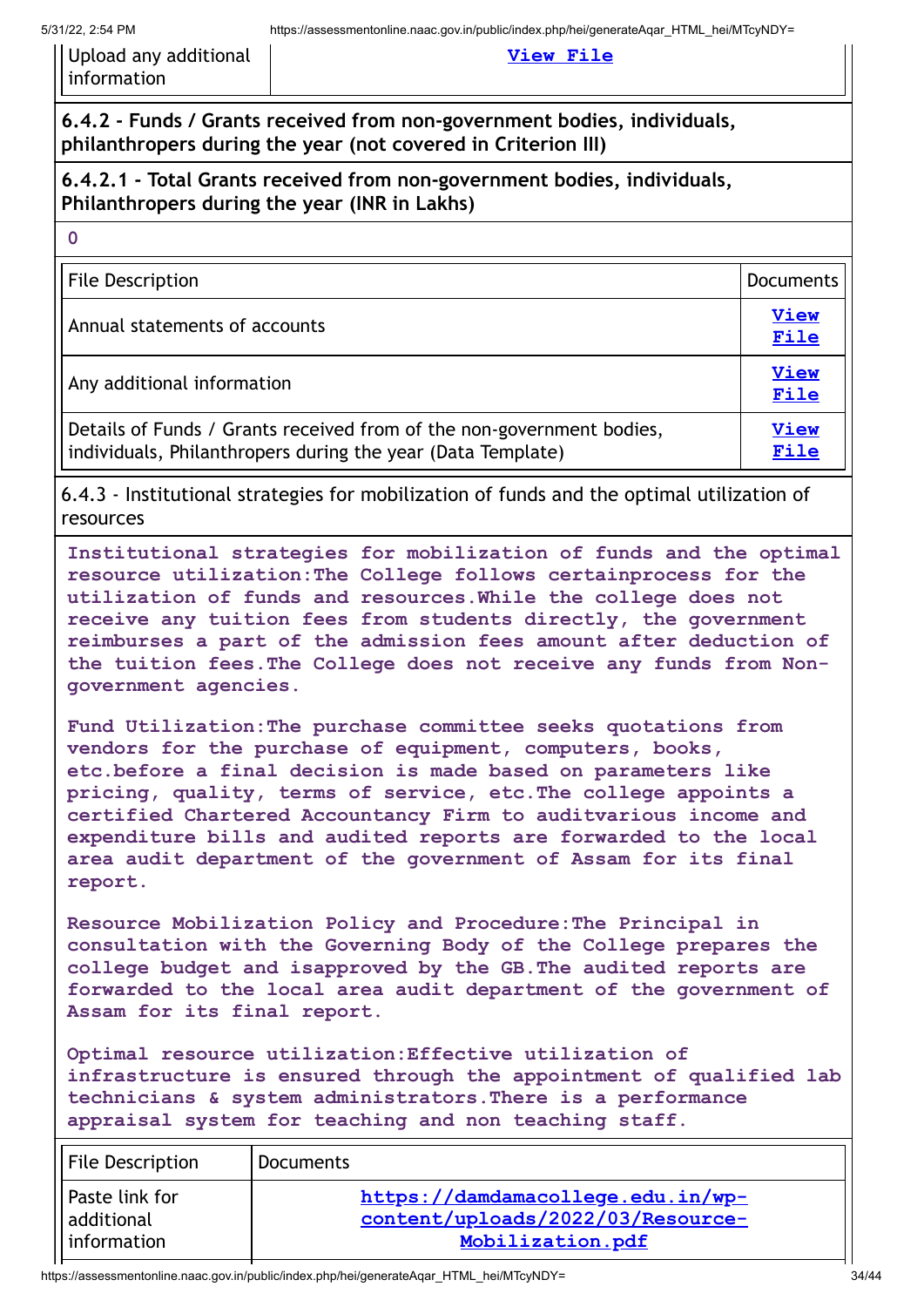| Upload any  |
|-------------|
| additional  |
| information |

#### **View [File](https://assessmentonline.naac.gov.in/storage/app/public/aqar/17246/17246_78_185.docx?1653989053)**

# **6.5 - Internal Quality Assurance System**

6.5.1 - Internal Quality Assurance Cell (IQAC) has contributed significantly for institutionalizing the quality assurance strategies and processes

**The IQAC of the College prepares and mobilizes strategic plans for quality assurance process. Faculties are appraised yearly through student's feedback, alumni feedback and performance appraisal reports. Necessary ICT tools like projectors are purchased by the institution on recommendation of the IQAC and Academic Committee of the College.Faculties are also encouraged to attend 'FDP's at regular intervals. Student's Satisfaction Surveys and feedbacks are generated. To improve students' permance in various examinations, the IQAC organizes various lecture programs from experts from various fields.To ensure the maximum utilization of resources, the IQAC recommends various audits-financial audit, administrative audit, academic audit, gender auditand green audit etc. The library Committee comprising of various HOD's requests the College managementfor books etc through the IQAC.The College authority is appraised of the student's requirement for drinking water, sanitation etc.The IQAC meets at regular intervals and also prepares, evaluates and recommends the following for approval by the relevant authorities:(a) Annual Quality Assurance Report (AQAR), (b) Self-Study Reports for NAAC,(c) Performance Based Appraisal System (PBAS) for Career Advancement Scheme (CAS),(d) Stakeholder's feedback,(f) Action Taken Reports**

**For the academic year 2020-2021, the IQAC met on the following dates:IQAC meeting: 07.07.2020, IQACMeeting: 12.08.2020, IQACMeeting:: 09.11.2020, IQACMeeting:: 23.11.2020, IQACMeeting:: 05.02.2021.**

| File Description                         | Documents                                                            |
|------------------------------------------|----------------------------------------------------------------------|
| Paste link for additional<br>information | https://damdamacollege.edu.in/academic-and-<br>administrative-audit/ |
| Upload any additional<br>information     | View File                                                            |

6.5.2 - The institution reviews its teaching learning process, structures & methodologies of operations and learning outcomes at periodic intervals through IQAC set up as per norms and recorded the incremental improvement in various activities

**The IQAC in association with the Academic and various other committees review the teaching, learning process in the institution. The departmental HOD's are informed of the need of teaching plans, who also inform students about the Program Outcomes and Course Outcomes. The IQAC also prepares the Academic Calender and departments are requested to do a follow up of the same. To ensure that the objective missions and visions of the institution are fulfilled etc., the IQAC takes up a periodic performance appraisal system through the Academic Committe for an**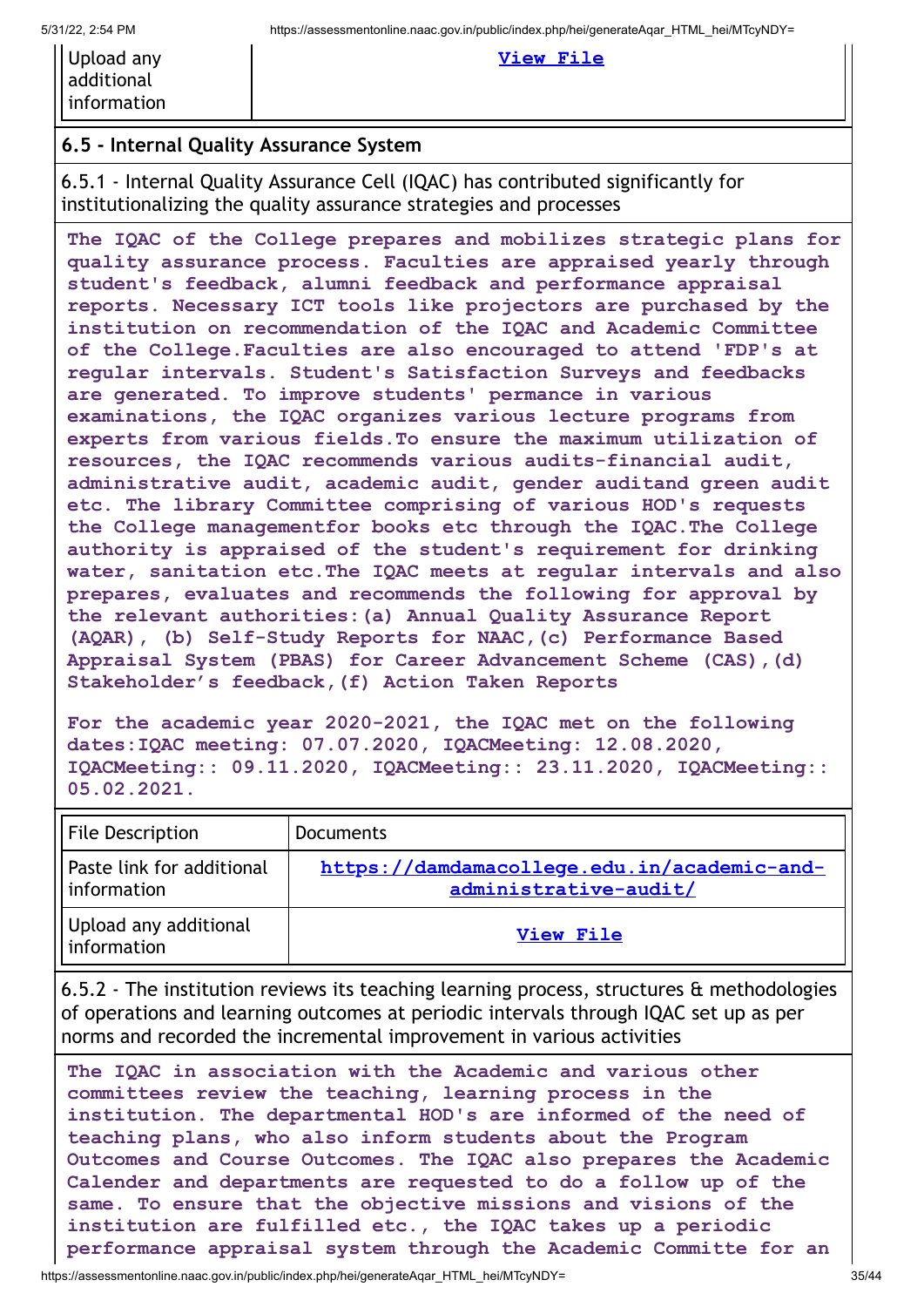**NBA)**

5/31/22, 2:54 PM https://assessmentonline.naac.gov.in/public/index.php/hei/generateAqar\_HTML\_hei/MTcyNDY=

**Academic Audit. For the year, the IQAC conducted the internal Academic Audit. An external academic audit was undertaken by Prof. Dipti Phukan Patgiri, Professor in Assamese at Gauhati University. Similarly, an Administrative Audit was also undertaken and Mr. Basanta Kumar Das, Retd. Directer of Elementary Education, Assam. The results of the audit was forwarded to the College administration and faculty members were informed about the same. A Student's Satisfaction Survey was undertaken to make the process full proof.**

| <b>File Description</b>                                                                                                                                                                                                                                                                                                                             | <b>Documents</b>                                                     |                       |
|-----------------------------------------------------------------------------------------------------------------------------------------------------------------------------------------------------------------------------------------------------------------------------------------------------------------------------------------------------|----------------------------------------------------------------------|-----------------------|
| Paste link for additional<br>information                                                                                                                                                                                                                                                                                                            | https://damdamacollege.edu.in/academic-and-<br>administrative-audit/ |                       |
| Upload any additional<br>information                                                                                                                                                                                                                                                                                                                | View File                                                            |                       |
| 6.5.3 - Quality assurance initiatives of the<br>institution include: Regular meeting of<br>Internal Quality Assurance Cell (IQAC);<br>Feedback collected, analyzed and used<br>for improvements Collaborative quality<br>initiatives with other institution(s)<br>Participation in NIRF any other quality<br>audit recognized by state, national or |                                                                      | C. Any 2 of the above |

| <b>File Description</b>                                                                  | <b>Documents</b>                                                                                                |                  |
|------------------------------------------------------------------------------------------|-----------------------------------------------------------------------------------------------------------------|------------------|
| Paste web link of Annual<br>reports of Institution                                       | http://68b.d0f.myftpupload.com/wp-<br>content/uploads/2022/03/6.5.3.-Annual-<br>Reports-of-the-Institution.docx |                  |
| Upload e-copies of the<br>accreditations and<br>certifications                           |                                                                                                                 | No File Uploaded |
| Upload any additional<br>information                                                     |                                                                                                                 | No File Uploaded |
| Upload details of Quality<br>assurance initiatives of the<br>institution (Data Template) |                                                                                                                 | View File        |

# **INSTITUTIONAL VALUES AND BEST PRACTICES**

**international agencies (ISO Certification,**

# **7.1 - Institutional Values and Social Responsibilities**

7.1.1 - Measures initiated by the Institution for the promotion of gender equity during the year

**Damdama College promotes gender equity through lecture programs, special drives for female sanitation and awareness of female hyegine. During the year, sanitary pads were distributed by the College through the institution's 'Woman's Cell." Two lectures were conducted during the year. One was on gender sensitization**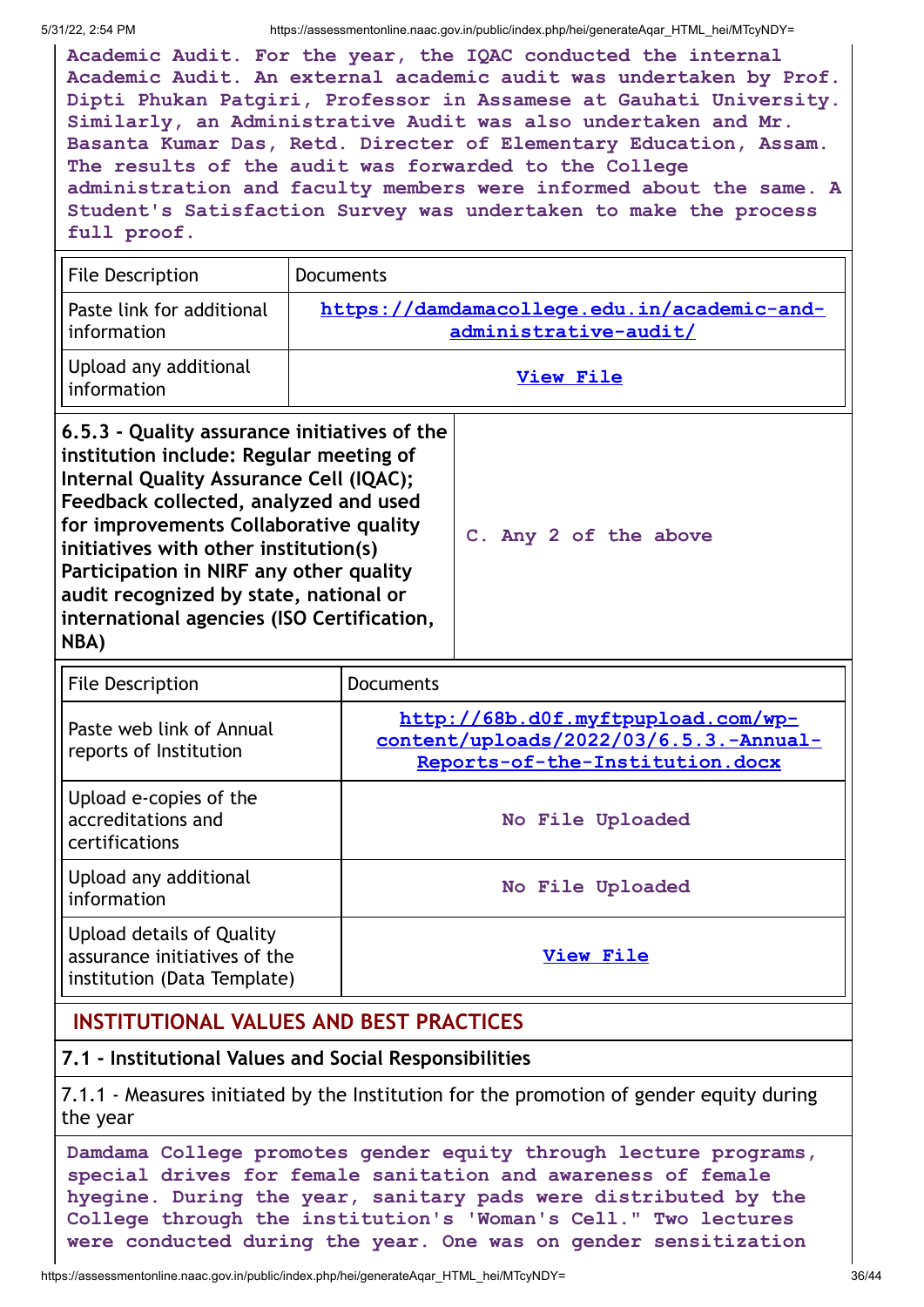**and issues related to menstrual hyegine. The resource person for the said program on 26.12.2020 was Dr. Gauranga Das, a Medical Officer at Hajo Primary Health Center. The other resource person was Dr. Ankita Baruah, Gyneacologist at the same center. The College organized the 'International Women's Day' on 8.3.2021 in association with the Student's Union and the Woman's Cell. A lecture program entitled 'Samprotik Paristhitit Samajik Progotir Babe Nari Netritor Bikolpo Nai,'(Importance of Women's Leadership in Promoting Social Welfare in Present Social Context)was held. This was followed by a inter college debate competition on the theme. A total of thirty seven students participated.**

**http://damdamacollege.edu.in/wp-content/uploads/2022/03/7.1.1- Gender-Equity.docx**

| <b>File Description</b>                                                                                                                                                                                                                                  |  | <b>Documents</b>                                                                                  |  |
|----------------------------------------------------------------------------------------------------------------------------------------------------------------------------------------------------------------------------------------------------------|--|---------------------------------------------------------------------------------------------------|--|
| Annual gender sensitization action plan                                                                                                                                                                                                                  |  | http://damdamacollege.edu.in/wp-<br>content/uploads/2022/03/Gender-<br>Plan-and-Achievements.docx |  |
| Specific facilities provided for women in<br>terms of: a. Safety and security b.<br>Counseling c. Common Rooms d. Day care<br>center for young children e. Any other<br>relevant information                                                             |  | https://damdamacollege.edu.in/7-<br>1-1-additional-information/                                   |  |
| 7.1.2 - The Institution has facilities for<br>alternate sources of energy and energy<br>conservation measures Solar<br>Biogas plant Wheeling to<br>energy<br>the Grid Sensor-based energy<br>conservation Use of LED bulbs/ power<br>efficient equipment |  | D. Any 1 of the above                                                                             |  |
| <b>File Description</b>                                                                                                                                                                                                                                  |  | <b>Documents</b>                                                                                  |  |
| Geo tagged Photographs                                                                                                                                                                                                                                   |  | No File Uploaded                                                                                  |  |

Any other relevant information **[View](https://assessmentonline.naac.gov.in/storage/app/public/aqar/17246/17246_83_197.docx?1653989053) File** 

7.1.3 - Describe the facilities in the Institution for the management of the following types of degradable and non-degradable waste (within 200 words) Solid waste management Liquid waste management Biomedical waste management E-waste management Waste recycling system Hazardous chemicals and radioactive waste management

**For the management of wastes, the college has appointed two cleaners and one sweeper e. Dustbins have been placed around all departments, where paper wastes and other items like chalks and unusable dusters etc are collected. As there is a large number of trees in the compound, dry leaves are collected and used as manures. The college has refused the use of plastics etc and does not generate radioactive wastes. E-wastes, like old computers, CPU's etc are disposed off to vendors as and when necessary. As there is no medical facility in the college, the college does not**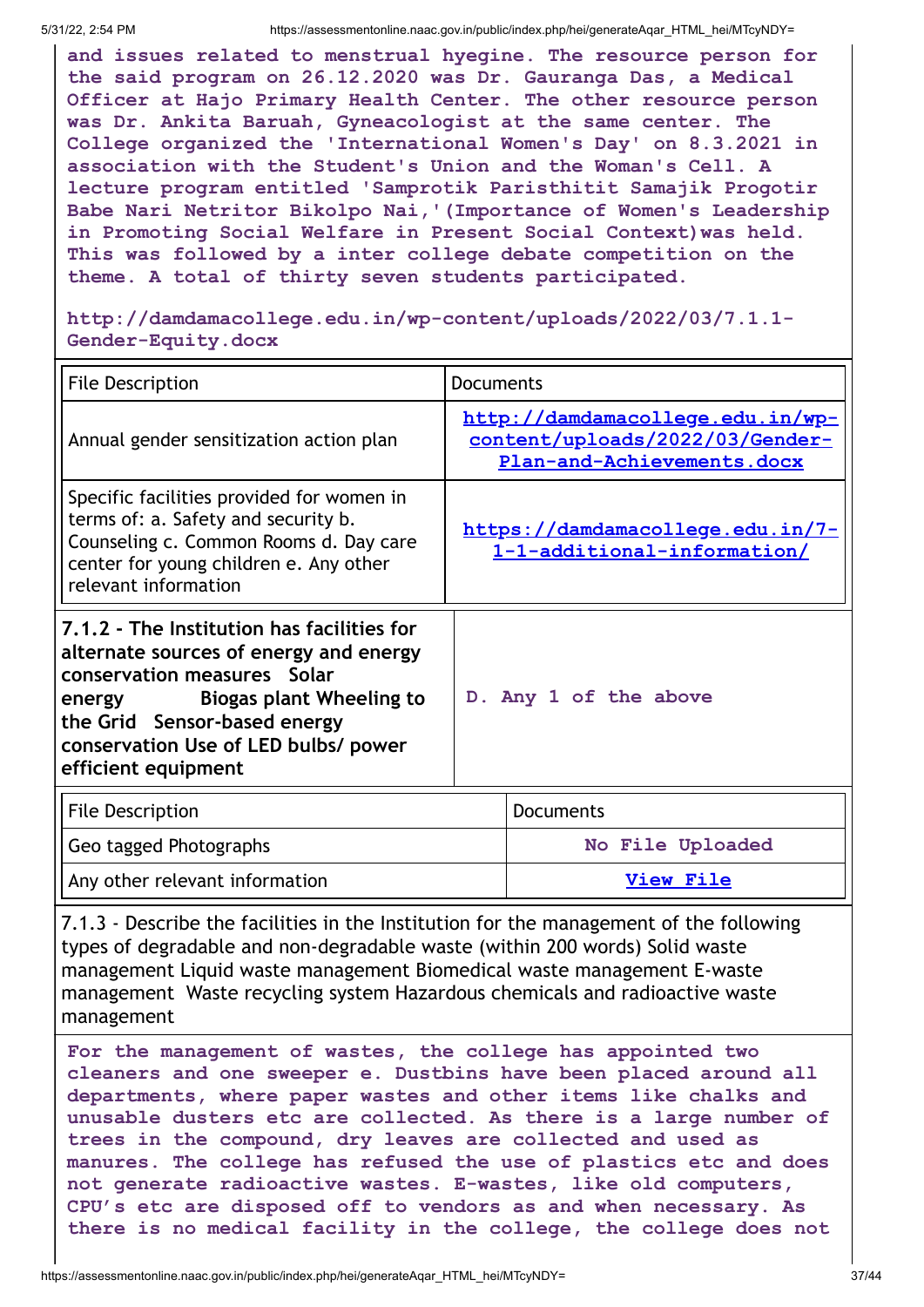5/31/22, 2:54 PM https://assessmentonline.naac.gov.in/public/index.php/hei/generateAqar\_HTML\_hei/MTcyNDY= **generate bio-waste as such. Nonetheless, there are provisions for disposal of items like bottles, clothes etc.** File Description **Documents** Relevant documents like agreements/MoUs with Government and other approved agencies **No File Uploaded** Geo tagged photographs of the facilities **http://damdamacollege.edu.in/wp[content/uploads/2022/03/7.1.3.docx](http://damdamacollege.edu.in/wp-content/uploads/2022/03/7.1.3.docx)** Any other relevant information **No File Uploaded 7.1.4 - Water conservation facilities available in the Institution: Rain water harvesting Bore well /Open well recharge Construction of tanks and bunds Waste water recycling Maintenance of water bodies and distribution system in the campus C. Any 2 of the above** File Description **Documents** Geo tagged photographs / videos of the facilities **[View](https://assessmentonline.naac.gov.in/storage/?1653989054) File** Any other relevant information **[View](https://assessmentonline.naac.gov.in/storage/app/public/aqar/17246/17246_85_200.docx?1653989054) Example 2018 7.1.5 - Green campus initiatives include 7.1.5.1 - The institutional initiatives for greening the campus are as follows: 1. Restricted entry of automobiles 2. Use of Bicycles/ Battery powered vehicles 3. Pedestrian Friendly pathways 4. Ban on use of Plastic 5. landscaping with trees and plants C. Any 2 of the above** File Description **Documents** Geo tagged photos / videos of the facilities **No File Uploaded** Any other relevant documents **[View](https://assessmentonline.naac.gov.in/storage/app/public/aqar/17246/17246_86_202.docx?1653989054) File 7.1.6 - Quality audits on environment and energy are regularly undertaken by the institution 7.1.6.1 - The institutional environment and energy initiatives are confirmed through the following 1.Green audit 2. Energy audit 3.Environment audit 4.Clean and green campus D. Any 1 of the above**

**recognitions/awards 5. Beyond the campus environmental promotional**

**activities**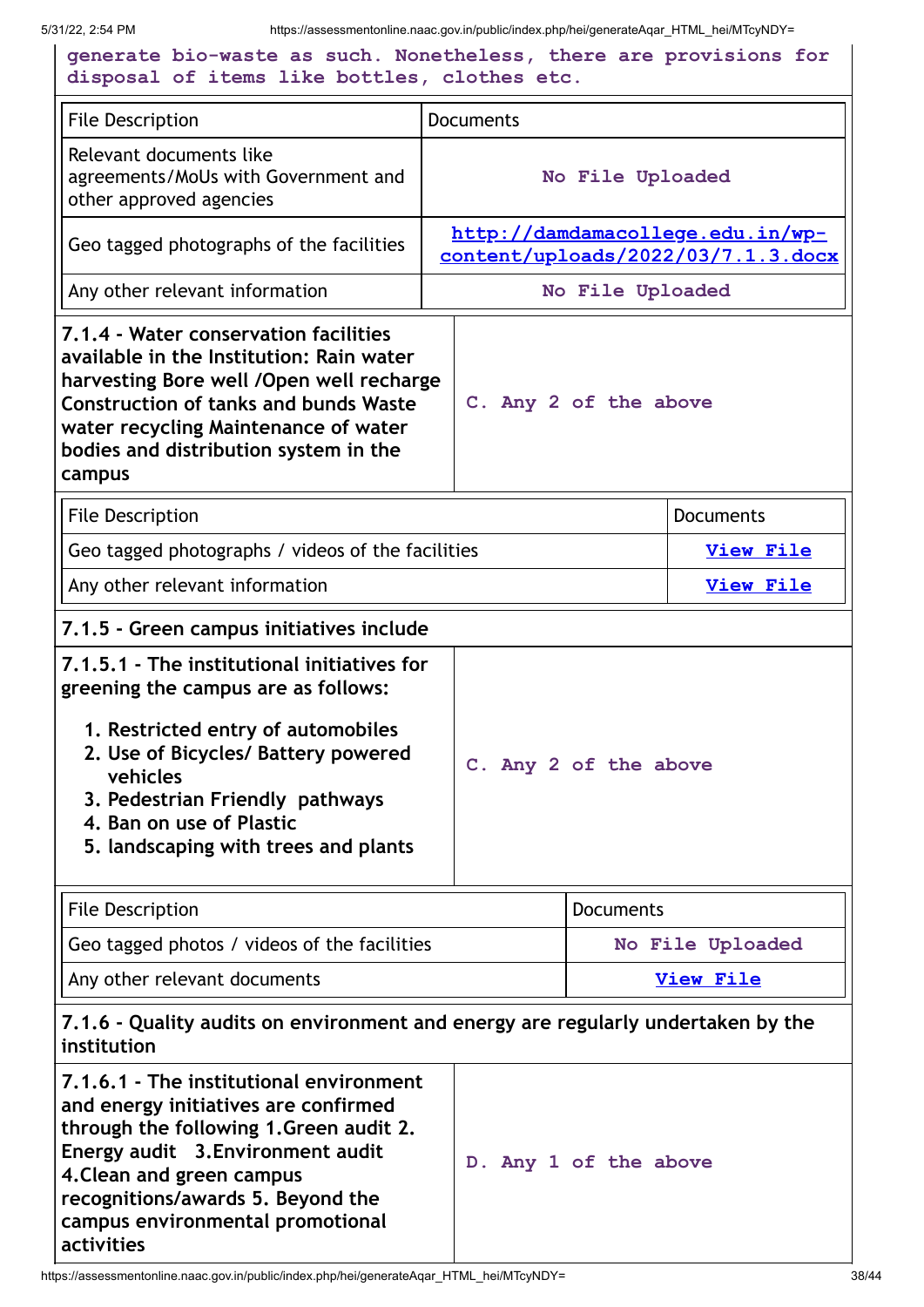| <b>File Description</b>                                                                                                                                                                                                                                                                                                                                                                                                                                                                                                                                            |                      | <b>Documents</b>    |
|--------------------------------------------------------------------------------------------------------------------------------------------------------------------------------------------------------------------------------------------------------------------------------------------------------------------------------------------------------------------------------------------------------------------------------------------------------------------------------------------------------------------------------------------------------------------|----------------------|---------------------|
| Reports on environment and energy audits submitted by the auditing<br>agency                                                                                                                                                                                                                                                                                                                                                                                                                                                                                       |                      | <b>View File</b>    |
| Certification by the auditing agency                                                                                                                                                                                                                                                                                                                                                                                                                                                                                                                               |                      | No File<br>Uploaded |
| Certificates of the awards received                                                                                                                                                                                                                                                                                                                                                                                                                                                                                                                                |                      | No File<br>Uploaded |
| Any other relevant information                                                                                                                                                                                                                                                                                                                                                                                                                                                                                                                                     |                      | No File<br>Uploaded |
| 7.1.7 - The Institution has disabled-<br>friendly, barrier free environment Built<br>environment with ramps/lifts for easy<br>access to classrooms. Disabled-friendly<br>washrooms Signage including tactile path,<br>lights, display boards and signposts<br>Assistive technology and facilities for<br>persons with disabilities (Divyangjan)<br>accessible website, screen-reading<br>software, mechanized equipment<br>5.<br>Provision for enquiry and information:<br>Human assistance, reader, scribe, soft<br>copies of reading material, screen<br>reading | E. None of the above |                     |
| <b>File Description</b>                                                                                                                                                                                                                                                                                                                                                                                                                                                                                                                                            |                      | <b>Documents</b>    |
| Geo tagged photographs / videos of the facilities                                                                                                                                                                                                                                                                                                                                                                                                                                                                                                                  |                      | No File<br>Uploaded |
| Policy documents and information brochures on the support to be<br>provided                                                                                                                                                                                                                                                                                                                                                                                                                                                                                        |                      | <b>View File</b>    |
| Details of the Software procured for providing the assistance                                                                                                                                                                                                                                                                                                                                                                                                                                                                                                      |                      | <b>View File</b>    |
| Any other relevant information                                                                                                                                                                                                                                                                                                                                                                                                                                                                                                                                     |                      | <b>View File</b>    |
| 7.1.8 - Describe the Institutional efforts/initiatives in providing an inclusive environment                                                                                                                                                                                                                                                                                                                                                                                                                                                                       |                      |                     |

i.e., tolerance and harmony towards cultural, regional, linguistic, communal socioeconomic and other diversities (within 200 words).

**The College regularly organizes programs like Saraswati Pur, Eid, Muhrrram etc, where scholars are especially invited to talk and share their opinions. Most festivals like Saraswati Puja make provisions of celebrations where students take part amicably. Many such functions are followed by lunch and distribution of food items, which help young students identify themselves with the festivities and become a part of. Similarly, the fresher's program allows participation of students on equal basis without any restrictions for thier caste, color, sect or gender. Holi is a festival which helps in the bridging of cultural, regional, linguistic, communal diversities. For the promotion of economic empowerment and bridging of and socio-economic diversities, the**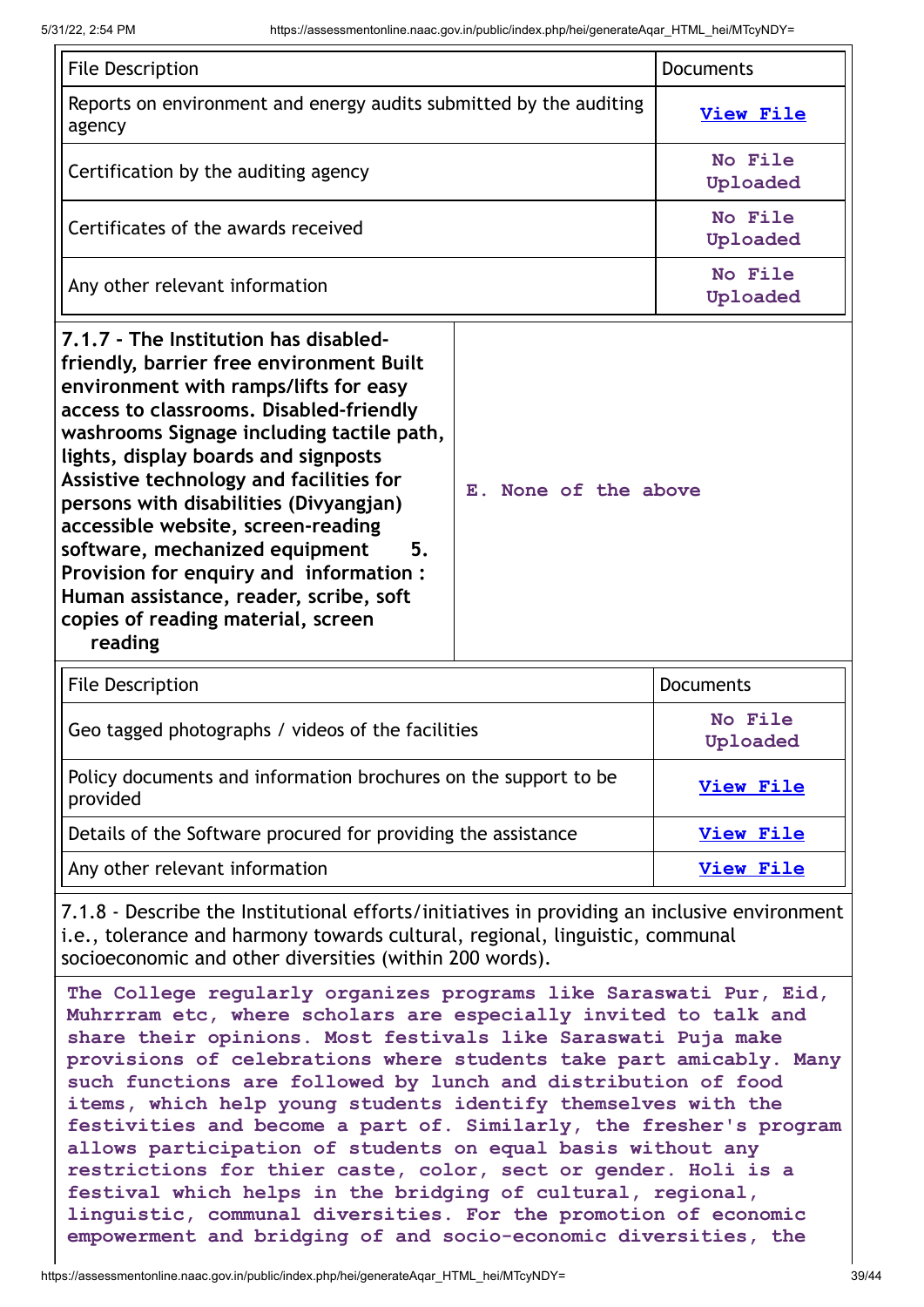**College provides support to woman weavers in nearby Hadala Village, where woman from poor economic background are provided funds to produce gamochas and dhotis(traditional Assamese wear. Also, the College has provided a selling space in its campus, considering its closeness to the important Hajo Nalbari Road, where these women can sell their products.**

| File Description                                                                                                                    | Documents           |
|-------------------------------------------------------------------------------------------------------------------------------------|---------------------|
| Supporting documents on the information provided (as reflected in the<br>administrative and academic activities of the Institution) |                     |
| Any other relevant information                                                                                                      | <b>View</b><br>File |

7.1.9 - Sensitization of students and employees of the Institution to the constitutional obligations: values, rights, duties and responsibilities of citizens

**The College encourages students to understand democratic processes through participation in student body elections. For, this purpose, the administration appoints a 'Returning Officer' (RO), who advices students on the various process involved in such elections from filing of nomination papers to checking and verifying them for aberrations. Candidates are allowed to circulate their respective manifestos among other studentsand also ensure that their ideas are communicated well. .**

**On Election Day, students are allowed to cast their votes after theyproduce their college identity cards. This is followed by the counting of votes and declaration of results. T**

**Apart from this, the college has also programs to make students aware of their rights and responsibilities. Gender sensitization programs and lectures and talks by activists, scholars are planned and organized at different points in the year. There are programs that involve students in various activities relating to the environment like Swach Bharat Mission, cleaning of campus and campus beautification. There are programs on tree plantations for a 'green campus.' Also, the debating sections of the student's union hold debates to discuss various socio political issues pertaining of the country and society etc.**

| <b>File Description</b><br>Documents                                                                    |                     |  |
|---------------------------------------------------------------------------------------------------------|---------------------|--|
| Details of activities that inculcate values; necessary to render students in to<br>responsible citizens |                     |  |
| Any other relevant information                                                                          | <b>View</b><br>File |  |

**7.1.10 - The Institution has a prescribed code of conduct for students, teachers, administrators and other staff and conducts periodic programmes in this regard. The Code of Conduct is displayed on the website There is a committee to monitor adherence to the Code of**

**B. Any 3 of the above**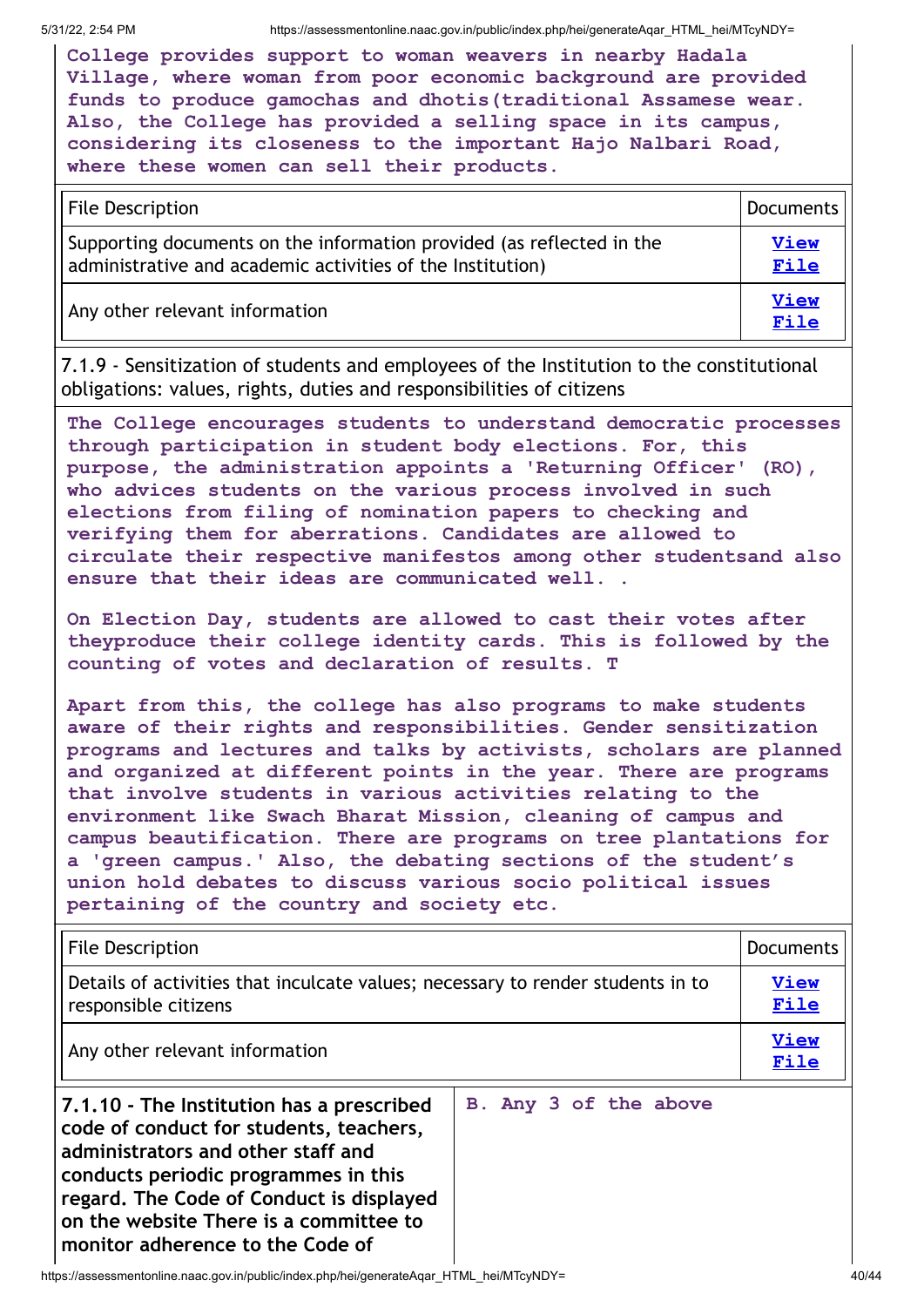## **Conduct Institution organizes professional ethics programmes for students, teachers, administrators and other staff 4. Annual awareness programmes on Code of Conduct are organized**

| <b>File Description</b>                                                                                                                                                                    | <b>Documents</b>    |
|--------------------------------------------------------------------------------------------------------------------------------------------------------------------------------------------|---------------------|
| Code of ethics policy document                                                                                                                                                             | <b>View</b><br>File |
| Details of the monitoring committee composition and minutes of the<br>committee meeting, number of programmes organized, reports on the various<br>programs etc., in support of the claims |                     |
| Any other relevant information                                                                                                                                                             | <b>View</b><br>File |

7.1.11 - Institution celebrates / organizes national and international commemorative days, events and festivals

**The college regularly organizes and celebrates national and international commemorative days. Independence Day celebrations are a regular feature of the college annual program and begin with the hosting of the national tricolour and singing of the national anthem. Students and teachers take part in celebrations that include speeches, dances and various other activities. A colorful feature of the program is the guard of honor accorded to the Principal by NCC Cadets.**

**The international Woman's Day on 8 March is celebrated with day long events. Speech andlecture programs are organized by the Woman's Cell of the College, where dignitaries and socially eminent figures are invited to share their opinions on the various aspects relating to the lives of woman from their achievements to challenges.**

**The College organizes a 'Martyrs Day' orSwahid Divas on the 10th December, as it marks the day when the people of the state pay their tributes and homages to the brave and courageous souls, who gave up their lives in Assam Movement.**

**The teacher's day is organized on September 5 and begins with day long programs where students offer thanks to their teachers.**

**Saraswati Puja, Eid and Muharram are also organized by students under supervision from faculties and staff.**

| <b>File Description</b>                                                                      | <b>Documents</b>    |
|----------------------------------------------------------------------------------------------|---------------------|
| Annual report of the celebrations and commemorative events for the last<br>(During the year) | <b>View</b><br>File |
| Geo tagged photographs of some of the events                                                 |                     |
| Any other relevant information                                                               | <b>View</b><br>File |

https://assessmentonline.naac.gov.in/public/index.php/hei/generateAqar\_HTML\_hei/MTcyNDY= 41/44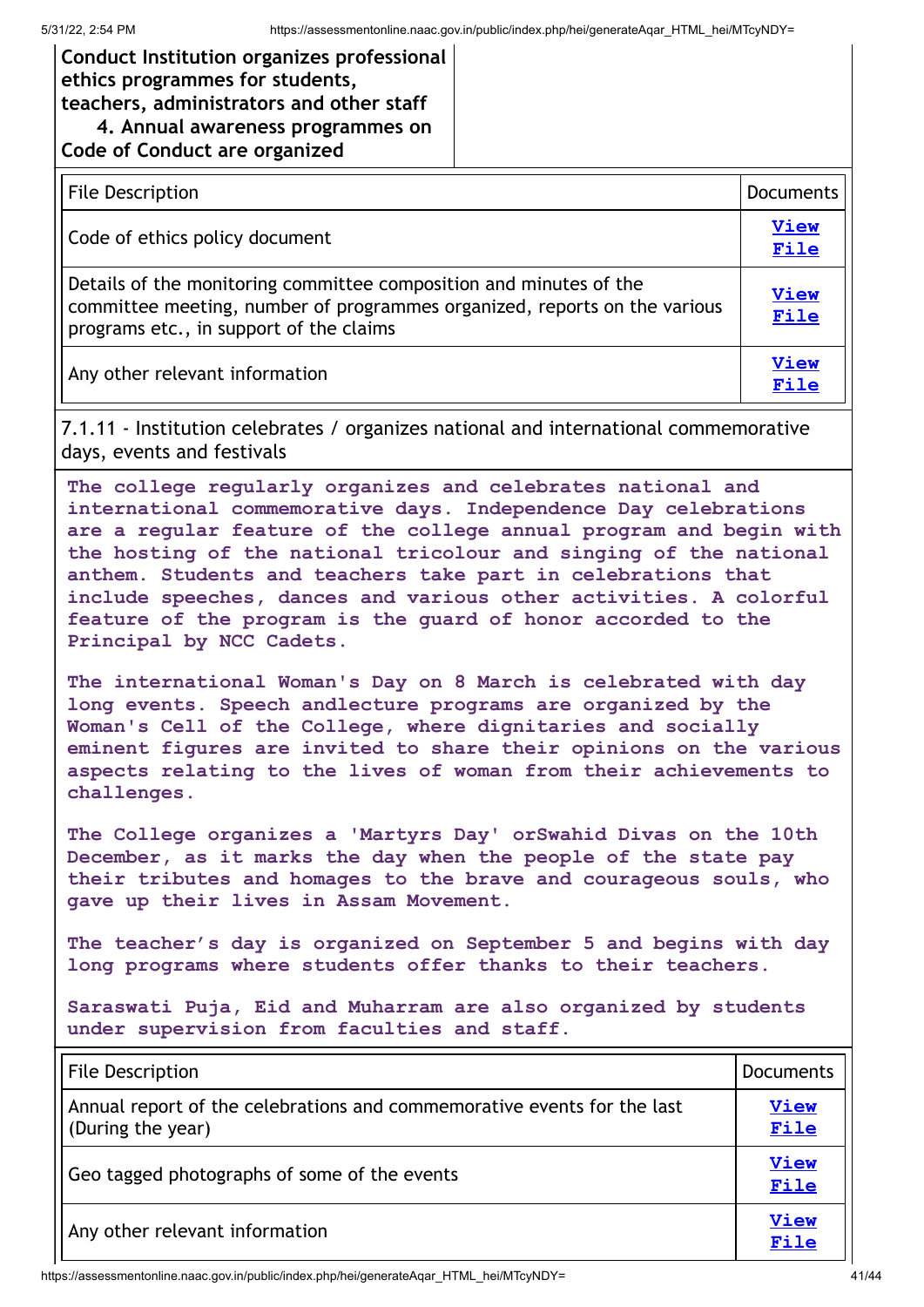| 7.2 - Best Practices                                                                                                                                                                                                                       |
|--------------------------------------------------------------------------------------------------------------------------------------------------------------------------------------------------------------------------------------------|
| 7.2.1 - Describe two best practices successfully implemented by the Institution as per<br>NAAC format provided in the Manual.                                                                                                              |
| 1. Dalicher Mel (Meeting of Minds from the literal translation of<br>meeting of carpets-'dalicha' in Assamese).                                                                                                                            |
| Goal:                                                                                                                                                                                                                                      |
| Engage more students to read books and develop interactive skills.                                                                                                                                                                         |
| Underlying Principles                                                                                                                                                                                                                      |
| Principle 1. Encourage students to read books.                                                                                                                                                                                             |
| Principle 2: Encourage students to think critically and<br>creatively.                                                                                                                                                                     |
| Principle 3. Encourage students to interact with peers and<br>faculties.                                                                                                                                                                   |
| Principle 4. Develop interpersonal and intercommunication skills.                                                                                                                                                                          |
| Practice                                                                                                                                                                                                                                   |
| 1. Students of various academic backgrounds are encouraged to<br>give their presentations and readings of books and stories.<br>2. Teachers guide them in various strategies of reading and<br>analyzing texts.<br>3.                      |
| Limitations                                                                                                                                                                                                                                |
| 1. Engagement of students is small.                                                                                                                                                                                                        |
| <b>Evidence of Success</b>                                                                                                                                                                                                                 |
| 1. Students participating in the program have improved<br>interpersonal and communication skills.                                                                                                                                          |
| B. Happy School Hour in the Library                                                                                                                                                                                                        |
| Goal                                                                                                                                                                                                                                       |
| Engage with schools and educational institutions nearby for a<br>better academic engagement.                                                                                                                                               |
| Practice:                                                                                                                                                                                                                                  |
| Students from nearby school visit the Damdama College to study and<br>read books. Principals and teachers of schools encourage their<br>students in such pursuits and highlight the importance of books of<br>higher learning. Limitations |
| Always a challenge to involve a large number of students switch                                                                                                                                                                            |

**between different academic complexes.**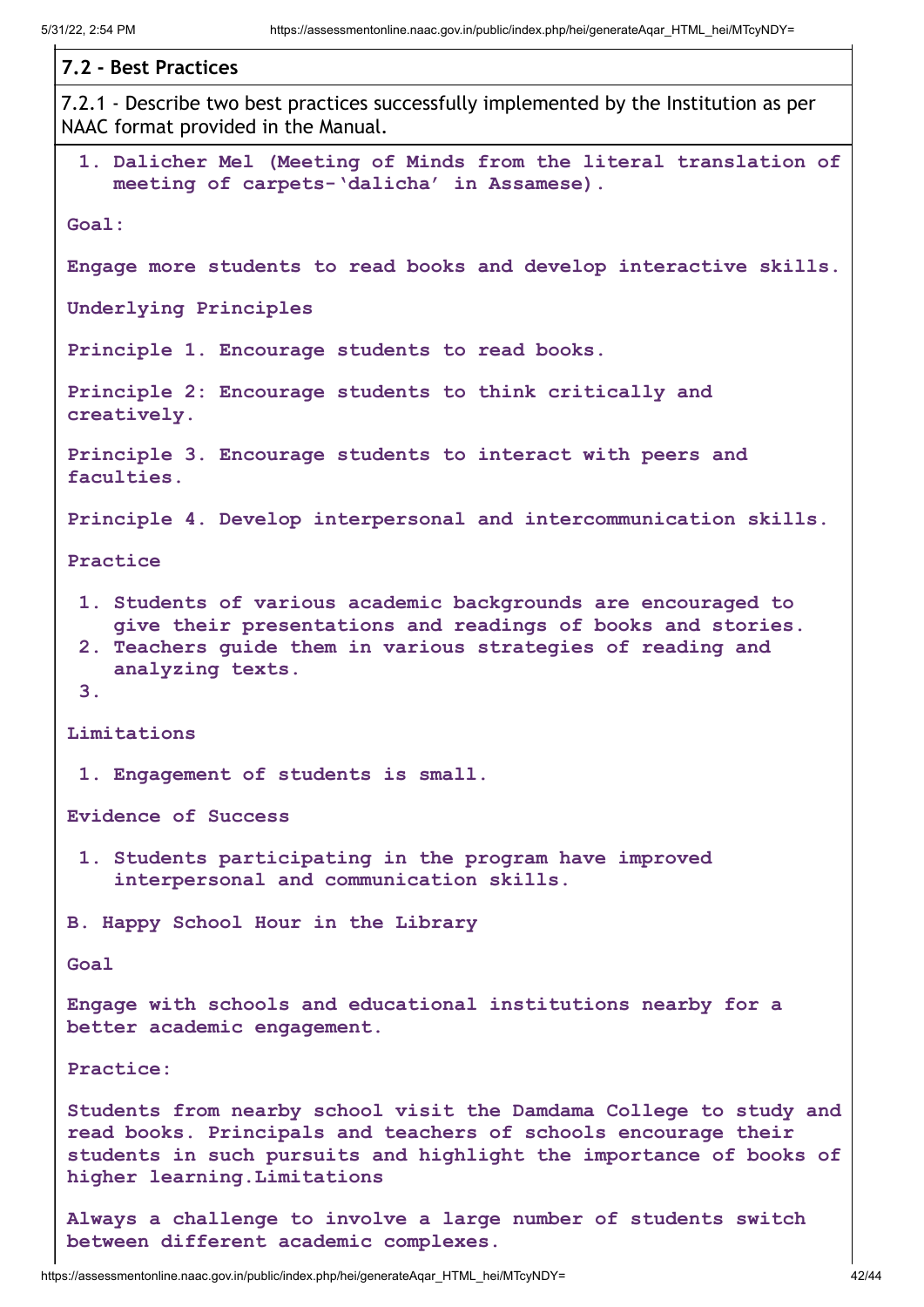**Evidence of Success.**

#### **More students from schools have joined the event over time. They interact better with their peers and teachers.**

| <b>File Description</b>                      | Documents        |  |
|----------------------------------------------|------------------|--|
| Best practices in the Institutional web site | <b>View File</b> |  |
| Any other relevant information               | No File Uploaded |  |

#### **7.3 - Institutional Distinctiveness**

7.3.1 - Portray the performance of the Institution in one area distinctive to its priority and thrust within 200 words

**Associate Village Project Damdama College**

**Vill- Hadala, P.S- Hajo, P.O-Gerua, Dist.-Kamrup, Assam-781104**

**Damdama College had adopted the Hadala Village near Geruah Chowk for the economic empowerment of women and also for the academic improvement of the school present in the village. The exercise was part of the institutions mission to integrate the college with the community nearby and fulfill its responsibility, apart from usual academic exercises. This year, after covid related restrictions were lifted, faculties from various departments visited Hadala village and also imparted lessons to school children from the village school. This visit apart from being an academic exercise, was also a way of learning the ways and means of life of the people there. As part of the extended exercise of helping woman, the college provided a lump sum amount to the weavers to carry on with their works of weaving gamochas etc. The weavers showcase their products in the facility provided by the college for such purposes and are now confident that over time, they would be economically stronger and can carry forward their duties with greater satisfaction.**

| <b>File Description</b>                      | Documents        |  |
|----------------------------------------------|------------------|--|
| Appropriate web in the Institutional website | View File        |  |
| Any other relevant information               | No File Uploaded |  |

7.3.2 - Plan of action for the next academic year

**Organize more seminars and book readings sessions like Dalicher Mel.**

**Help more students access higher education by connecting with nearby schools through the 'Happy School Hour in the College Library.'**

**Contribute more towards the welfare of nearby communities through the Associate Village Project.**

**Organize student seminars, Open Book Examinations, entrepnuership develpment programs and Career Guidance Programs.**